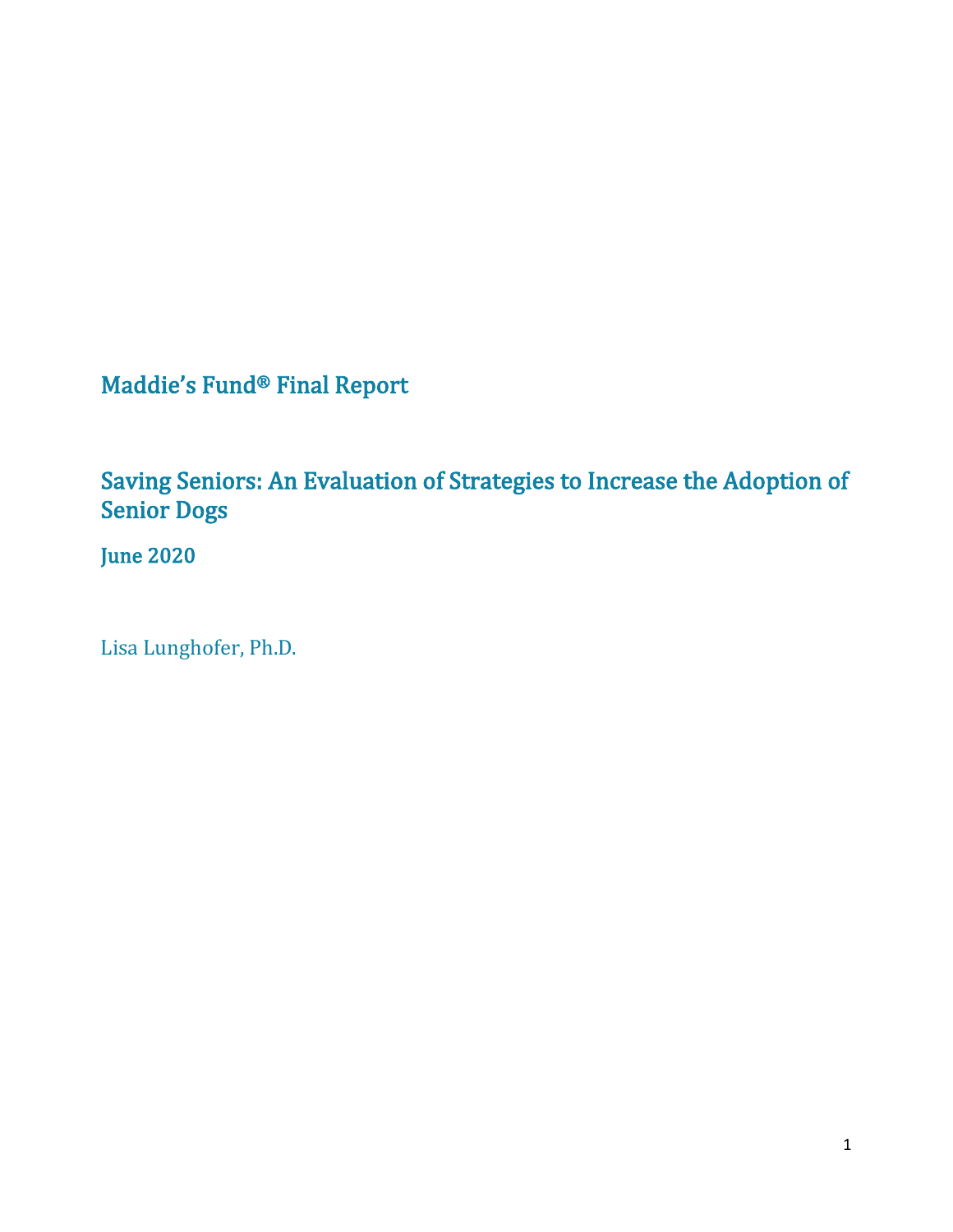### Acknowledgments

We wish to thank Maddie's Fund®, a national family foundation established by Dave and Cheryl Duffield to revolutionize the status and well-being of companion animals, for the generous grant that made this project possible. We are also indebted to the 76 animal welfare organizations throughout the U.S. that participated in this study. Their commitment to improving and expanding programs to help senior dogs is inspiring. We are grateful to the staff, volunteers, and adopters from each of these organizations who shared their experience and insight. We hope the project findings will inform development and dissemination of programs and practices to increase timely adoption of and live outcomes for senior dogs.

### **Maddie's Fund**

Maddie's Fund® is a family foundation created in 1994 by Workday® co-founder Dave Duffield and his wife, Cheryl, who have endowed the Foundation with more than \$300 million. Since then, the Foundation has awarded more than \$225.7 million in grants toward increased community lifesaving, shelter management leadership, shelter medicine education, and foster care across the U.S. The Duffields named Maddie's Fund after their Miniature Schnauzer Maddie, who always made them laugh and gave them much joy. Maddie was with Dave and Cheryl for ten years and continues to inspire them today. Maddie's Fund is the fulfillment of a promise to an inspirational dog, investing its resources to create a no-kill nation where every dog and cat is guaranteed a healthy home or habitat. #ThanksToMaddie.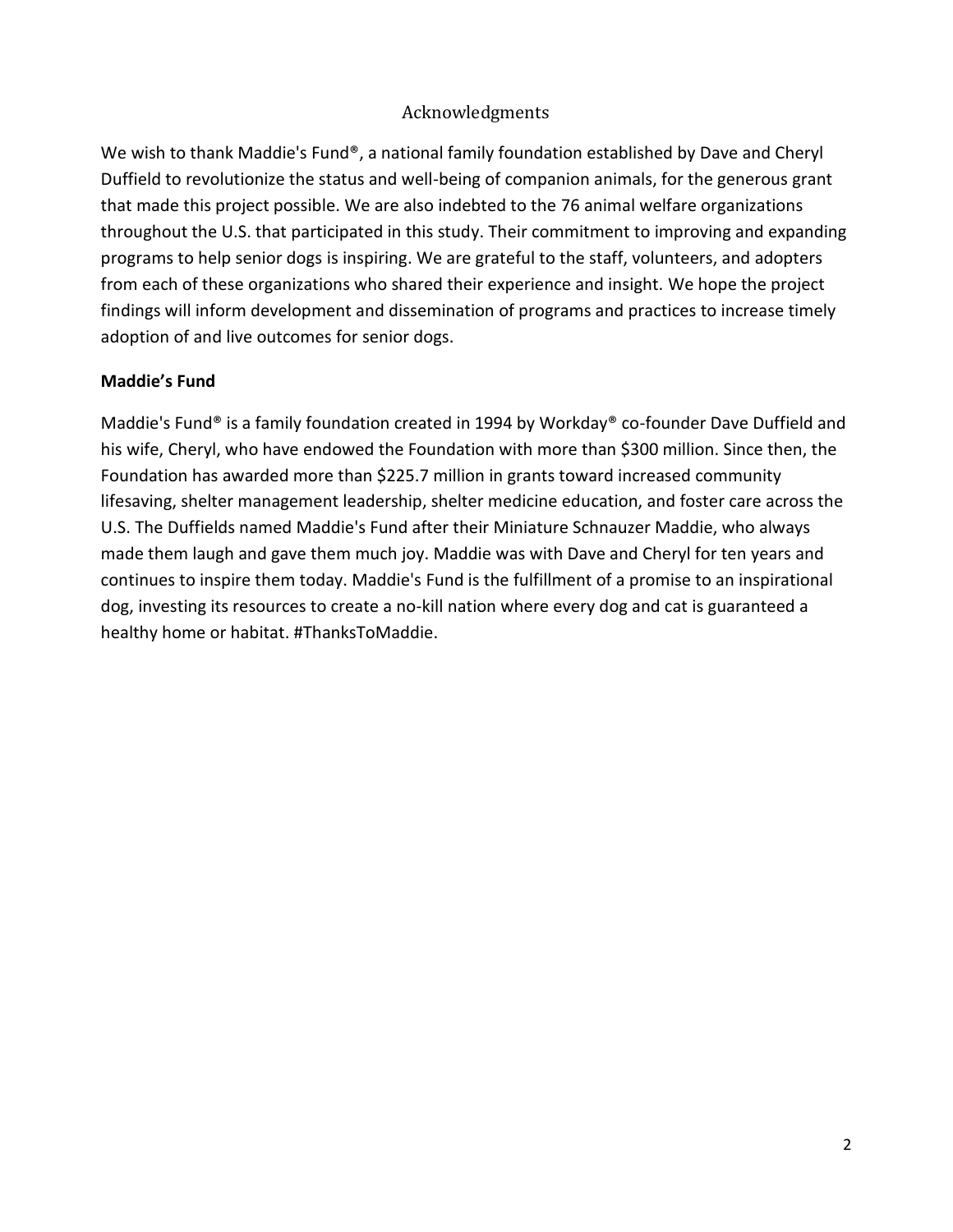When senior dogs enter shelters, they often face an uncertain future. The ASPCA reports the adoption rate for senior dogs (defined as seven years or older) is lower than that of all other ages combined and the live release rate is just over 50% (ASPCA, 2015). The Grey Muzzle Organization is one of the only national organizations dedicated specifically to advancing lifesaving efforts on behalf of senior dogs. The organization improves the lives of at-risk senior dogs by providing funding and resources to animal shelters, rescue organizations, sanctuaries, and other nonprofit groups nationwide. Grey Muzzle awards grants for programs that provide senior dogs with medical and dental care; adoption, foster and hospice services; and other supports to improve well-being and quality of life.

There is much to be learned from these grant-supported programs. For example, what are the facilitators of and barriers to adoption of senior dogs? What strategies are most effective in promoting their well-being? Answering these questions is essential to save senior dogs' lives and decrease the length of time they spend in shelter or foster care. This qualitative study aimed to explore these questions and involved individual interviews with 71 program directors, 41 volunteers, and 13 senior dog adopters representing 59 2018-2019 Grey Muzzle grantees from across the United States. Representatives of an additional 29 2019-2020 grantees participated in a series of virtual focus groups.

Using a comparative case study approach, the study provides an in-depth examination not only of the grantees' senior dog programs, but also the context in which those programs were implemented, and lessons learned. In fact, this is the first study to examine the state of efforts nationally to promote the well-being of senior dogs, beyond simply assessing live release rates. **The study sought not just to understand** *whether* **senior dogs' lives were being saved, but also**  *how and why,* **and to identify potentially lifesaving approaches and strategies.** 

### **Key Findings**

- The landscape of animal welfare is changing. Grantees see far fewer young, healthy dogs and more dogs who are older and often sicker. In addition, more senior dogs are being put up for adoption who would previously have been euthanized.
- The health needs of senior dogs have important implications for animal welfare organizations' business models. In fact, the cost to care for senior dogs was the challenge cited most frequently by Grey Muzzle grantees. Moreover, *unforeseen costs* are common; a dog may appear healthy initially, but closer examination may uncover medical issues that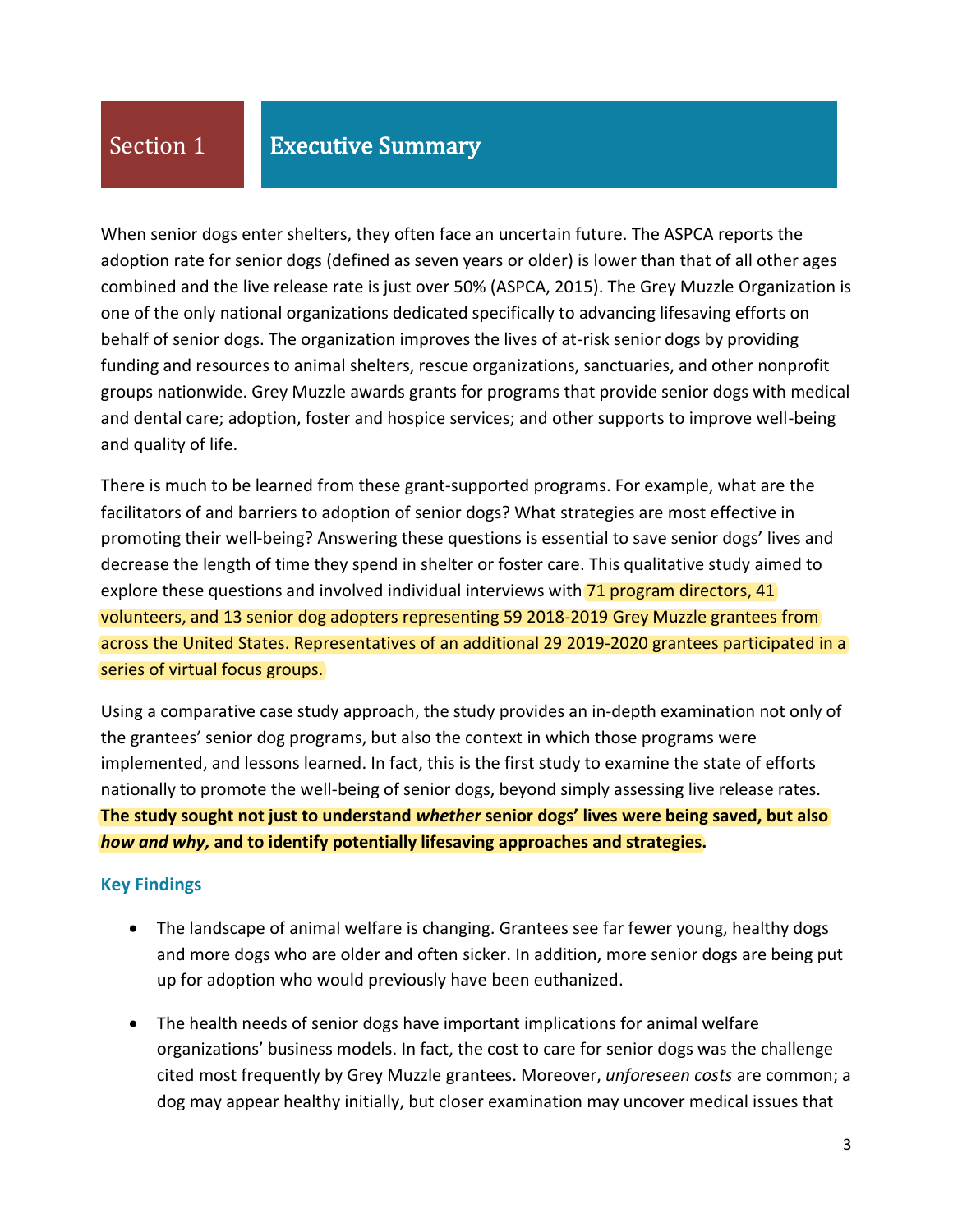could compromise quality of life and likelihood of adoption. Costs—anticipated and unanticipated—affect shelters' and rescues' choices about which dogs they accept. Developing new strategies to manage these costs will be essential to sustaining efforts to save senior dogs.

- Grantees noted an increase in senior dogs being surrendered by senior people. Animal welfare organizations should consider the demographics of the geographic area they serve and the extent to which the human population is "greying." Outreach to older pet owners to encourage them to plan for the care of their animals could reduce the number of senior dogs coming into care when owners die or move into assisted living.
- There is disparity in the number of homeless dogs in various parts of the country. Homeless animals, including senior dogs, are more prevalent in the South than in the North, where animal shelters are increasingly operating below full capacity. Transports are critical to get senior dogs from locations with low demand and high supply to locations with high demand and low supply of companion animals. While transports are important for younger animals, they are particularly important for senior dogs who may face fewer promising prospects in an overburdened shelter.
- Collaboration is essential. Key resources and partners include veterinarians, volunteer fosters, public shelters, community-based organizations, and the public. Saving senior dogs requires a well-orchestrated effort among partners who may not always see an incentive to work together; no single organization can do it alone.
- The Grey Muzzle grant promoted new ways of thinking. The grants helped organizations to challenge long-held assumptions about senior dogs, most importantly assumptions that: 1) euthanasia is the only choice, and 2) the public won't open their hearts and homes to older dogs.
- Grantees served nearly 2,100 senior dogs during the 2018-2019 grant period, and more than one in three grantees served more senior dogs than their grant application projected. Moreover, the grants had important effects beyond simply the number of senior dogs served. Specifically, the grants: 1) affected grantees' decision-making about which dogs they could transfer in and/or the type of care they could provide, allowing them to take in senior dogs they would not have otherwise; 2) allowed grantees to provide additional medical and dental care, increasing the likelihood of senior dogs' adoption and improving their quality of life; and 3) improved staff morale and commitment to serving senior dogs. These effects reflect the systemic change needed to improve the welfare of senior dogs and sustain those changes.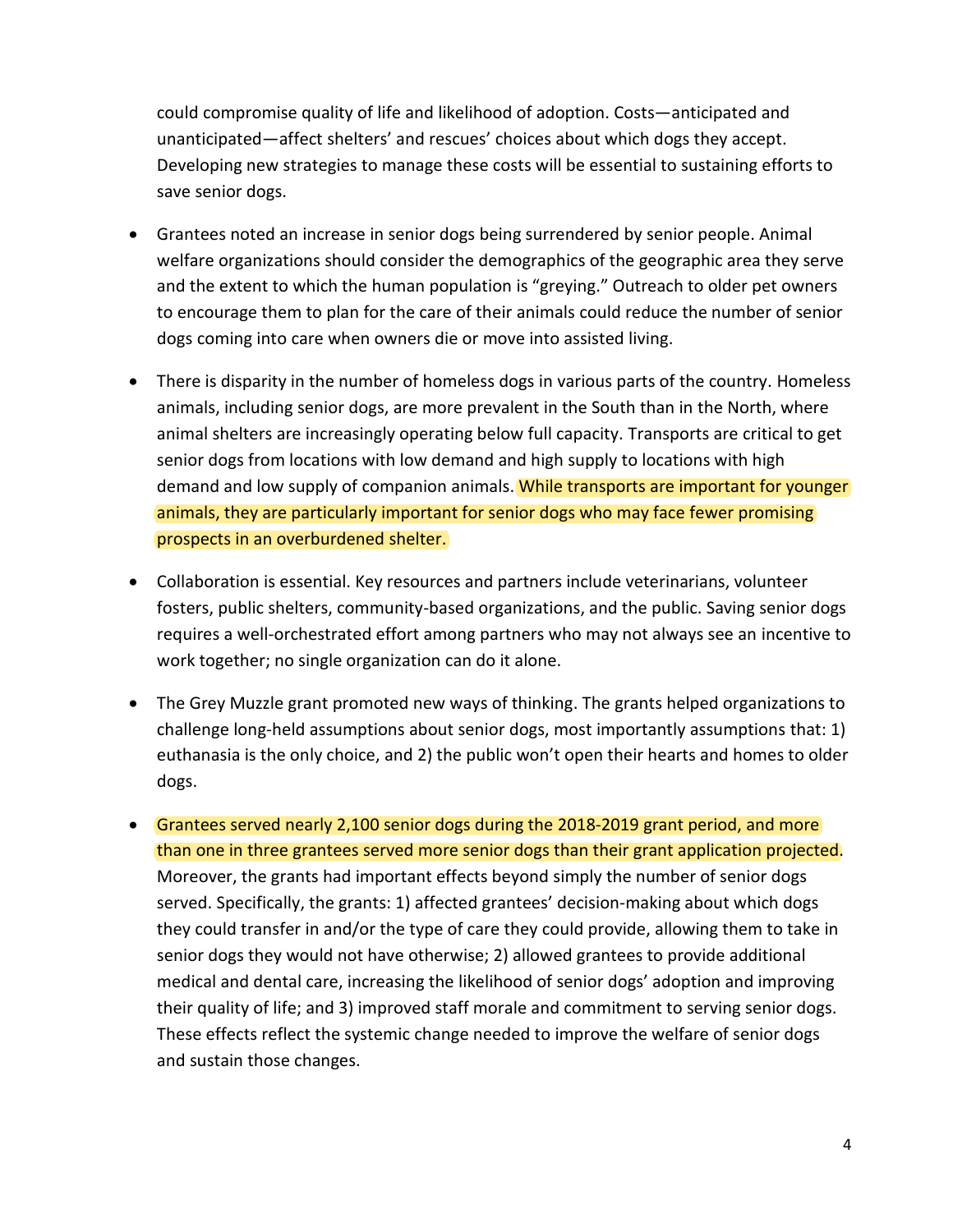- Grantees described an increasing focus on community outreach to address minor health issues before they become costly and unmanageable. This raises important questions about the role of primary prevention efforts to improve outcomes for senior dogs.
- Trust matters and is reflected in relationships among shelters, rescues, donors, adopters, and the broader community. Trust among shelters and rescues empowers them to ask for help with senior dogs when they cannot provide appropriate care and positive outcomes, or as an alternative to euthanasia. Animal welfare organizations need to ask and trust the community to step up on behalf of senior dogs by adopting, fostering, or donating.
- Despite progress, marketing remains a challenge for senior dogs who generally have longer lengths of stay in shelter or foster care. Research is needed to identify messages and strategies that are most successful to promote adoption and fostering of senior dogs.

### **Looking Ahead**

Every day, shelters and rescues grapple with this question: Why accept a senior dog knowing he or she will cost more to treat, take longer to get adopted, and divert precious resources, like foster homes, from younger and more easily adoptable dogs? No matter how well-intentioned an organization or how committed they are to helping senior dogs, cost-related disincentives to accept older dogs are real. The question is: How do we overcome them?

Clearly, funding is an incentive to help homeless and at-risk senior dogs. It may be useful to consider how funding could be even more impactful by, for example, supporting a mix of primary, secondary, and tertiary prevention strategies that aim to both keep senior dogs out of shelters and better meet the needs of those who do come into care. Given the importance of collaboration, how can funding or other incentives encourage partnerships among animal welfare organizations, veterinarians, and other social service providers? How might we use technology to promote collaboration and improve the well-being of senior dogs?

And it is not just about the dogs. Failing to address the role of people in the plight of senior dogs for better or worse—is a missed opportunity. How can we support and encourage people to provide adequate care for senior dogs? What opportunities are there to work with human service providers and how could such collaboration help both human and animal welfare organizations? Ultimately, by helping senior dogs' people, we will help more senior dogs.

There is no single solution or magic bullet to achieving Grey Muzzle's vision of a world where no old dog dies alone and afraid. Saving senior dogs requires new ways of doing business, changes in thinking about which dogs are adoptable, innovative strategies to promote the joys of senior dog adoption, and a willingness to trust that—despite the obstacles and challenges—it is possible to work together to ensure all dogs spend their golden years in homes with families who love them. Senior dogs' lives depend on it.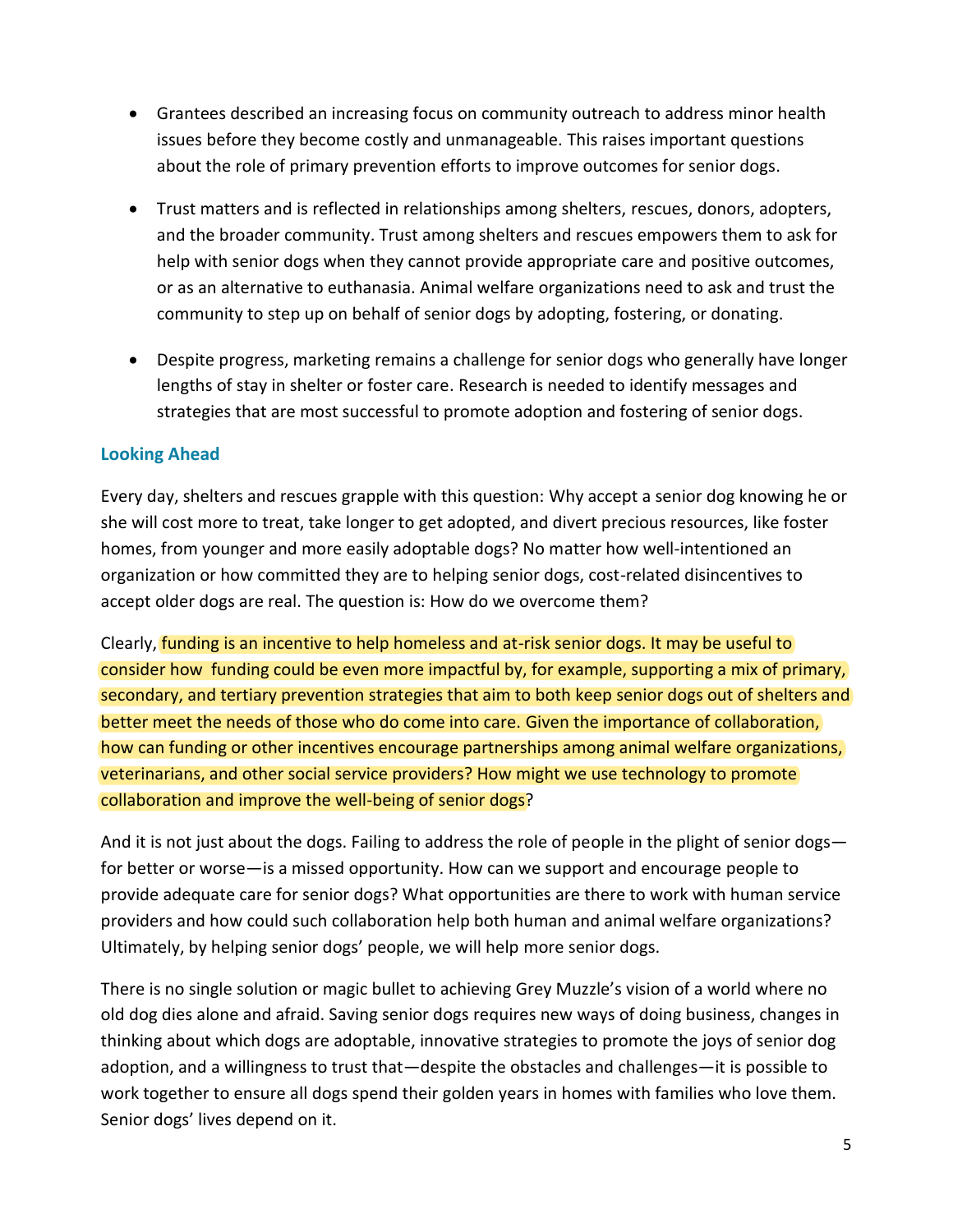# Section 2

## Introduction

Senior dogs are particularly at risk for poor outcomes when they enter shelters. The ASPCA reports that the adoption rate for senior dogs (defined as seven years or older) is lower than that of all other ages combined. Their analysis of data from CARDS (Comprehensive Animal Risk Database System) found the senior dog adoption rate to be 25% compared to an adoption rate of 60% for younger dogs in the sample. Moreover, the live release rate for senior dogs was 56.5% compared to a live release rate of 75.6% for younger dogs (ASPCA, 2015).

Regional data further support the risks faced by senior dogs who have been relinquished or find themselves as strays in shelters. For example, a survey of five open-admission shelters in South Carolina found that the average length of stay for a dog over eight years old is three times as long as the length of stay for dogs under eight (Saint Frances Animal Center, 2018). In these five shelters, 50% of senior dogs were euthanized, a rate two-and-a-half times these shelters' typical euthanasia rate for all dogs. Similarly, the Oregon Humane Society reports the average length of stay for a senior dog in their shelter is up to 3 days more than for an adult dog or puppy. With over 500 senior dogs in their care every year, that adds up to 1,500 extra days to adopt these older dogs. As a result, they can only accept a limited number of senior dogs from partner shelters, approximately 200 dogs a year (Oregon Humane Society, 2018).

The Grey Muzzle Organization is one of the only national organizations dedicated specifically to advancing lifesaving efforts on behalf of senior dogs. Grey Muzzle improves the lives of at-risk senior dogs by providing funding and resources to animal shelters, rescue organizations, sanctuaries, and other nonprofit groups nationwide. It is not a shelter or rescue group. Rather, Grey Muzzle awards grants for programs that provide senior dogs with medical and dental care; adoption, foster and hospice services; and other supports to improve well-being and quality of life. Since 2008, Grey Muzzle has awarded nearly \$2 million in grants to animal welfare organizations helping at-risk senior dogs nationwide. The organization also provides resources and information on the care of senior dogs to both the public and animal welfare organizations across the country and around the world.

While Grey Muzzle grants have supported efforts to meet the needs of homeless and at-risk senior dogs, there is much to be learned about the programs and strategies that are most effective in promoting their well-being. Information on best and promising practices to promote the adoption of senior dogs is essential to save senior dogs' lives and decrease the length of time they spend in shelter or foster care.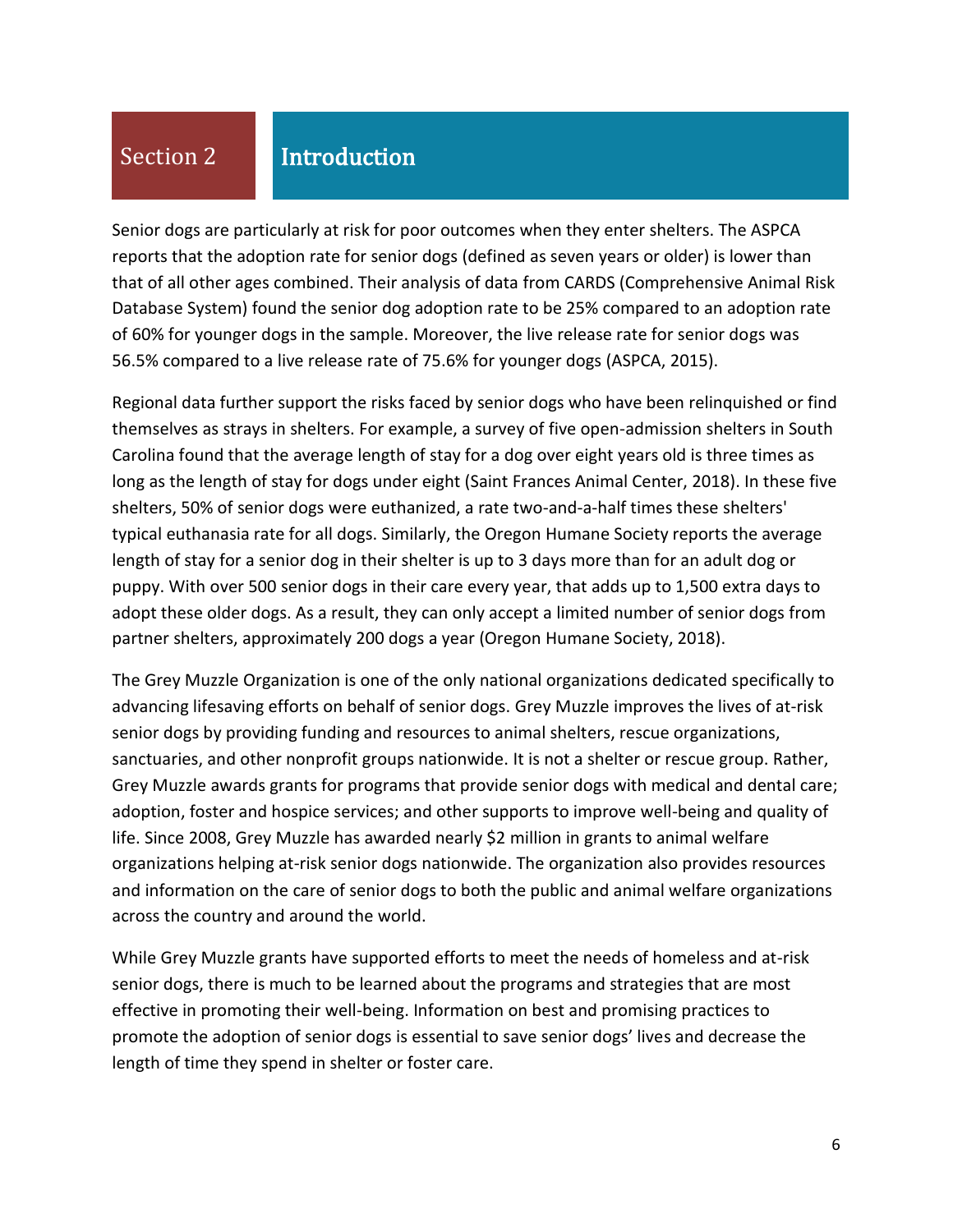This project addressed this information need through an in-depth analysis of the lifesaving work of 59<sup>1</sup> Grey Muzzle grantees. The study sought to better understand, describe, and thoroughly analyze the grantees' senior dog programs, including the context in which they operate, lessons learned from their implementation, and their emerging best and promising practices. The goal is to use the project findings to inform development and dissemination of programs and strategies to increase timely adoption of and live outcomes for senior dogs.

The project addressed three primary research questions:

1. What policies, practices, and procedures have been implemented by animal welfare organizations to increase the adoption of senior dogs?

2. What are the similarities and differences across animal welfare organizations in these policies, practices, and procedures, and how do these similarities and differences affect key outcomes, including the number of senior dogs adopted and their length of stay in the shelter or rescue?

3. What issues must be considered and addressed to improve the care and increase adoption of senior dogs, and how did the Grey Muzzle grant affect grantees' work on behalf of senior dogs?

<sup>1</sup> These grantees' awards began July 1, 2018 and ended June 30, 2019.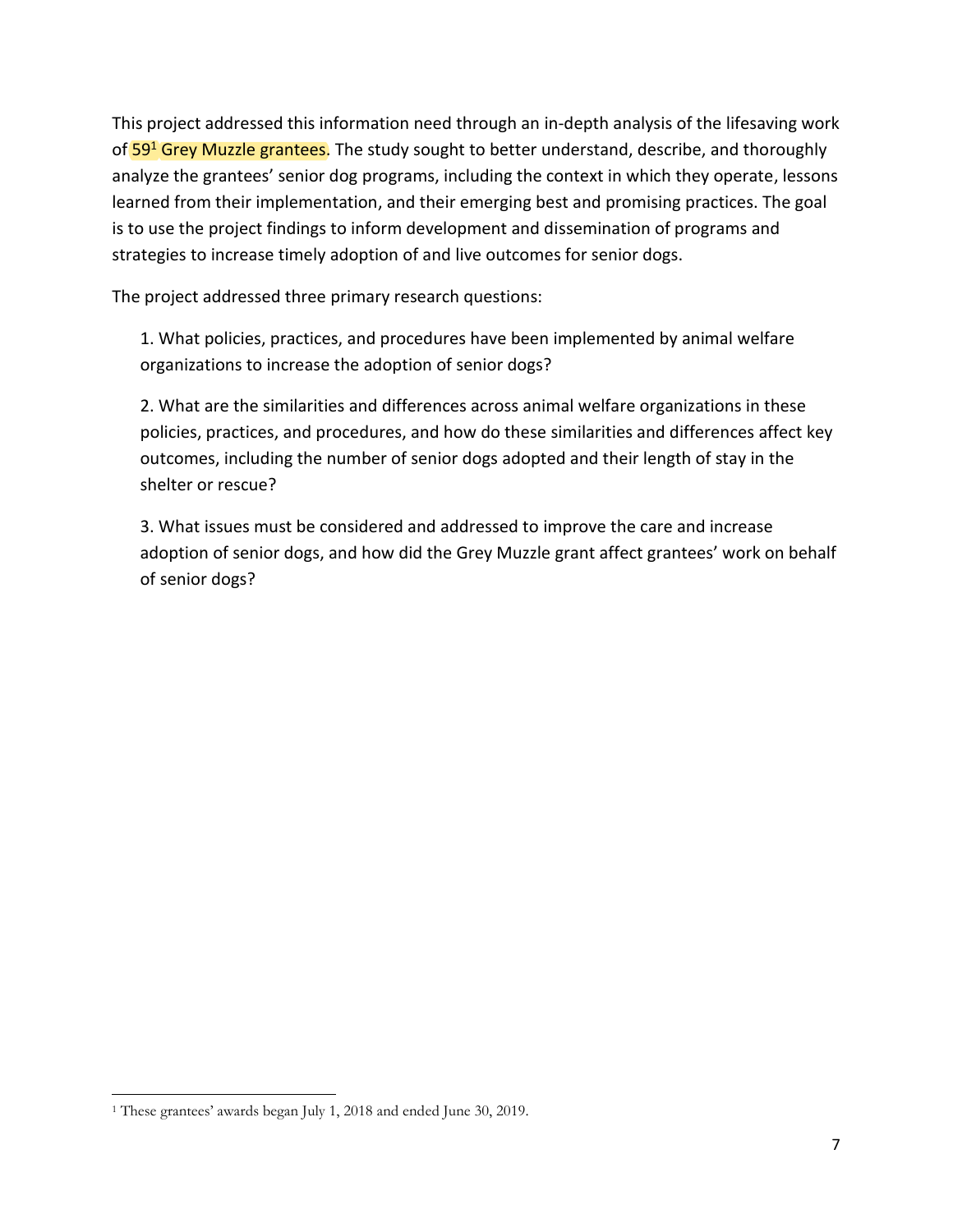## **Participants**

The sample included program directors, volunteers/staff, and adopters of senior dogs from Grey Muzzle grantees. The first and primary phase of the study drew participants from 66 organizations that received a Grey Muzzle grant in 2018-2019. The program director for each grantee was contacted by email to invite their participation in the study. The email included a summary of the project and a description of what participation would entail. Those who agreed to participate were included in the sample.

Each program director was asked to nominate up to three staff or volunteers and three adopters who worked with their senior dog program to be invited to participate in the study. The program director sent each of these nominees a brief introduction to the study and a description of the requirements of their participation. If the nominee was interested in participating, it was up to him/her to contact the Principal Investigator (PI) directly or to let the program director know that s/he would like to participate. A series of virtual focus groups was also conducted with 29 program directors from the 2019-2020 cohort of grantees.

Of the 66 2018-2019 grantees, 59<sup>2</sup> agreed to participate in individual interviews. Individual interviews were conducted by telephone with the program director from each of these grantees. Nine grantees also nominated other staff members to participate in individual interviews. A total of 71 interviews were conducted with program directors and staff, 93% of whom were female. In addition, telephone interviews were conducted with 41 volunteers and 13 senior dog adopters from these grantees. All but one of the volunteers was female, and as were all but two of the senior dog adopters. Twenty-nine program directors from the 2019- 2020 Grey Muzzle grantee cohort participated in virtual focus groups.

## Design and Procedure

This qualitative study used a comparative case study approach to provide an in-depth understanding not only of the organizations' programs, but also the context in which those programs have been implemented, the rationale for the approach, barriers to and facilitators of

<sup>2</sup> Participating grantees represented 28 states and the District of Columbia: AZ, CA, CO, CT, DC, FL, GA, HI, IA, ID, IL, IN, KY, MA, MD, MI, MT, NC, NM, NV, NY, OH, OR, SC, TN, TX, VA, WA, and WI.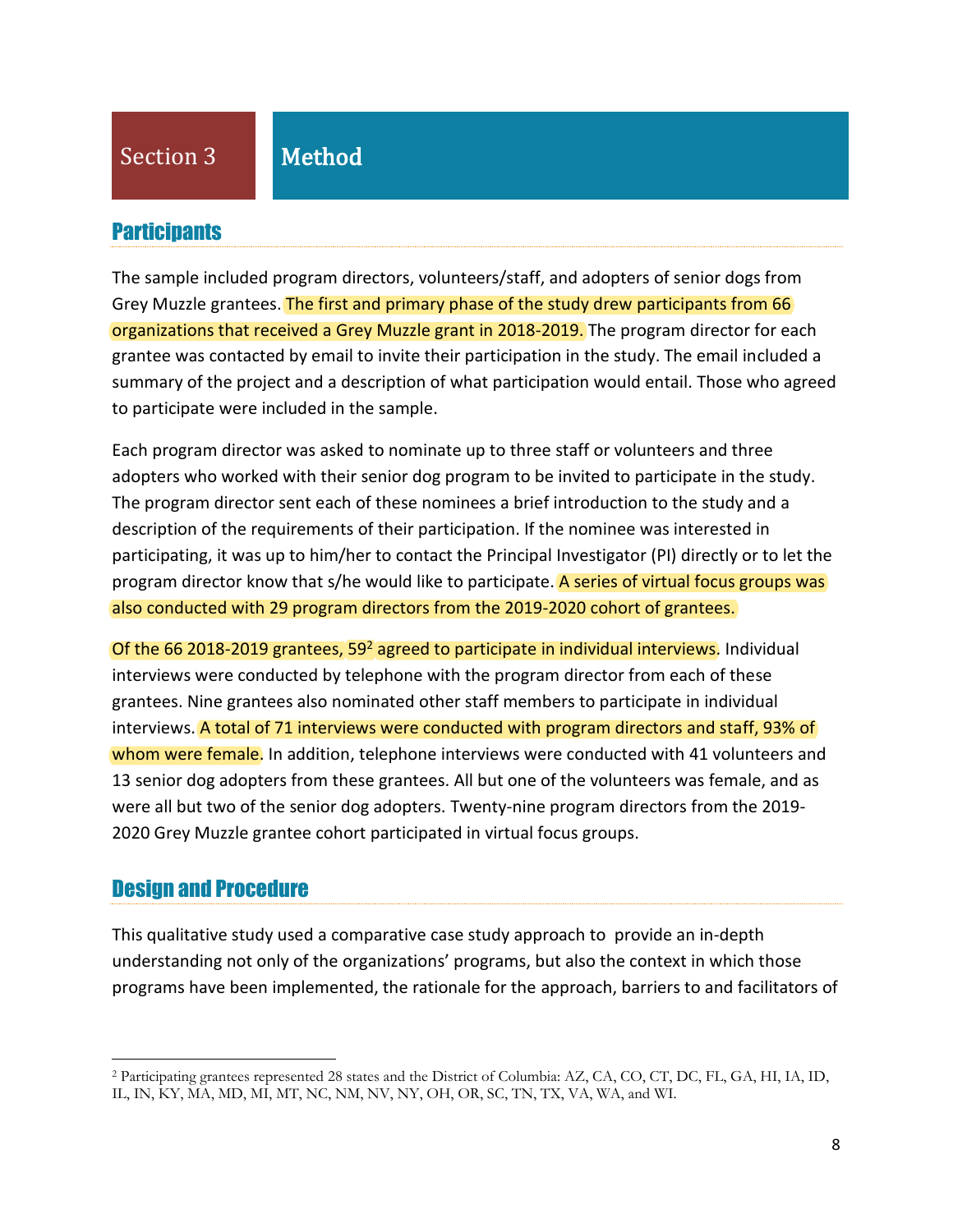implementation, and lessons learned. Qualitative data collection methods included individual interviews with the program director, staff/volunteers, and senior dog adopters.

Interviews with program directors focused on three areas:

- **Context:** Rationale for the area of focus (e.g., medical care, dental care) and process by which it was selected, including challenges in caring for senior dogs and previous efforts or strategies to address them
- Program model:
	- $\circ$  Key program resources or components (e.g., staff, volunteers, equipment/supplies, screening protocols, adoption promotion strategies, training, evaluation)
	- $\circ$  Collaborative relationships (e.g., formal and informal relationships with other animal welfare groups, veterinarians, community groups)
	- $\circ$  Sustainability planning (e.g., steps taken to ensure the program continues)
- **EXP** Challenges, successes, and lessons learned because of the grant

Data gathered from program providers was supplemented by interviews with senior dog fosters or other volunteers involved with senior dogs at Grey Muzzle grantee sites. In some cases, the program directors nominated other staff to participate in these interviews. The interviews explored:

- **■** Motivation for fostering or otherwise volunteering to work with senior dogs
- Fostering/volunteering experience (e.g., training/support received, rewards, challenges)
- Ideas for program improvement

Similarly, interviews with senior dog adopters provided additional information to understand how the senior dog programs are perceived and experienced by adopters. Telephone interviews explored adopters':

- **•** Previous experience with senior dogs
- Motivation for adopting a senior dog, including any barriers or challenges encountered
- Adoption experience (e.g., how they heard about the organization from which they adopted, rewarding and challenging aspects of senior dog adoption)
- **■** Thoughts on how best to encourage others to adopt senior dogs (e.g., messaging about senior dogs, services offered by animal welfare organizations)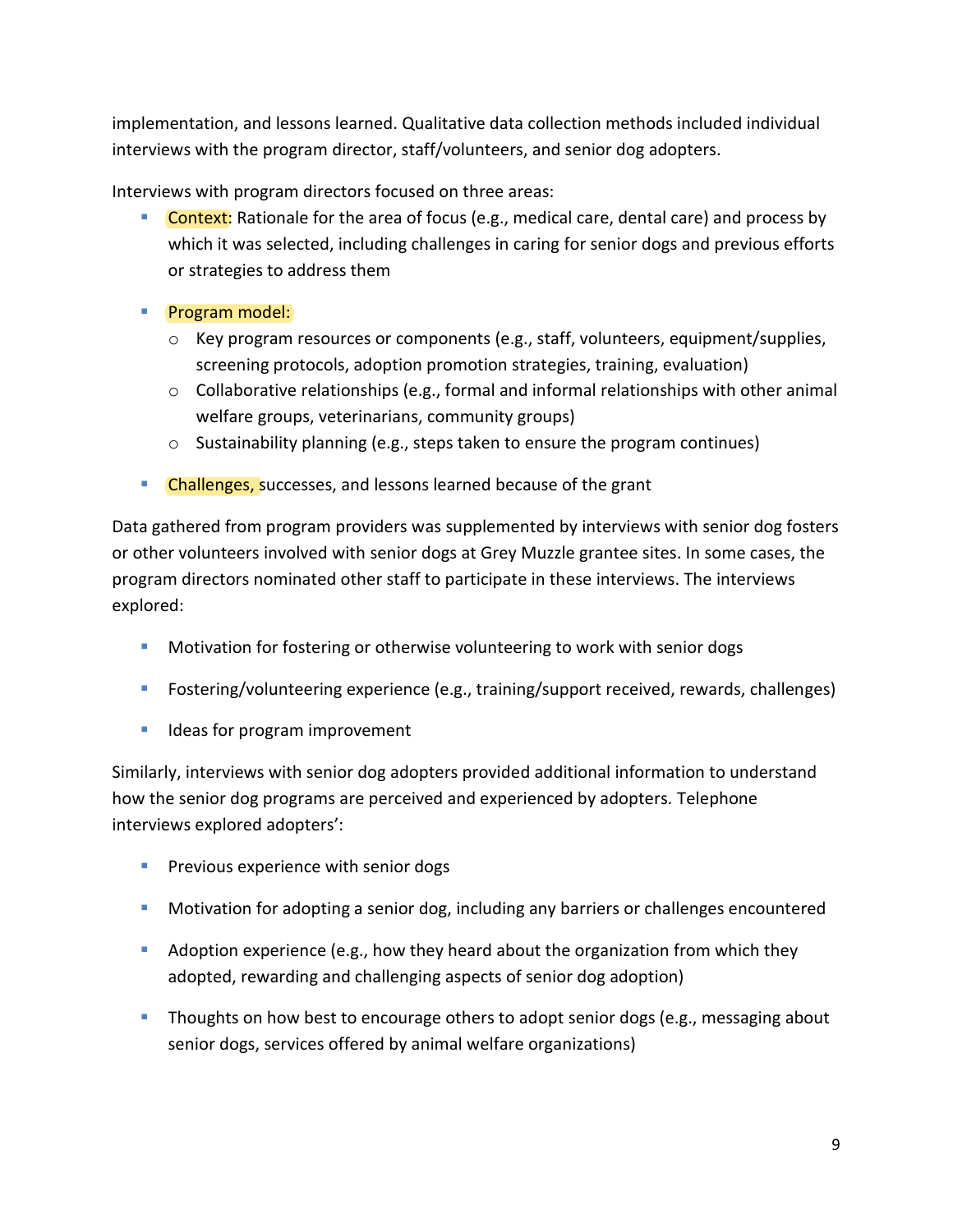Additional qualitative data was gathered using virtual focus groups. Focus groups were conducted by telephone with 2019-2020 Grey Muzzle grantees having similar primary focus areas (e.g., dental care). Seven focus groups were conducted with representatives of 29 grantees, slightly less than half of the 2019-2020 cohort. This format allowed participants to discuss both shared and divergent experiences and perceptions, providing additional contextual information to enrich and help interpret interview findings. Focus groups also provided the opportunity to assess similarities in experiences and challenges between two cohorts of grantees.

Grantees were recruited to participate in the study in the spring of 2019, with individual interviews beginning immediately following recruitment and extending through the fall of 2019. Focus group participants were recruited in January 2020, with focus groups conducted in January and February 2020.

Prior to beginning all interviews and focus groups, information on the study was read aloud and study participants were asked for verbal consent to participate.<sup>3</sup> Detailed notes were taken during all interviews and the focus groups. Transcripts of the calls were analyzed using QDA Miner Lite, a qualitative analysis software program that facilitated coding of the data from each grantee site and identification of cross-site themes.

<sup>3</sup> All study materials were reviewed by the Institute for Global Learning Institutional Review Board, which approved the study on April 16, 2019.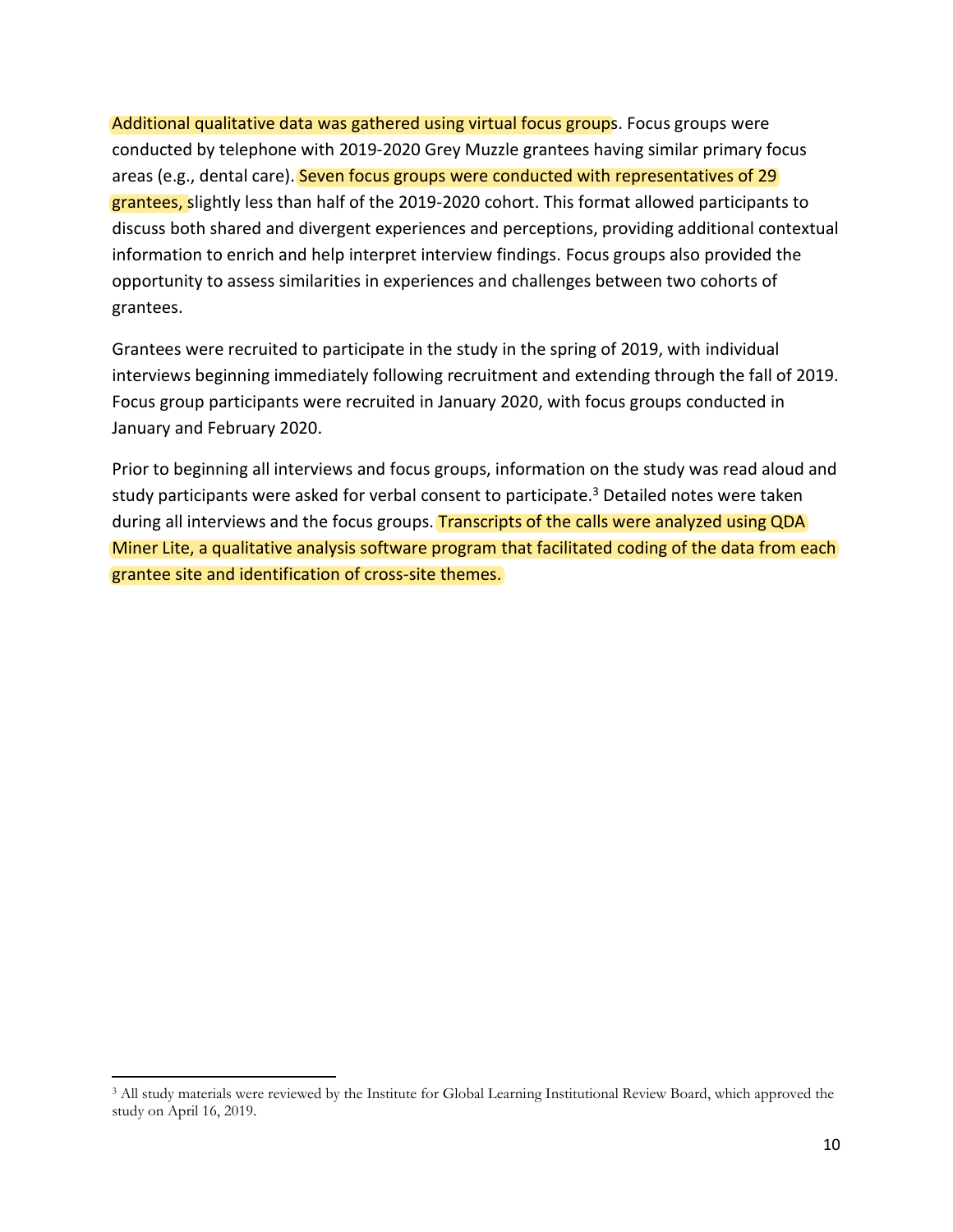# Section 4

# Findings

Separate data collection protocols were used for grantee program directors/staff, volunteers, and senior dog adopters. While there was some overlap in findings, there were also unique themes. For that reason, below we present findings separately for each group. Quotes illustrate the themes identified and the perspectives of study participants. Quotes are identified only by grantee site, not by name, to protect respondents' anonymity.

## Program Directors

### **Context and Background: The Changing Landscape of Animal Welfare**

Changes in the characteristics and needs of animals coming into the care of animal welfare organizations provide an important backdrop for this analysis of Grey Muzzle grantees' programs. Forty-seven percent of grantees reported seeing an increase in the number of senior dogs they were caring for and/or an increase in the health needs of senior dogs in their care.

Grantees noted that more senior dog are being put up for adoption who might previously have faced euthanasia. The program director at the Anti-Cruelty Society in Chicago said, "More dogs are making it through the intake process and getting put up for adoption. We are open admission and are helping more senior dogs now. In the past, those older dogs that have medical issues would have been euthanized." She went on to discuss the issues those dogs present: "We are often finding incredible tooth decay and that doesn't make the animal adoptable. Dental cases take longer and require a higher level of vet support. It's hard to assume those costs." Austin Pets Alive! also discussed changes in the number of senior dogs that make it through the intake process: "We're the shelter of last resort in this region so we take a lot more senior pets. We have an agreement with the Austin, Texas shelter that they will notify us if they have seniors. Previously, they would have euthanized them without notifying APA! first."

The program director at the Connecticut Humane Society discussed the impact of the increase in older dogs with greater health needs: "I have been working a long time, so I've seen the shift. There are no puppies anymore. Animals are coming in and being medically assessed so they're not in and out in two days anymore. It's not about high volume anymore. We used to measure length of stay, but we don't worry about that anymore. We don't want them to be here longer than they need to, but they can stay as long as they need to get well." She went on to say, "We are seeing more senior dogs coming in who need a lot of dental and medical work, and dogs who have undiagnosed issues like diabetes are common."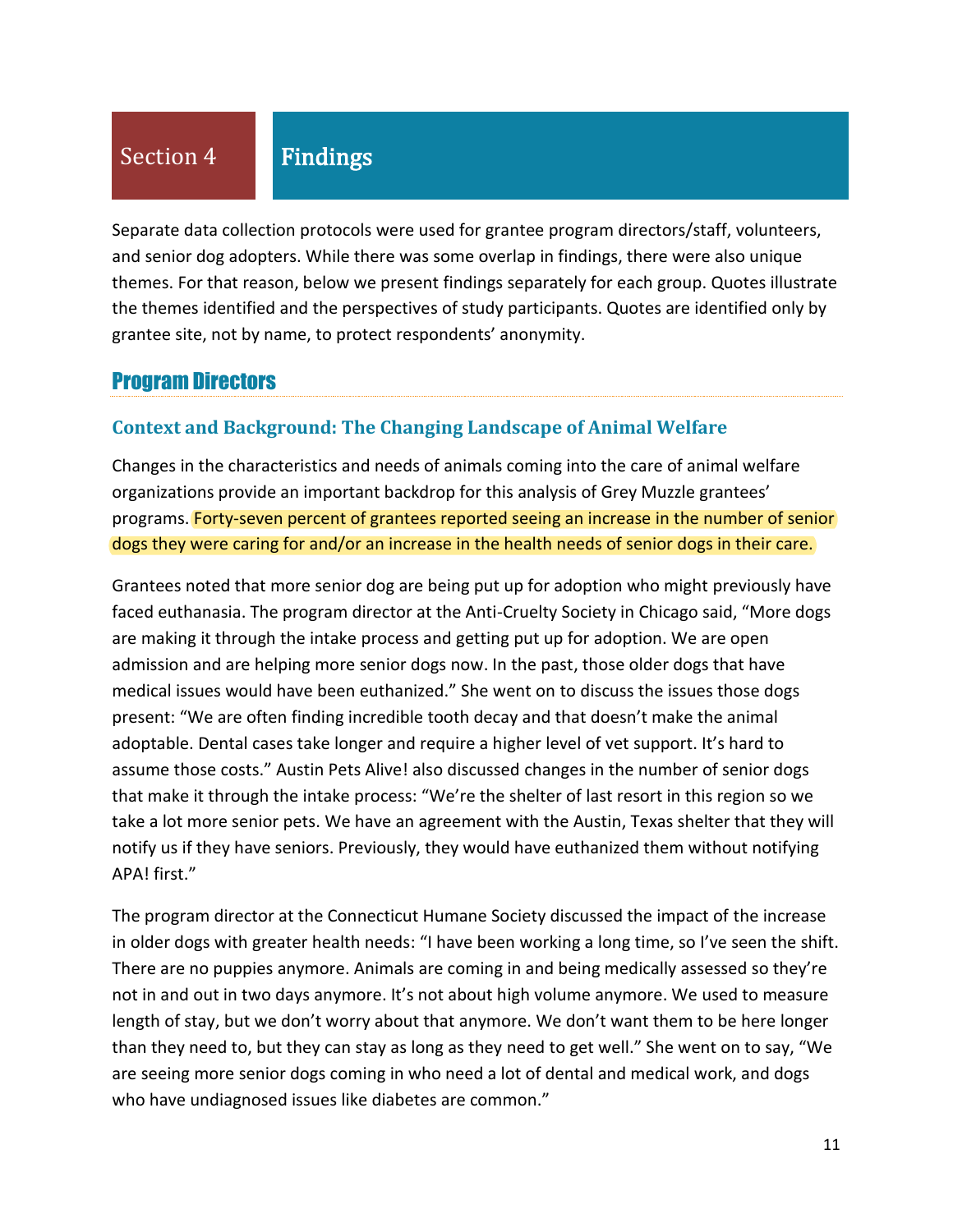At Pawmetto Lifeline in South Carolina they are "seeing more larger dogs, more senior dogs and more dogs and cats with behavioral issues. We're seeing a decline in small dogs and puppies…With seniors it's mostly medical costs that result in surrender." At Asheville Humane Society in North Carolina the program director agreed: "We're seeing a big increase in senior intakes. We have always had some, but we have a lot more recently…We're also seeing a lot of need for dental work, abscesses and extractions." At East Coast Corgi Rescue, the majority of their dogs are owner surrenders, and they are seeing "more seniors who are 9 or 10 years old who have fatty tumors or can't do stairs, many are overweight and have trouble walking." At NorCal Boxer in California, 25% of the dogs served in the past year were seniors up from 18% in the prior year.

Some grantees are not only seeing an increase in the number of senior dogs served, but also an increase in the number of very old senior dogs. The Humane Society for Hamilton County, Indiana has "seen an increase over the past year in the number of senior pets. It's about 50-50 in terms of strays versus owner surrenders. A large percent of surrendered pets are seniors, and they cost more and are more labor intensive." The program director went on to say, "We've seen a heartbreaking increase in the number of super seniors (over 10 years old). Even though we are open admission, we have developed a reputation in Indiana and throughout the U.S. for pulling high-need cases…We're seeing an increase in requests from other shelters for help." Live Love Animal Rescue in California also reported seeing an increase in older seniors: "We're seeing more extreme seniors who are 15-16 years old. The scenario is pretty much the same–people are moving or dying."

Several other grantees noted a relationship between aging populations of people and the surrender of senior dogs. At the North Shore Animal League, an open admission shelter in New York, the program director described a "consensus that there needs to be more focus on older animals and cats. We're seeing more people who are aging and not able to care for pets. It's consistent with the demographics in the country overall." A similar trend was noted by the program director at UPAWS in Michigan: "During the last two years we have seen changes. We used to transfer in a lot of animals due to a low census. In the last two years we are getting more dogs due to owner surrender. It is mainly reasons related to the health of the owners that cause the surrender. I think it's related to the Baby Boomers getting older." At Vanderburgh Humane Society in Indiana "most senior dogs are owner surrenders. A lot of senior people who surrender are going into assisted living."

At Lollypop Farm in New York the program director talked specifically about their experience as an open admission shelter: "We are seeing more dogs that nobody wants. They are sicker, older, and have more behavior problems. Vet care is so expensive. If you're not open admission, you can pick the young, healthy dogs. It's easier to pass the problem down the road.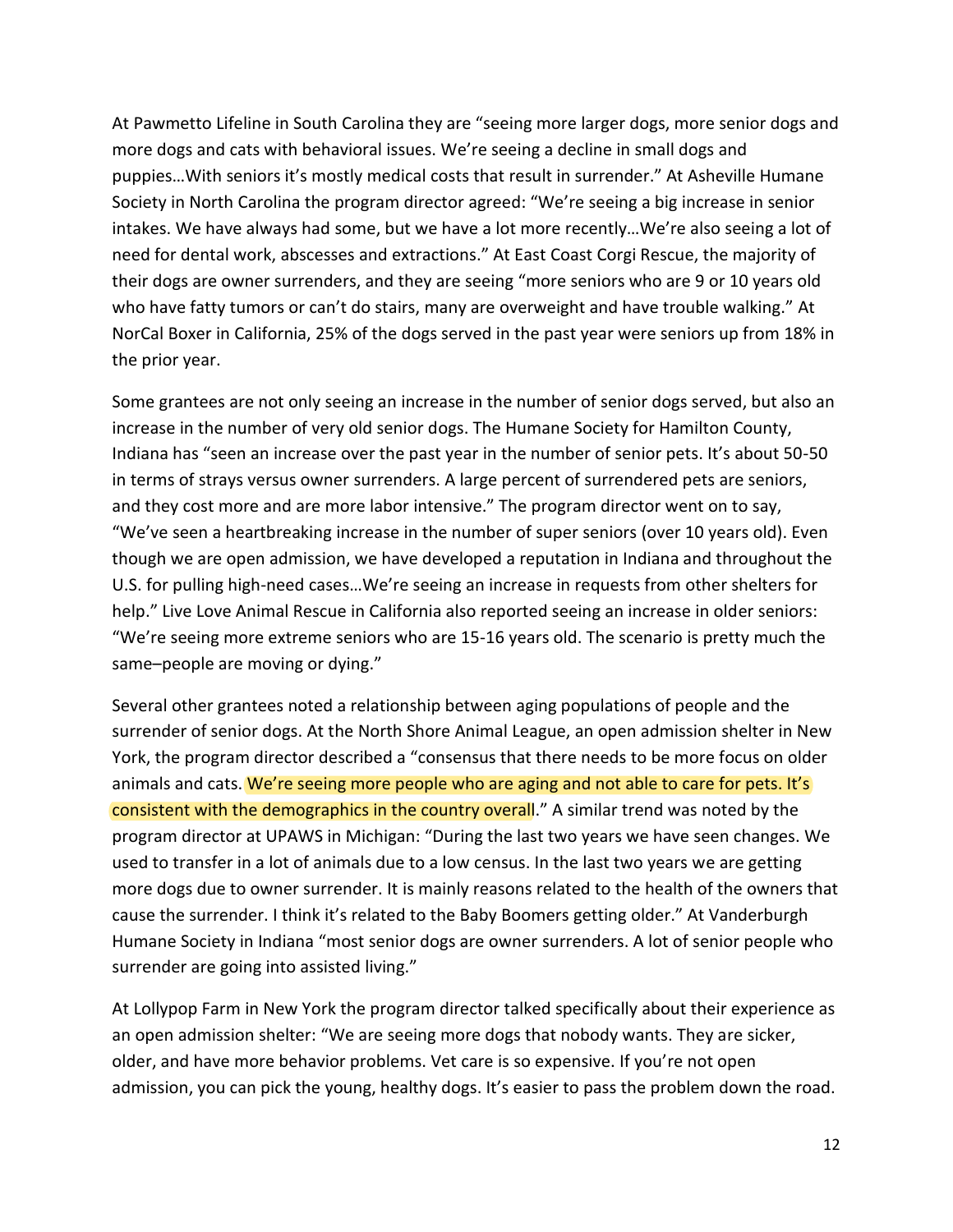We got animals from 40 of 62 counties in New York last year. What is happening in all of those counties that the animals had to come to Rochester to get surrendered?" She went on to talk about redefining "no kill:" "We are one of the few open admission shelters in the area. Our dogs are longer term and have more needs than five years ago–it's a lot different. We are working on redefining the conversation about "no kill." We see ourselves as an open admission shelter that strives to have a high save rate." Another open admission shelter in New York, the Animal Protective Foundation, has seen "fewer pets coming in but those coming in have greater needs" and are more often seniors.

Limited admission shelters and rescues talked about making a conscious decision to accept more senior dogs. Five grantees—from the Southeast to the Midwest to the Northwest discussed having the ability to take more dogs, including more senior dogs, because they were often not operating at capacity with respect to their kennel space. In South Carolina, the Saint Frances Animal Center program director explained, "We've gotten more seniors in because we are reaching out to other shelters and taking them in. We're seeing more with medical needs that we haven't seen before." At Highland County Humane Society in rural Virginia, they "pull 40% of their animals from West Virginia and are getting a lot of hunting dogs and farm dogs. We see a lot of seniors that are discarded hunting dogs, either intentionally lost or stray. We have had an increase in senior dogs. We haven't had puppies in this county in years."

At the Leon County Humane Society in Florida, they have "seen senior dog intake grow over the past three years." The program director went on to explain that few of the dogs they adopt out as seniors are returned: "We do see a fair number of returns. We insist that if people have an issue they can't deal with, they need to return the animal. But we see fewer returns in senior dogs who are adopted as seniors than in animals in general. Every year we have animals returned who were adopted nine or ten years ago. Maybe dogs who are adopted as seniors are less likely to be returned because people have really thought through the decision. Maybe they have less concern about medical expenses because they are prepared for more expenses along the way, so they're less likely to return the dog as he or she ages."

### **Programs for Senior Dogs: Key Resources**

Grantees were asked to describe the types of resources that were integral to their senior dog programs. The two resources noted as most important were veterinarians and volunteer fosters.

**Veterinarians.** Given the medical needs grantees described their senior dogs as having, it is unsurprising that slightly more than 60% of grantees cited veterinarians as an important resource.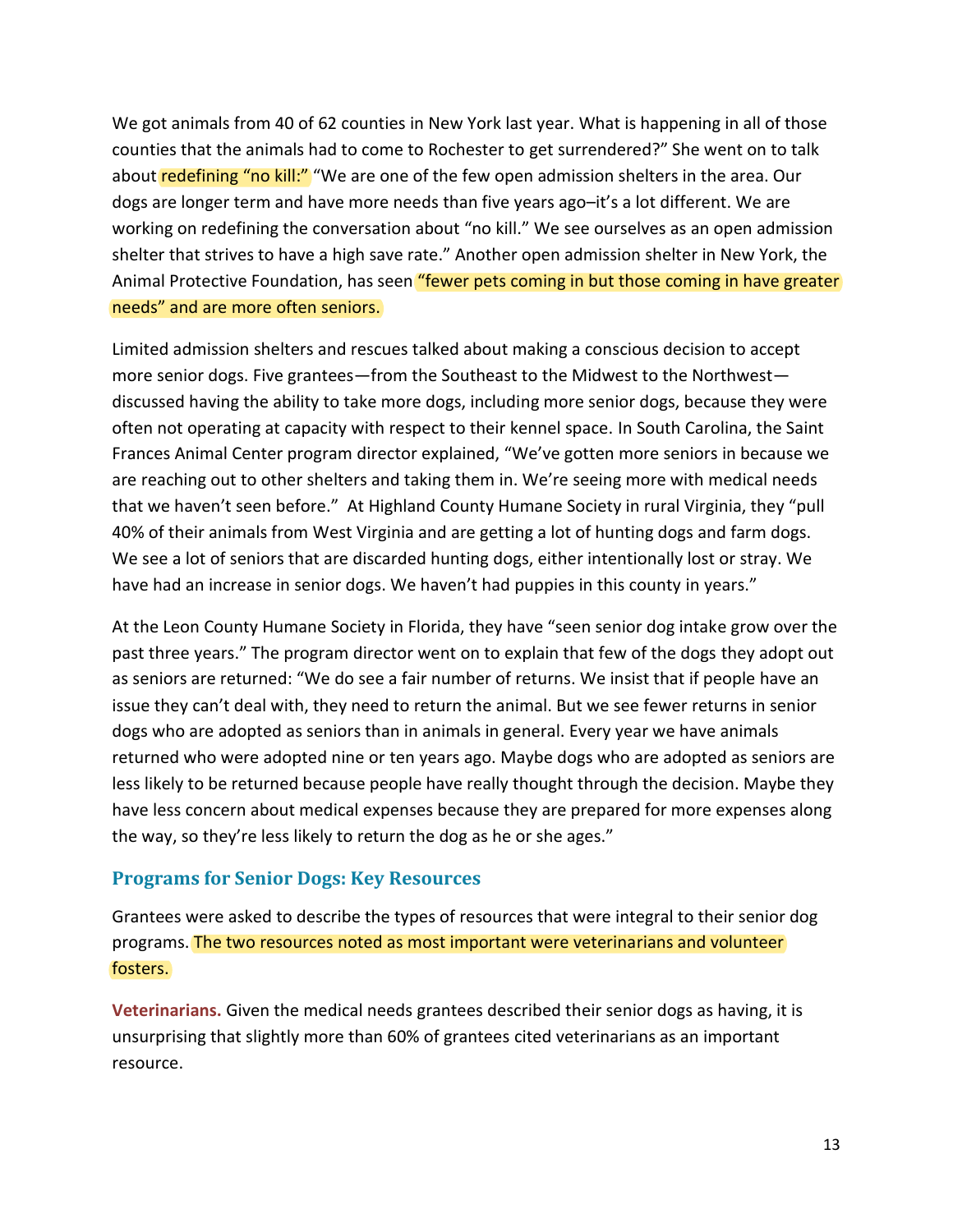Grantees that did not have in-house veterinary clinics noted the importance of discounts offered by the vets with whom they worked, and most reported working with several different vets, including specialists. Only two grantees noted challenges related to veterinary services. At Shelter from the Storm in Wisconsin, the program director said that veterinarians were "hard to hire and hard to keep around." There is a greater demand than supply, and they have found that many vets prefer not to do dental procedures, which senior dogs often need. At Auburn Valley Humane Society in Washington their primary struggle is finding licensed veterinary technicians who are willing to accept their minimum wage of \$15 per hour.

A noteworthy theme that emerged from conversations about veterinarians had to do with balancing the need to provide low-cost care to people with limited income and protecting veterinary businesses. Several grantees shared successes engaging veterinarians in their efforts to ensure all community members had access to needed care. For example, the program director at the Anti-Cruelty Society in Chicago explained: "We just increased our vet staff from 5.5 to 6 full-time vets. Our hospital is new and state-of-the art. We offer low-cost spay/neuter to anybody and a low-income clinic for other services. The clinic is not very active yet but we're going to promote it in the vet deserts…and encourage vets to be ambassadors for us. We'll provide a list of area vets and invite vets to be on the list."

C.A.R.E.4Paws in California offers services through a mobile vet clinic. The program director described their work: "We do spay/neuter, vaccine clinics, and serve medical clients. Previously we didn't require proof of income, but we didn't want to take away business from vets so now clients need to show proof of unemployment, SSI, or food stamps. We get a lot of seniors without access to computers, so we just ask them to bring some documentation to the appointment. We haven't gotten push back from vets. We try to send vets clients, and we encourage vets to come to the clinic and see the people we are serving. These aren't people who would otherwise be going to the vet."

At the Connecticut Humane Society, they have a public vet clinic that offers prices that are about 20% under market value. They have four in-house vets but use outside vets for more complicated surgeries. The program director said, "We have gotten no push back about our clinic. Vets refer to us. We don't advertise the service but have never been at a loss for business. We schedule appointments four to five weeks out. The demand is from people who went to other vets and got a quote they couldn't afford. We don't compete with vets or threaten their business."

Three other grantees, two of whom are in Washington State, mentioned some challenges collaborating with the veterinary community. In Washington, ordinances meant to protect veterinarians in private practice hamper shelters' ability to provide low-cost care to clients who lack the means to pay private practice rates. The Tacoma/Pierce County program director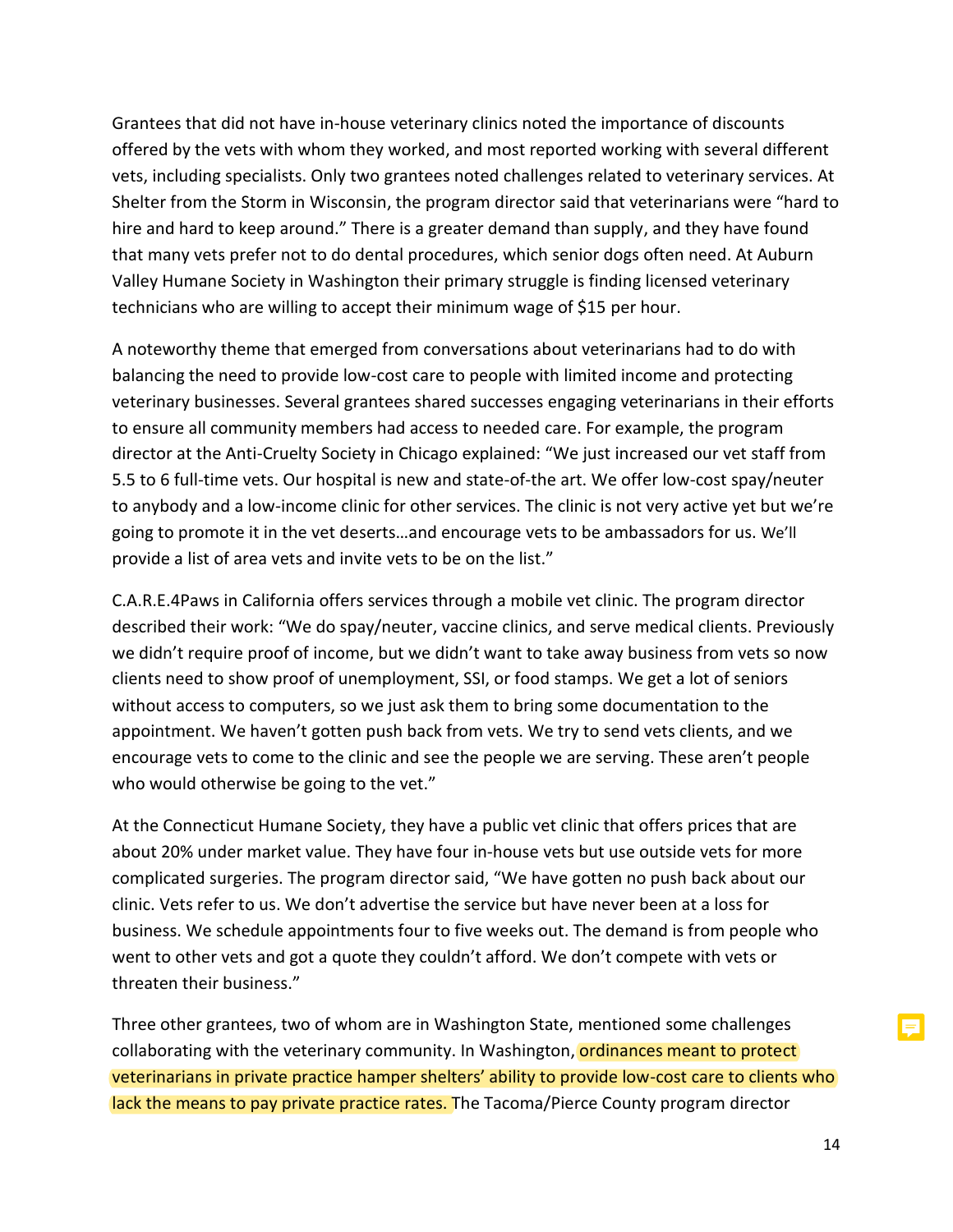explained that they have a clinic but it is not "public-facing" due to laws against providing lowcost vet care, although a recent exception allows them to provide care to "qualified individuals within 30 days of adoption." The program director noted that these prohibitions make it challenging to offer discounted medical care that could keep senior dogs in their homes. At Auburn Valley Humane Society, also in Washington, they have an in-house clinic and described similar challenges to providing discounted services that might prevent animals from being surrendered.

**Volunteers.** Approximately 50% of grantees cited volunteer fosters as an important resource. Ten grantees (17%) noted success—or at least few challenges—recruiting fosters. For example, in South Carolina, Pawmetto Lifeline's program director explained, "We have no problem recruiting fosters. We average 175 pets in foster homes. I think our success has to do with being on call 24 hours a day and 7 days a week. We have a closed Facebook group for support and provide all the supplies fosters need. We also have a vet on-site that fosters can visit anytime." Live Love Animal Rescue in California reported "getting a good cadre of fosters that are good with senior dogs. Some are developing expertise in certain areas (e.g., diabetes, mobility)." Heartland Animal Shelter in Illinois talked specifically about the role of fosters in promoting adoption: "Foster parents are so important. They're the biggest advocate for the senior dogs. They are marketing them on their own social media. We have learned how important it is to focus on getting the dogs out into the community, not just on getting information out about them."

Despite the importance of volunteers, as we describe below in the section on Challenges, 13 grantees (22%) said they had difficulty finding fosters, which affected their ability to serve more senior dogs. Challenges included convincing people to foster senior dogs and/or specific breeds of senior dogs, losing fosters who adopt their fostered dogs, and finding foster homes that are a good match (e.g., homes without other dogs or children).

## **The Role of Collaboration**

Grantees were asked to describe the role collaborative relationships play in their programs. Program directors highlighted collaboration with public shelters, other community-based organizations, transport partners, and the public as important to their work on behalf of senior dogs.

**Public Shelters.** Slightly more than half of grantees identified public shelters as key partners, with all of them reporting that they receive animals from them. While the most common scenario is that rescues or limited admission shelters receive animals from municipal or open admission shelters, several grantees that are open admission, including West Valley Humane Society, Lollypop Farm, Animal Rescue League of Iowa, and the Humane Society for Hamilton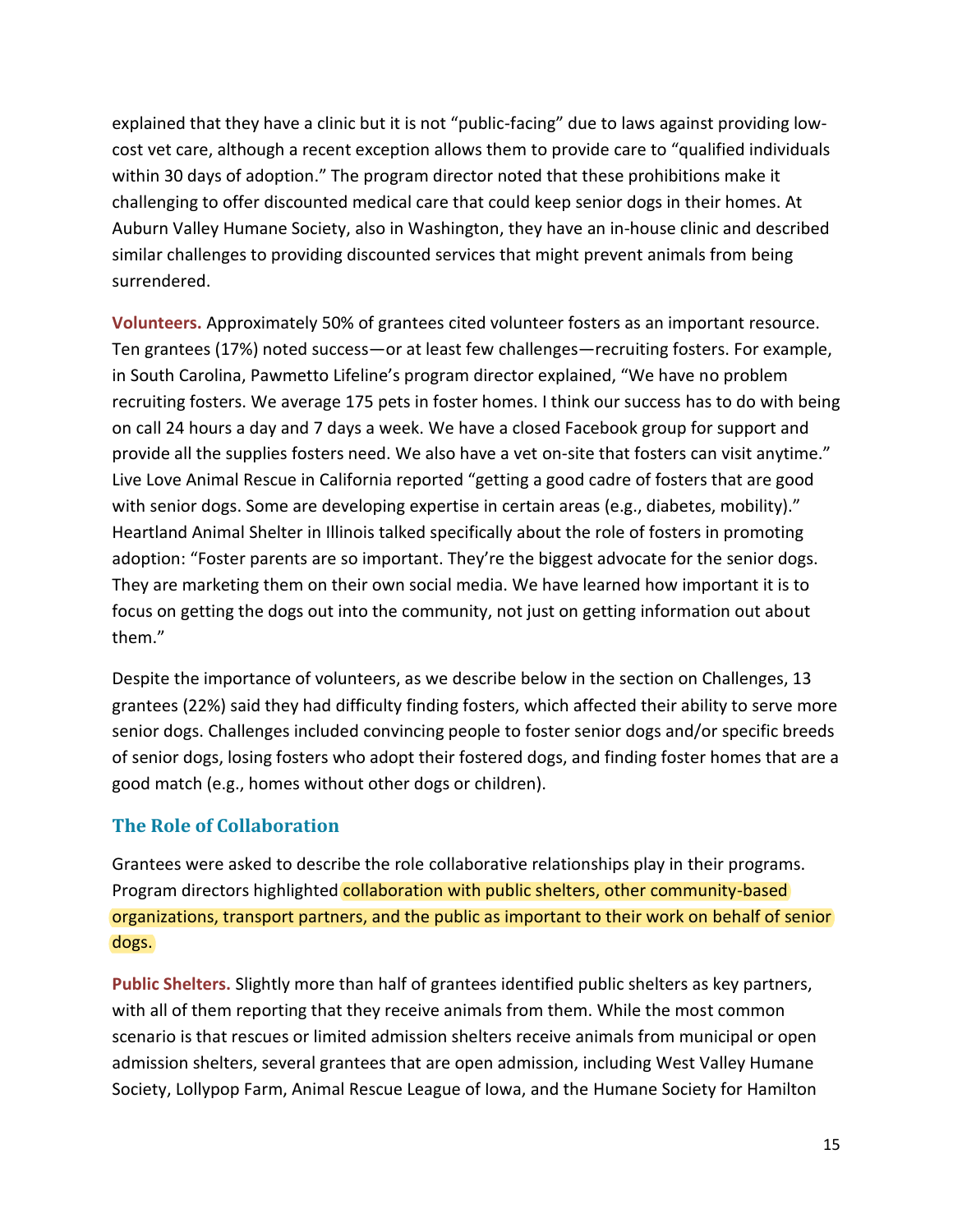County, discussed actively reaching out to other shelters across their respective states. At the Humane Society for Hamilton County in Indiana they prioritize taking in dogs most likely to be euthanized in other public shelters. The program director for Hamilton County explained, "We pull dogs from the Indianapolis shelter that euthanizes and from other shelters in Indiana. We primarily pull older dogs, especially a lot of older pit bulls. We focus on them because we know other groups aren't going to do it. We get the list of dogs that are going to die if they don't get pulled and work from that. We save 250 animals from outside Hamilton County each year."

In some cases, there are formal relationships governing these transfers. For example, Pawmetto Lifeline in South Carolina has a contract with two municipal shelters to pull 1,200 animals annually from each shelter. For other grantees, the relationships are not formal but have been developed over time. Get a Bull works with Long Island, New York shelters from which they receive 90% of their dogs. The Get a Bull program director noted the importance of trust between the shelter and the rescue. Two years ago, they began working to establish themselves with shelters on Long Island and now have relationships with three municipal shelters that reach out to them for help with senior dogs. That trust is important because the shelter staff now feel comfortable allowing Get a Bull to come into the shelter to evaluate the dogs. This ensures Get a Bull has a better picture of a senior dog's needs before committing to take him or her.

Home Fur Good in Arizona described a similar process of developing trust. The program director explained, "When we first started, Maricopa County had the second highest euthanasia rate in country. Now the county calls us about seniors or dogs with ringworm who would just have been put down before. Seeing that change in the county is rewarding but it has taken nine years to establish the relationship. We are very consistent, which has been critical to developing the relationship." The program director at Frederick Friends in Maryland explained, "In the past year, the shelter felt freer to ask us for more help for more animals. Our goal is to support the shelter. The relationship is getting better. There's more trust now because we understand that the shelter is doing their best by the animals, and even if they decide to euthanize, it's not a decision made lightly."

Several grantees that worked with more than one public shelter noted the variability in the care senior dogs receive. For example, in North Carolina the Peak Lab program director explained, "The difference in care dogs get at different shelters is huge. Dogs from some shelters get shots and other medical care. Other shelters do nothing, so dogs from those shelters require a lot more up front. We need to consider that in terms of what dogs we pull and from where."

**Community-based Organizations.** Approximately 42% of the grantees talked about the importance of collaborating with community-based organizations, including other animal welfare groups, social service agencies, and other national organizations.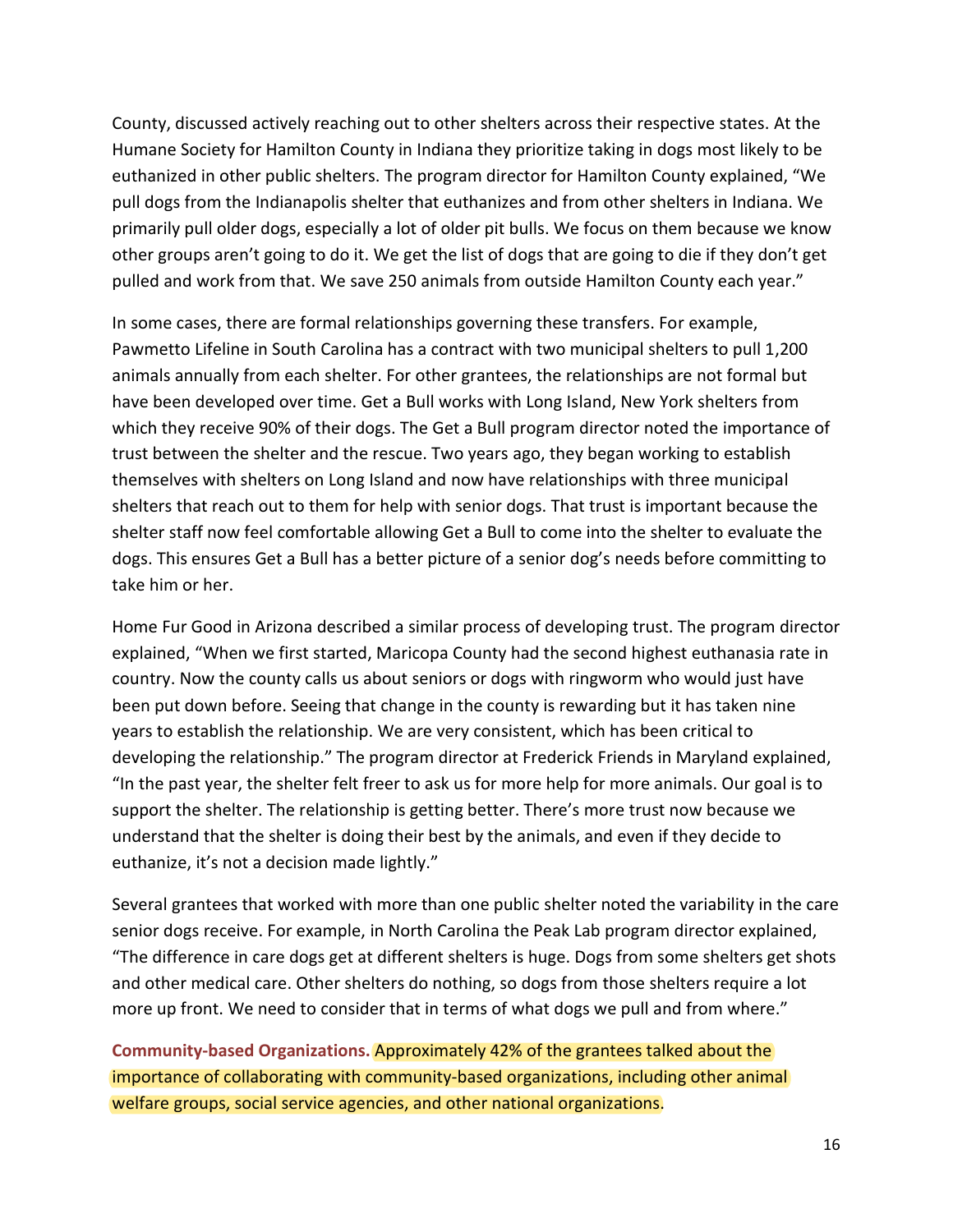Fourteen grantees talked specifically about collaborating with other rescues. For example, Heartland Animal Shelter in Illinois has seen a growing number of referrals of seniors from other rescues. Lollypop Farm, an open admission shelter in New York, has several foster-based rescues in their area that use local veterinarians, which is expensive. They have a rescue partnership program through which they do at-cost spay/neuter surgeries twice a week as part of their effort to share resources with the community.

Breed-specific rescues offered both opportunities and challenges related to collaboration. Two grantees that are breed-specific said it was difficult to adopt out dogs that do not look "Lab enough" or "corgi enough." Peak Lab Rescue in North Carolina talked about transferring dogs to other rescue partners if the dog "doesn't look like the dogs people come to us wanting." East Coast Corgi Rescue transfers corgi mixes to non-breed-specific rescues but also collaborates with other corgi rescues to get the dogs to areas of the country where demand is greatest. UPAWS in Michigan tries to work with breed rescues as needed but has not had much success because the rescues tend to "want the ambassador dogs," dogs that are well-behaved and look purebred.

Six grantees addressed the importance of collaboration with social service providers. For example, the Asheville Human Society, which runs a helpline, "gets calls from caseworkers at veteran's hospital or rehabilitation facilities who need help finding placements for people's animals." The program director at the Auburn Valley Humane Society in Washington talked about the importance of collaboration between social services and animal control, saying: "Rather than taking the dog away, we want to help solve the problem that led to the call." One grantee, the Knoxville-Knox County Council on Aging, provides social services for senior citizens in Knoxville and Knox County, Tennessee and runs Knox PAWS, a program that works with area animal shelters to match senior pets with senior citizens.

Kane's Crusade in Western Massachusetts focuses on connecting animal and human welfare services, working with the most vulnerable and underserved in their community. Every month they deliver Canine Assistance, Resource and Empowerment (C.A.R.E.) Kits to low-income families at risk of surrendering their dogs. The program director explained, "One of the things we have learned is how important collaboration is. You need to get beyond yourself and see how you can work with other agencies. We truly have something special in this area. We have a municipal shelter plus a private shelter that provide a low-cost wellness clinic. We have a great opportunity in Western Massachusetts to make a difference for people and animals. We didn't want to duplicate services when we applied for the Grey Muzzle grant. The idea for the C.A.R.E. Kits came from a meeting with the shelter director who saw them as a need. When communities can build bridges it's to everyone's benefit. We serve more people because of that collaborative approach. It's more effective and efficient not to duplicate services."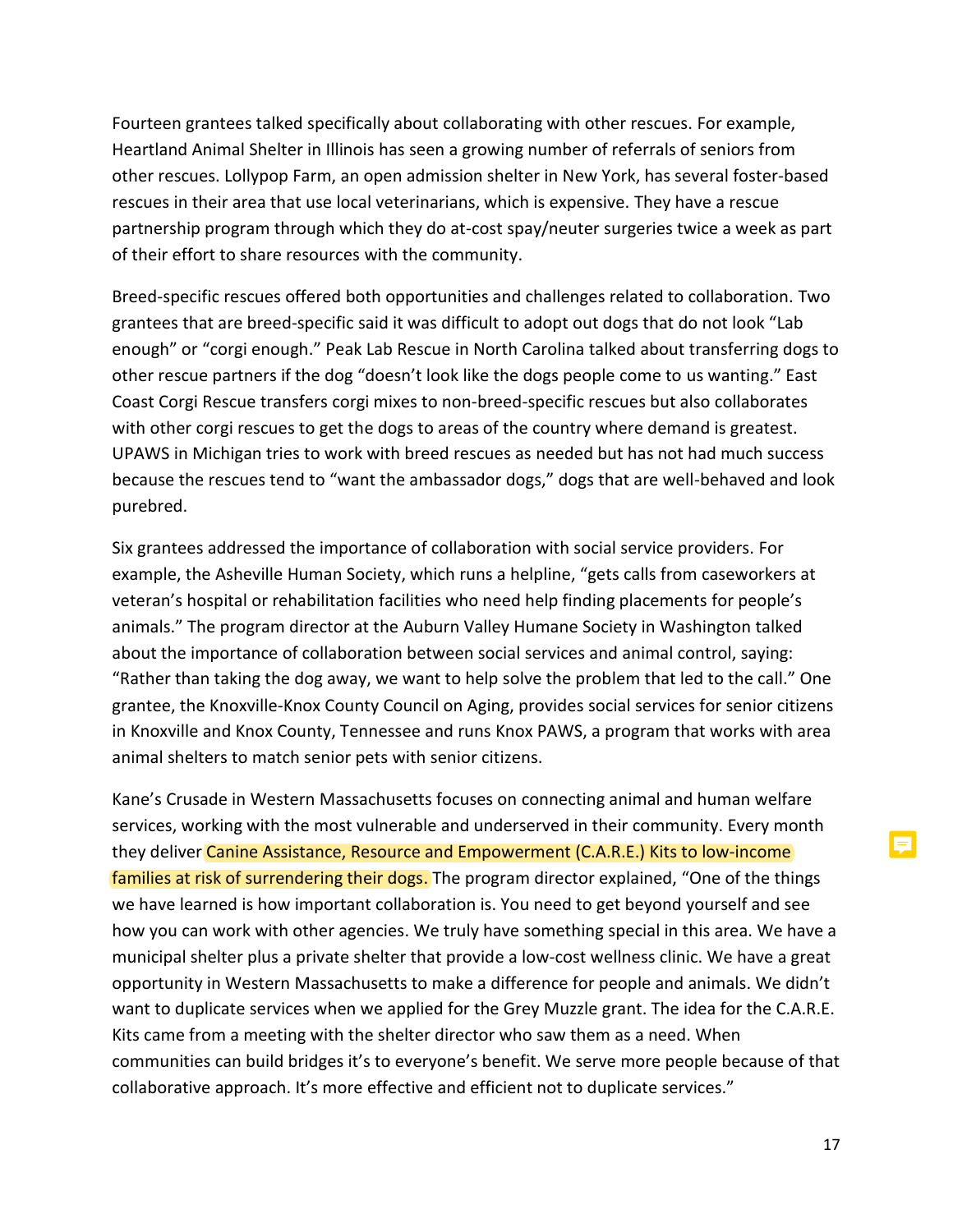Three grantees noted the importance of support they received from Susie's Senior Dogs, a nonprofit social platform that brings attention to the plight of homeless senior dogs and provides funding to cover the cost of medical care in emergency situations. Saint Frances Animal Center in South Carolina used Susie's to promote their senior dogs to potential adopters, which resulted in responses from all over the U.S. and adoption of the senior dogs that were promoted.

There were also some unique partnerships. Two grantees talked about collaborating with groomers who provide free or reduced-cost grooming services. Leon County Humane Society in Florida partnered with Aloft Tallahassee Downtown, a hotel that gives senior dogs a temporary home along with publicity and exposure. The partnership has been particularly successful in placing smaller senior dogs who have typically found permanent homes within two weeks. Louie's Legacy in New York works with Foster Dogs, a nonprofit that offers an online database of active foster caretakers in the New York City area designed to match dogs in need with appropriate foster homes. The Heartworm Foundation in Texas is working to expand their partnership with the business community, specifically with banks that sponsor treatment of their heartworm positive dogs.

**Transport Partners.** Approximately one in three grantees discussed the importance of transport partners—either to receive or send out senior dogs. Six grantees noted that receiving transfers from other organizations was important to keeping their shelter kennels full or at least partially full. For example, at the Auburn Humane Society in Washington they "have a shortage of animals so have the capacity to bring animals in." The program director explained that their kennels are "mostly 50% or less full" but their "bottleneck is medical care." As a result, they are selective in the mix of animals they transfer in: "three are seniors, three are healthy and good to go, and three have medical needs."

Similarly, Dane County in Wisconsin received about half of their dogs last year from transport partners, primarily in the South. The program director explained, "We get the potential transfer list from the shelters and can choose which ones we will take. We take bully breeds and dogs with medical issues but balance that out with dogs that can get adopted quickly." At the Oregon Humane Society, 8,000 of the 12,000 animals they adopted out last year were transfers from partner shelters in Oregon, Washington, California, and occasionally Hawaii or Oklahoma. They try to have the shelter full on the weekend and receive transports weekly from California. At the Humane Society of Western Montana, they receive transfers regularly from rescues in North Central Montana and get small breeds from California.

The Connecticut Humane Society receives transports from South Carolina in collaboration with Saint Hubert's WayStation Sister Shelter Program, which, according to Saint Hubert's website, "leads the way for shelters in the Northeast who have both the capacity and the potential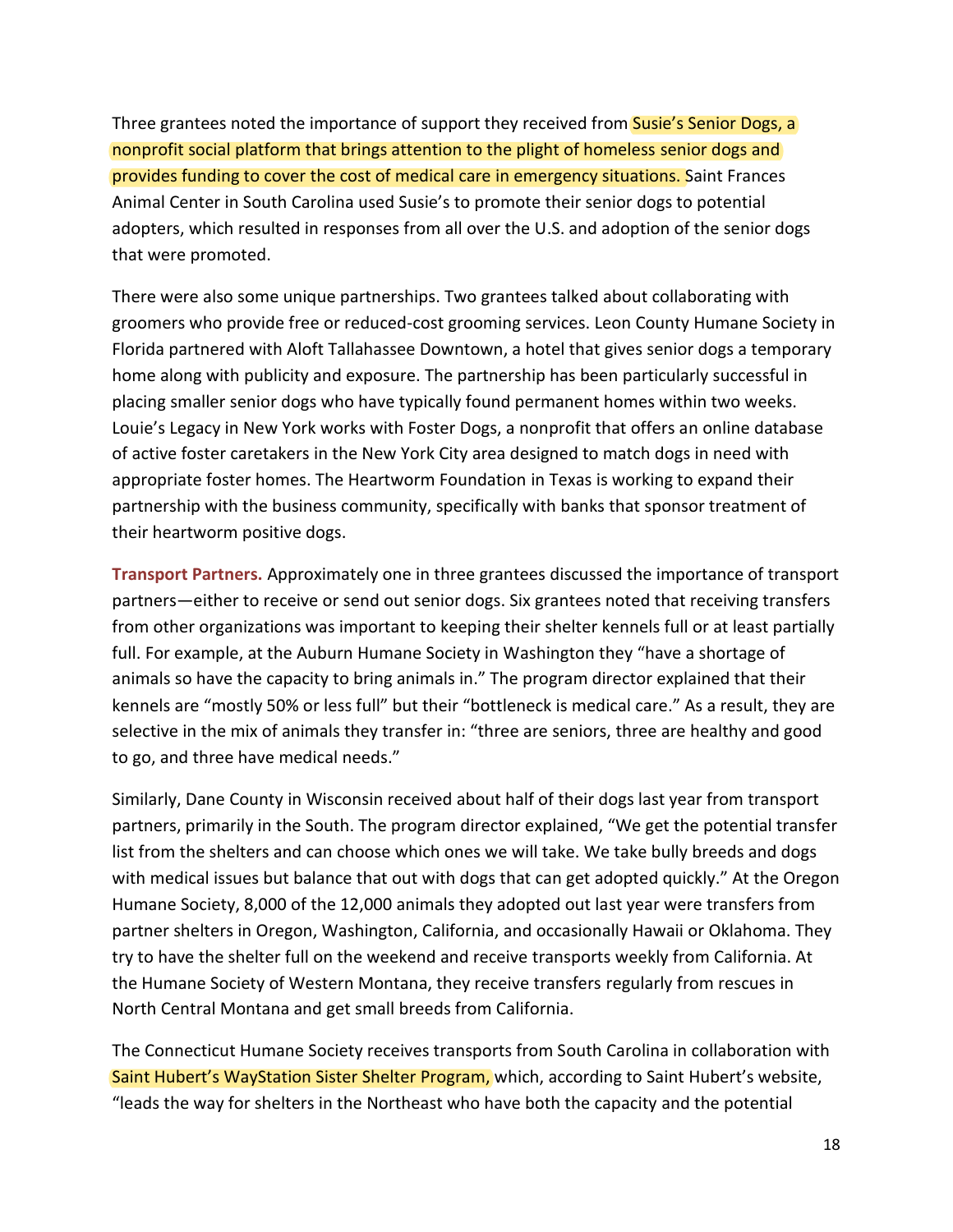adopters to accept animals from overburdened organizations where lower population density and a lack of affordable, accessible spay/neuter services result in homeless dog numbers that far exceed available homes." The program focuses on the transport of older dogs, animals with special needs and larger dogs, many of whom are most at risk in overburdened shelters. A unique aspect of the program is that for every animal the destination shelter receives, they donate \$25 earmarked for low or no-cost surgeries for local pets. This "Give Back" component ensures that every adoption results in more animals being spayed/neutered in the source communities.

At Safe Haven of Iowa, they are looking to get more small dogs transported from rescues in the South. The program director explained, "Around here most elderly people want small dogs. The few small dogs we brought up from the South, people were so excited to see them available for adoption. We had people come in and say they wanted to give those older dogs the best possible new home. Being able to share those stories was helpful and important. We stumbled on the rewards of bringing small dogs from areas where they're abundant to rural Iowa where they are not. Most of the dogs that come in as strays are farm dogs and are 50+ pounds. Our goal is to get more small dogs from other states. We never keep a small dog here very long." She went on to explain that they currently had "only six dogs in building," so could accommodate more dogs.

Other grantees discussed the importance of partners to whom they could send senior dogs. For example, the Heartworm Foundation has partners in New England and the Midwest that regularly take their senior dogs, including Albert's Dog Lounge, a foster-based rescue in Wisconsin that provides homes to seniors, special needs, and hospice dogs. Saint Frances in South Carolina transports 30% of their dogs to the North where they can more easily be adopted, which, the program director explained, "opens up space for dogs that need more time," many of whom are seniors.

**The Public.** Nearly one in four grantees talked about the importance of the public as a partner in their efforts to save senior dogs. The Animal Rescue League of Iowa's program director explained, "The community has embraced special needs and senior animals. They get adopted just as quickly as other animals. It's amazing how incredible people are in terms of stepping up to help special needs dogs. There's someone out there for every animal in need." At the Oregon Humane Society, the program director said, "People are not discouraged from adopting senior animals. Adopters are mindful of what they can provide care-wise. We see people with more means open their homes to senior dogs. It's positive to see. The demographics of the animals we are seeing are changing and people are realizing that it doesn't have to be a "perfect" animal to give you love. People are opening their hearts to more than just puppies." At Saint Frances in South Carolina they have recently seen more interest in their senior dogs: "We are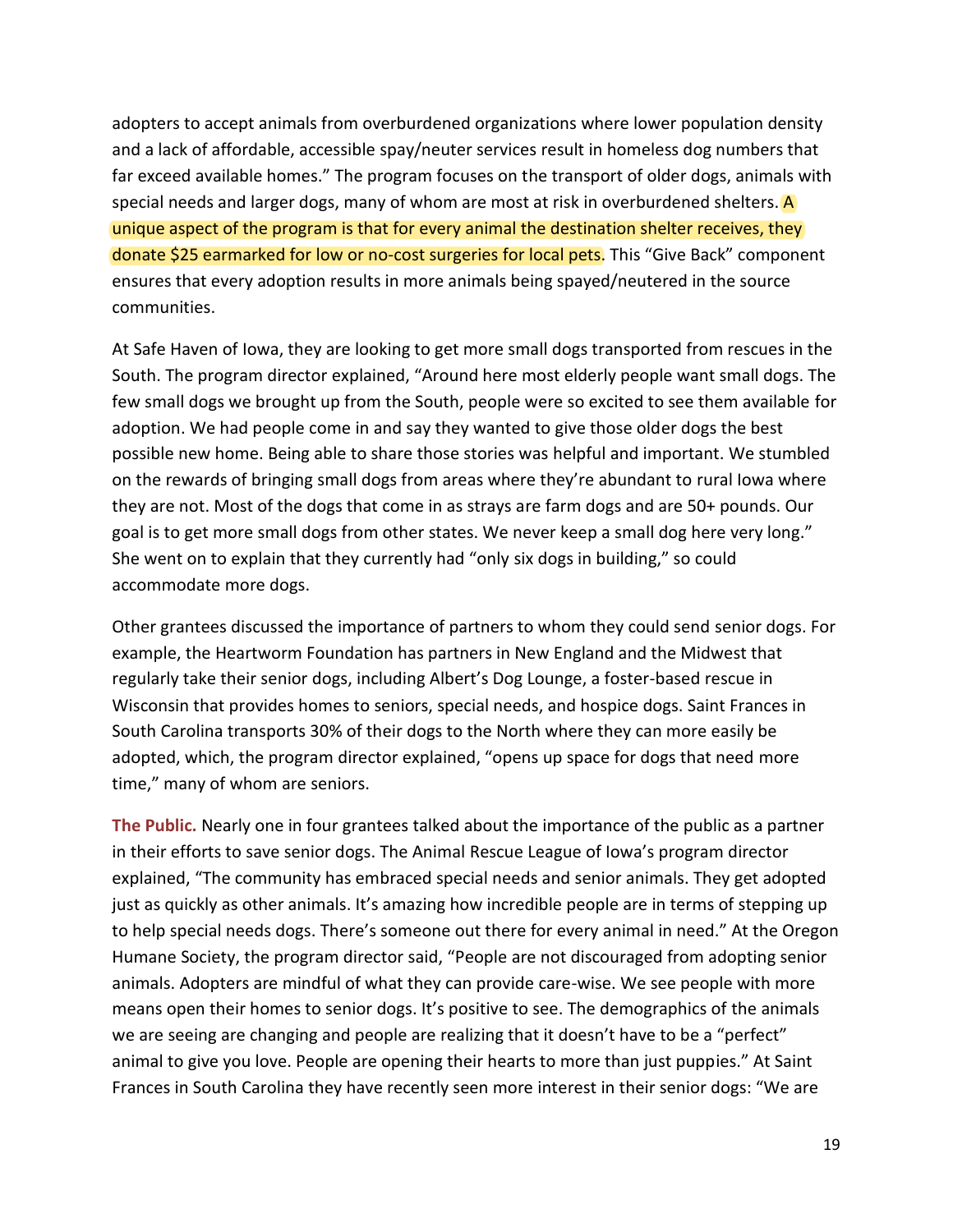grateful for the partnership with Grey Muzzle. I do feel we have seen more local people willing to adopt senior dogs. For a long time with local marketing we didn't get a good response. Recently we've seen a big increase in the public response. It fills my heart to see how much local response has grown."

In Las Vegas, The Animal Foundation's program director and adoption manager talked about the importance of building a trusting relationship with the community: "[The grant] has been a good opportunity to show the community that we were investing in different kinds of dogs, to show we are investing in all of our dogs. We are open admission with a city contract to do sheltering and haven't always had the best reputation in the community with respect to finding every animal a good home. We want to save every animal possible by end of 2020. Building a relationship with the community has been important. Seeing how many more people were open to adopting a senior pet has been [encouraging]…We focused on showing how great senior pets are and the community stepped up to help and open their homes." The program director at the Animal Protective Foundation in New York also felt that trust was important: "The broader community has been the most important partner. We are pleasantly surprised that the community wants to take senior dogs in as adopters or hospice fosters. We have been working with the community to build positive relationships and overcome mistrust and concerns about euthanasia."

At Live Love in California the program director noted the importance of modeling behavior: "An increase in the number of senior dogs adopted has brought in more people interested in adopting senior dogs." Second Chance Animal Rescue in Massachusetts also found that increasing the number of senior dogs adopted had a ripple effect: "Our biggest success is the number of senior pets we've gotten adopted and how quickly they have been adopted. They are adopted as soon as they are cleared. People who foster are adopting them. Having money for promotion has helped. We are promoting seniors more, which has raised general interest in adoption." Program directors at the Anti-Cruelty Society in Chicago, UPAWS in Michigan, and Shelter from the Storm in Wisconsin talked about repeat adopters of senior dogs. The Anti-Cruelty Society program director said, "The people who adopt senior dogs are very special. They mostly come in looking for a senior dog. Many are people who have adopted seniors before. They want dogs who are easygoing and like the idea of saving the life of a senior dog. They're a special breed of people who have big hearts and realize the dog may not be with them for a long time, yet they still come back to adopt."

At the Leon County Humane Society in Florida, the program director noted the importance of educating the community by telling the senior dogs' story from beginning to end: "When we get an urgent animal—and most seniors are urgent—we need to get him or her to the vet as soon as possible. We need the community to help. What we found is that the best way to do that is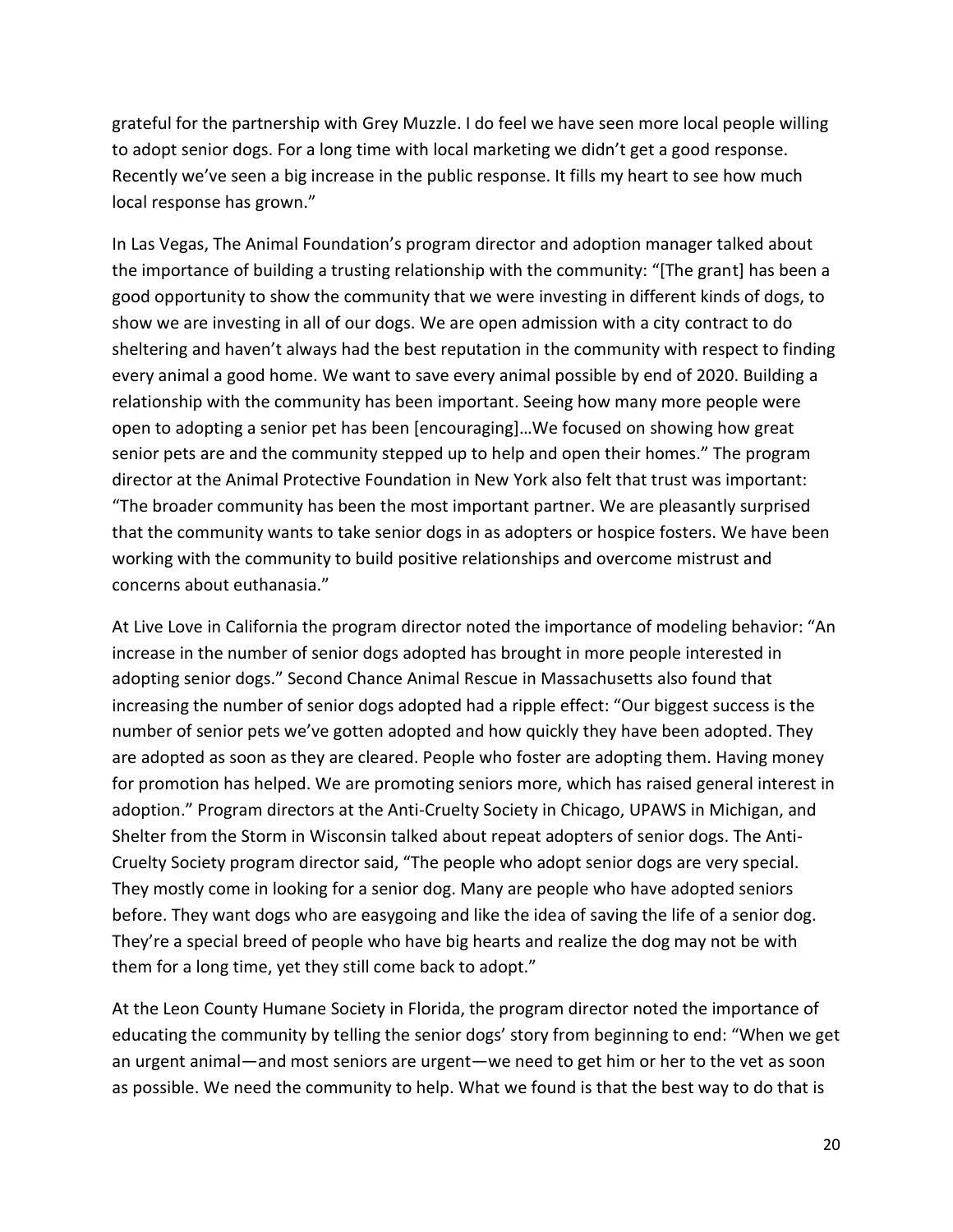to tell a story. We take phones out and capture as much of the story as possible so that in three months if we need to raise money, we can recap what happened. We need to remind ourselves that the public doesn't see what we see in rescue. They don't see what goes on from day 1 behind the scenes when we brought that animal into the shelter. It's important to paint that picture."

The program director at the Connecticut Humane Society put credit for the success of their program squarely on the public: "It was the community's success. They responded and adopted these dogs. We fixed them but people then stepped up and took on the care of these dogs knowing it might be a short-term relationship. Benny got adopted in two days, even though he went home with a huge bag of meds. The family fell in love with him and were willing to take on his needs. It takes time to let the community know that you're going to put dogs like Benny up for adoption. But now we know the community will step up."

## **Financial Sustainability**

Grantees were asked how they planned to sustain their senior dog programs. One of the key issues discussed was: How do we find new ways to manage the costs of senior dogs' care to sustain these programs?

Unlike shelters, many rescues rely on adoption fees as an important revenue source. Peak Lab Rescue in North Carolina explained: "It takes adopting out a lot of healthy puppies to afford to take on a senior dog. This year we lost an inordinate number of puppies to a herpes virus. We lost several litters, so we are stretched right now [in terms of funding to care for senior dogs]." She went on to describe the math involved: "We have a \$275 adoption fee for any dog. A puppy goes to the vet one time and gets one set of vaccines. It's \$100 worth of expenses, so we make \$175 per puppy, which is the equivalent of [what we raise placing] 10 senior dogs." In Wisconsin, the Shelter from the Storm program director had a similar perspective on the cost of puppies versus older dogs: "As much as I love helping senior dogs and medical cases, I can't sustain this organization focusing on them. We must bring in healthy adoptable animals to be sustainable. We don't have 100 puppies. We have to make a conscious effort to have young, cute, easily adoptable dogs."

At APA! in Texas the program director was clear about the challenges of integrating the care of senior pets into their business model: "We saw a big cost increase when we started taking more seniors. We take the most challenging cases, cases with big medical and behavior needs. For example, dental surgeries take a long time and cost more because they must be done by a vet. That's a challenge to our medical model because a lot of our medical care is done by vet techs. Vets are our most expensive cost. Despite the challenges, we never turn a pet down due to cost. We try to balance cost across whole shelter population." When asked about their senior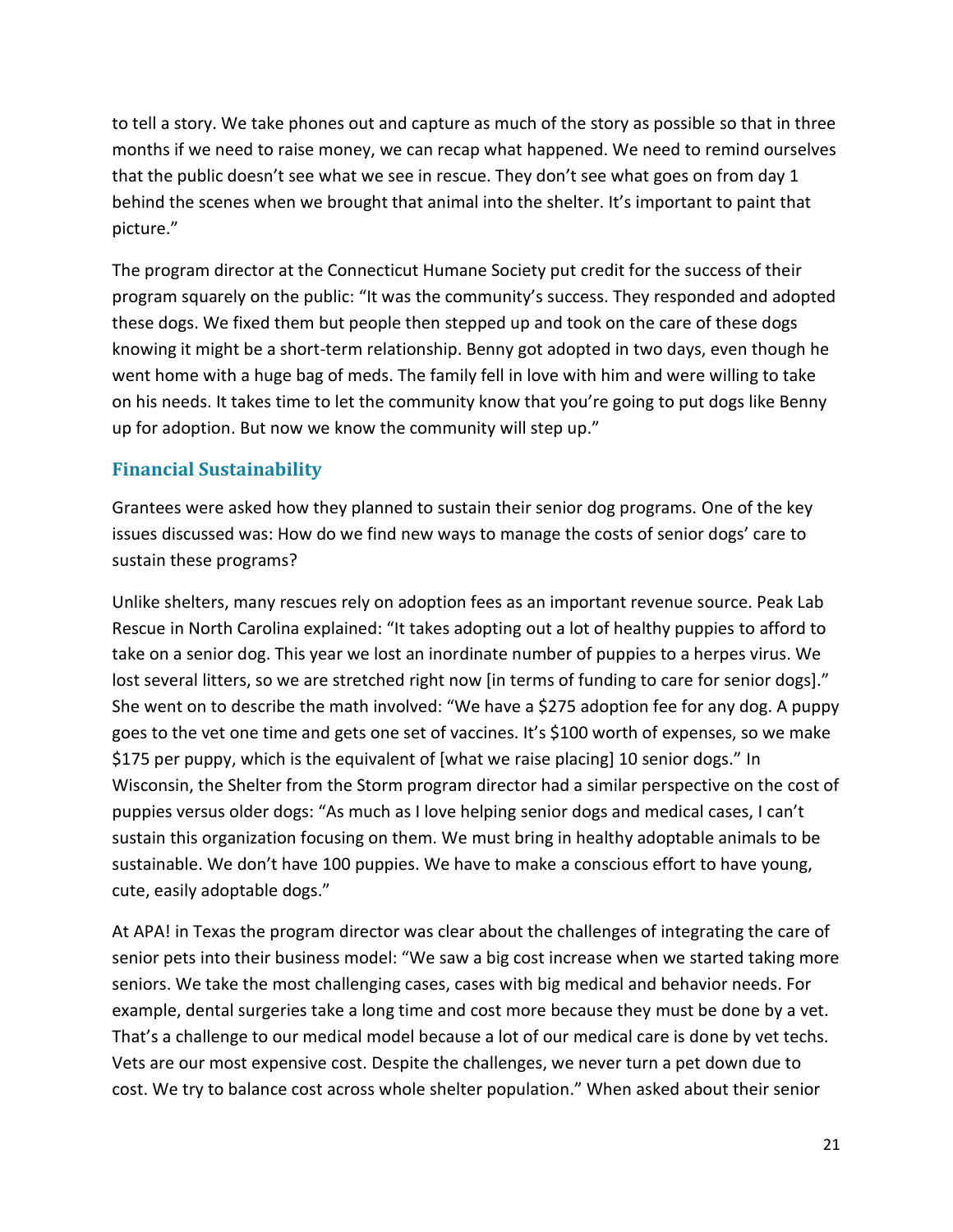dog "program," she explained: "It's not exactly business as usual. We are still trying to adjust to the big needs of senior pets. We don't have a separate program for senior pets, but we do have a marketing team focused on them. We need financial support to make saving seniors sustainable. Key to getting to a 98% save rate is helping senior pets in Austin." In terms of sustaining the program, she said, "We don't have a coherent program for seniors and don't know if we want to. Our other medical programs are things pets get over. We can't do that with seniors. We are treating it as a financial and a marketing challenge."

C.A.R.E.4Paws in California originally did not require clients to pay anything for their mobile vet services: "We were going through our funding really quickly at first. We hadn't considered making people pay initially but we learned that people can often pay something, and that money can go back in to serve the people who can't pay. We can't just depend on grants. We need to have a revenue stream." As a result, they now ask people to pay \$100 or \$125 for a dental procedure and "put that back into the program as earned income." Frederick Friends in Maryland and Get a Bull in New York both mentioned pursuing corporate supporters to fund senior dog care. In California, Live Love Animal Rescue "went to a few larger donors to get money for higher cost medical procedures," but they want to "move away from raising funds specifically for individual dogs and move toward fundraising for specific programs."

At Louie's Legacy, they took advantage of the fact that they have locations in both New York and Ohio. They used their Ohio site—where veterinary care is less expensive—to help get senior dogs adopted: "We realized that transferring out to Ohio was important. Dogs were cleared for adoption in New York City, but they weren't moving. Once we sent them to Ohio, they were adopted right away."

Grantees that commit to "forever fosters" face some unique sustainability issues. In New Mexico, 14 of the 15 dogs in NMDOG's home sanctuary program (i.e., long-term fosters) are seniors. NMDOG pays for all the costs associated with these dogs for life. They are working on adding a home sanctuary page to their website and will post the story of each of the home sanctuary dogs along with a "sponsor me" button. Their strategy is "to get people more involved on a personal level" with each dog and to increase financial support.

At Thulani in Northern California, they also provide lifelong care for the German Shepherds in their program. As such, it is important they have a sense of each dog's age: "We learned to be more perceptive in terms of the dogs we bring in. Our financial model is based on bringing in dogs who won't live long. It costs \$1,000-\$1,200 per year per dog, so financially we need to be relatively confident about how many more years the dog will live. We spend time looking at medical "clues," like tracing back microchips to get a better estimate of the age of the dog…What makes it hard is that all the dogs have a hard story, but we can't factor that in to the dogs we take [into our program]. Emotionally it's hard."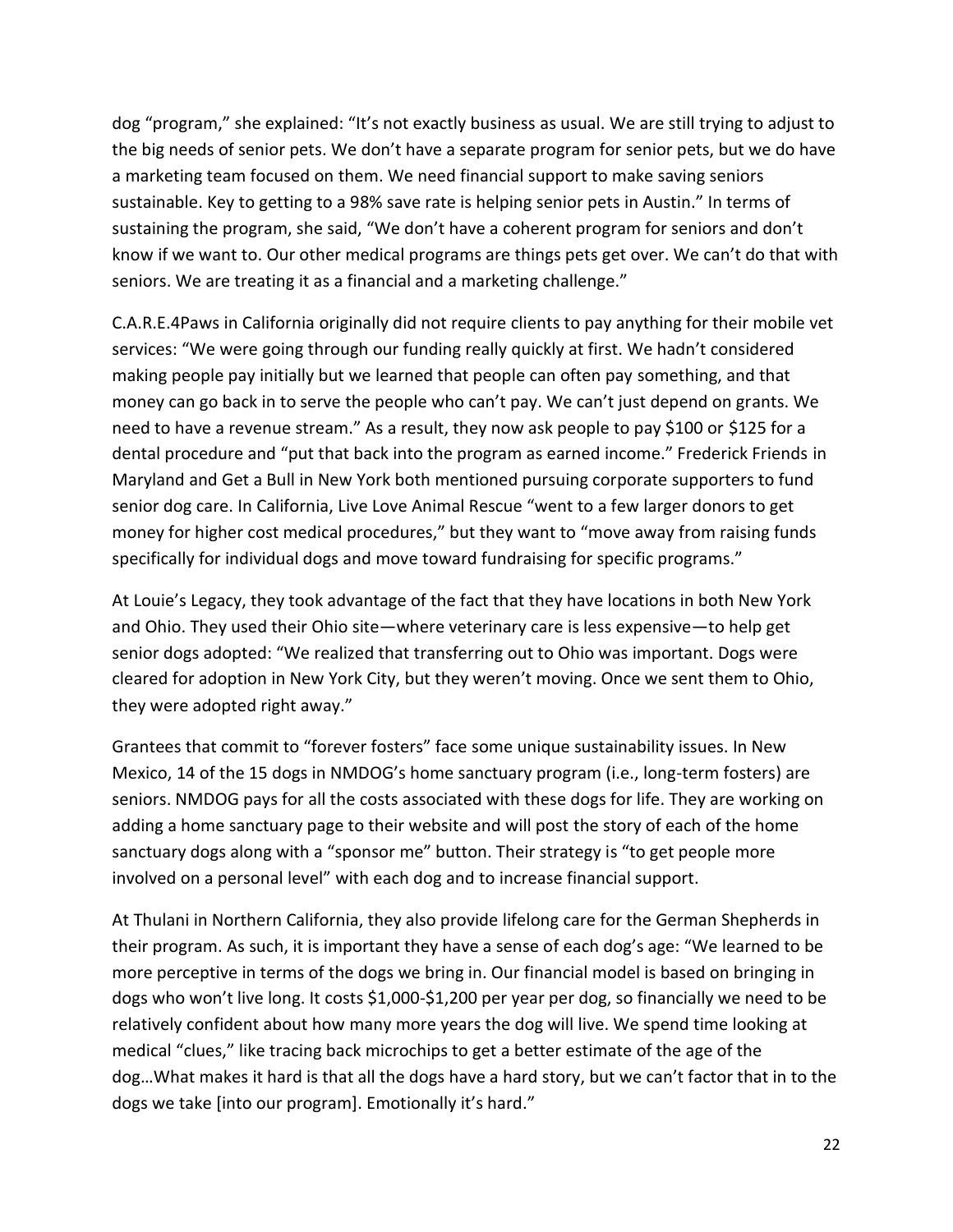Pawmetto Lifeline in South Carolina is appealing directly to the public to support their senior dog program, but their strategy also involves leveraging the Grey Muzzle grant: "We don't want to depend on grants. We have a base of donors that support seniors, and we're working to increase that donor base. We use both Grey Muzzle and donor funds to help senior dogs. We use the Grey Muzzle grant as sort of a match to leverage public donations: We have this money from Grey Muzzle and with your support too we can help this senior dog. It makes helping the dog a partnership, so people know they're not the only one stepping up." Pets Alive in New York is revamping their monthly sponsorship program options to include "continued canine care" (primarily for their senior dogs). The program director at Watermelon Ranch in New Mexico also relies on community support to pay the costs associated with transferring in senior dogs: "The biggest pull is always puppies because they move fastest and generate the most money. About 25% of our intake is senior dogs. We try to keep the senior adoption fees low. We're not trying to make money from them. We have a solid community that loves senior dogs and they are willing to donate. We also work with vets who will do work at a lower cost."

Home Fur Good in Arizona increased their medical capacity to promote sustainability: "We are looking for ways to sustain our work. We opened a low-cost vaccine and microchip clinic and then opened a low-cost dental clinic. Our costs decreased because now we can do our own blood work and dentals. Last year we started to take more older dogs and were able to give them medical care and with good success."

At the Asheville Humane Society in North Carolina, where their Grey Muzzle grant supports their helpline and efforts to keep senior dogs in their homes, the program director explained the need to ration their resources: "Our biggest issue is not being able to meet all the needs. We must be picky. We have to do an assessment. We get 350 calls per month on the helpline. It weighs on staff, there is strain on staff due to the inability to meet every need." The program helps callers cover the cost of needed medical and dental care for their animals. She went on to describe what others should know about managing costs to sustain the program: "If someone is taking on this kind of program, you have to set criteria and boundaries up front. Otherwise you will just run out of money and then it will break your heart because you won't be able to help everyone. It lessens burden on staff because they don't have to make the decisions on their own. You need a framework even though every situation is unique. You can always change as you go." She also talked about the importance of the pet owner contributing something and their ability to provide for the ongoing needs of the animal: "If it's a \$3,000 surgery and the person can contribute nothing, that won't work. We look at their long-term ability to care for the animal in making decisions about the allocation of money. We get an idea of what the vet can do and try to focus resources on cases that can have the best immediate outcome."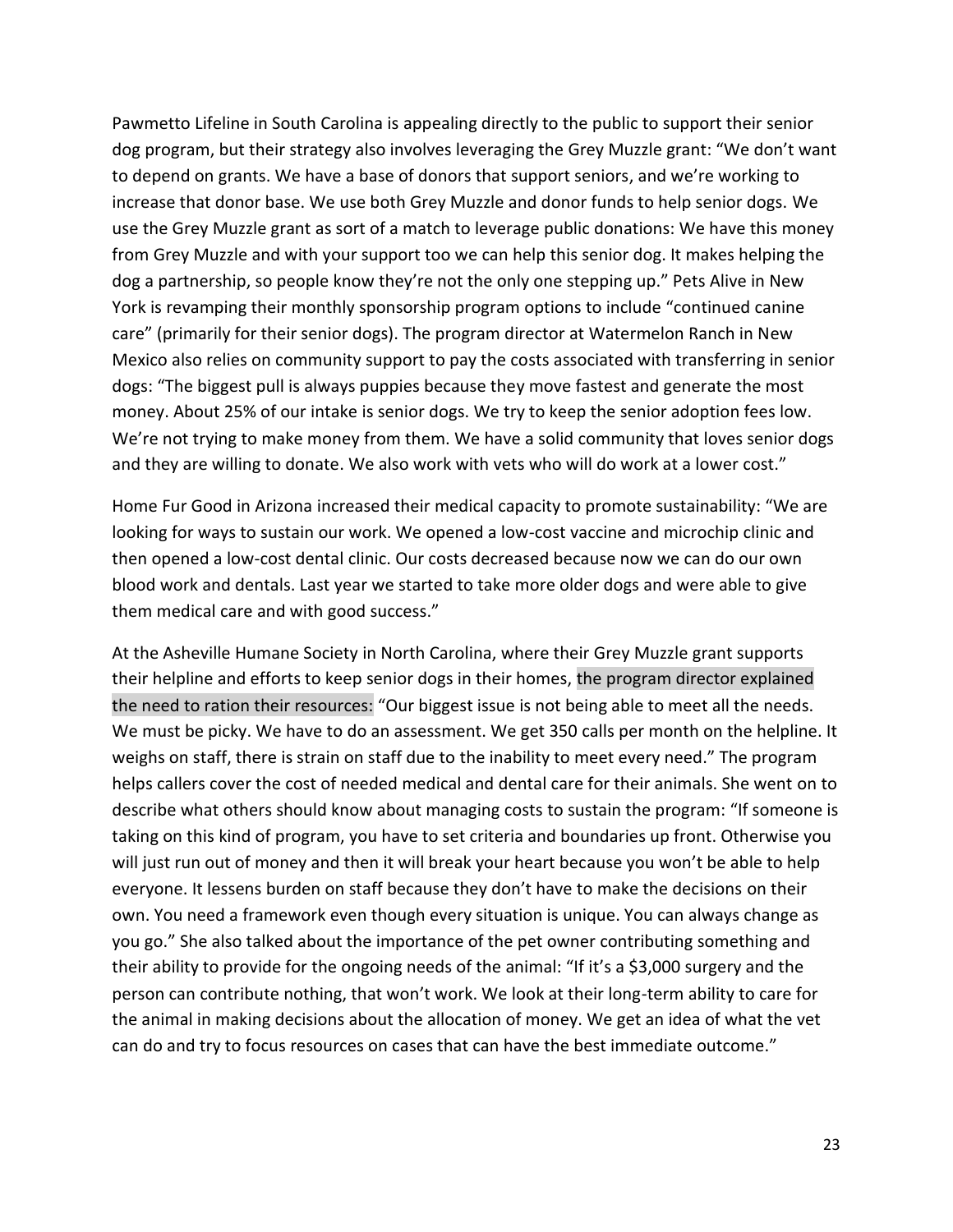The program director at the Humane Society for Hamilton County in Indiana talked about the time and money associated with caring for senior dogs and the importance of the Grey Muzzle grant as they work to find long-term solutions to sustain their efforts: "We don't have a line out the door to get a senior dog. They wait longer [to be adopted] after they get initial care. Time is money. Every day there is an [additional] cost. We invest in their health but then we need to add the cost of daily care at \$13 per day per animal. Then there's the cost of marketing. We invest heavily in marketing and promoting the advantages of senior pets. We're revamping PAWS, our senior-for-senior program. It used to be just a subsidized adoption program, but we have shelters around us giving animals away for free. The Indianapolis shelter gives animals away every other week. It's harder to use a reduced fee as an incentive. And we don't make money on adoption fees. We lose money every time we adopt out a senior dog. The Grey Muzzle grant is critical to buying senior dogs time. It's why their time doesn't run out."

### **A Philosophical Shift: Community Outreach, Prevention, and Early Intervention**

The high cost of providing medical and dental care, particularly to senior dogs, and a desire to keep animals out of shelters has resulted in increased focus on community outreach and preventing minor health issues from becoming costly and unmanageable.

Slightly more than one in five grantees (n=13) discussed an increased emphasis on community outreach aimed at keeping animals in their homes. At the Anti-Cruelty Society in Chicago the program director said "We have had a philosophical shift. We are providing more care in communities with no veterinarians. There are a lot of vet 'deserts' and we're working with people who have animals in those areas...We're building partnerships with other organizations to raise awareness of the importance of focusing on senior people and senior animals. What can we do to help those people care for their animals?" At Frederick Friends in Maryland, they are also focused on collaborative efforts to keep animals in the community and out of the shelter: "We have another new program called Project Hope that is focused on keeping animals out of the shelter. We help with rehoming and work with other groups like the Humane Society that helps people with vet costs."

At the Asheville Humane Society in North Carolina they "are reaching out more to do targeted clinics. We did a clinic for the **homeless population** by partnering with providers of homeless services. We expanded work with the **Spanish-speaking community**. Previously none of the staff spoke Spanish. Now we have more first-generation Spanish-speaking clients." A key part of these efforts is the **helpline:** "We created the helpline three years ago as part of our increasing work in the community. The number one request on the helpline is help with vet care. We are seeing senior people who are going into hospice and people on fixed incomes who need help. Once costs go over the routine, people can't afford the added expense. We wanted to focus our efforts on people who put off minor work that could prevent bigger issues down the road. A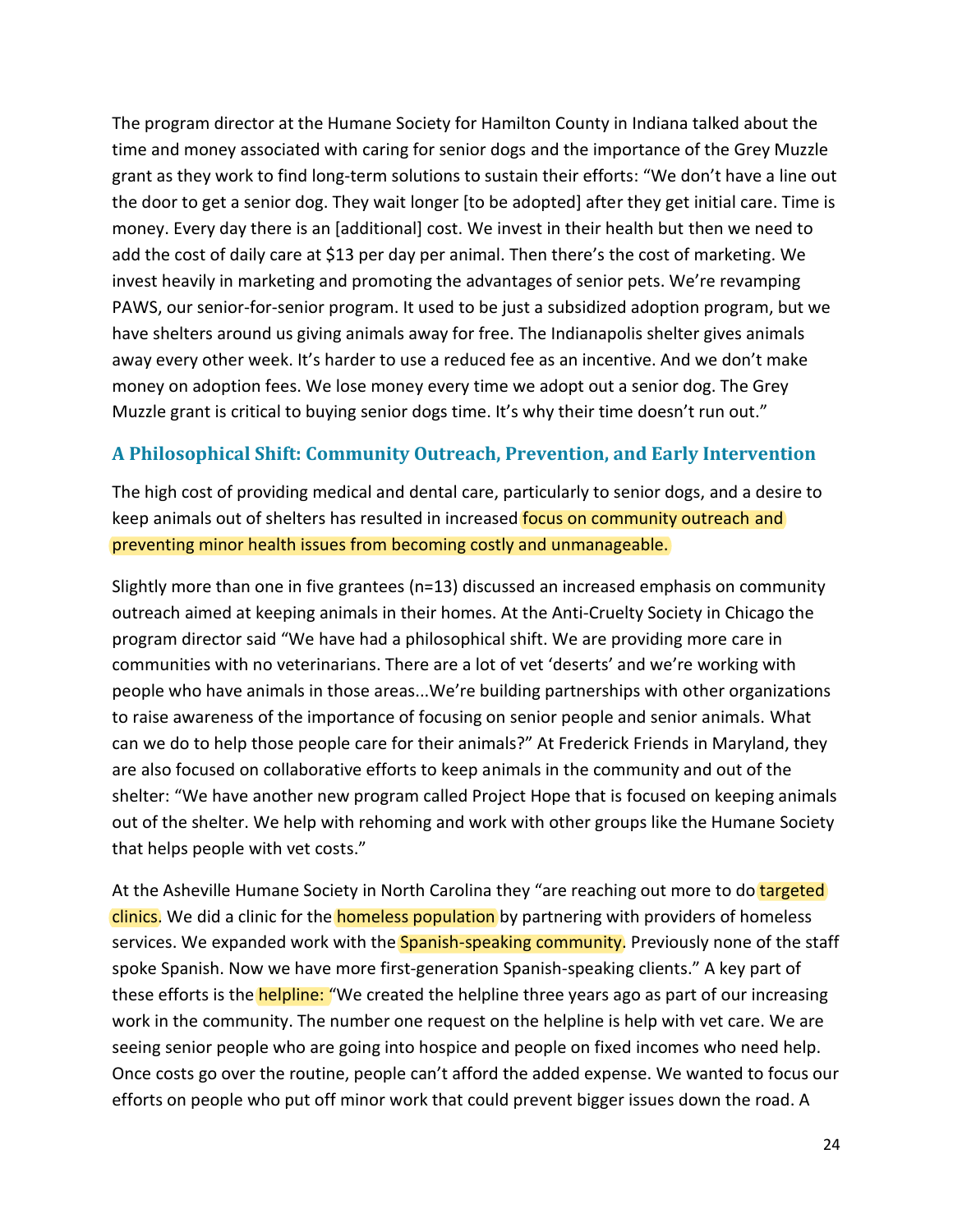small growth that could be dealt with for a small amount of money today could turn into something major later. We are trying to assist people earlier in the process and help people with diagnostics. A lot of people don't know what the problem is, so we want to help them find out what they're dealing with. This will help senior dogs stay in their homes."

In South Carolina, Pawmetto Lifeline's focus is also on education and early intervention: "We're working on education regarding how to care for older pets. We want to focus on prevention. We have a lot of rural areas where people don't know that there are interventions they can offer for things like arthritis. People think the issues are due to age and so want to euthanize." The program director went on to say, "In working with the community, I have learned that education makes a difference. Education helps people make different choices about their peteither in knowing it is time to say goodbye or realizing there are interventions that could improve quality of life. It's important how we treat people. [We try] to make people feel part of our team in decision-making, particularly about end-of-life decisions." As a result, she has seen a need to "educate people about how to be with a pet during euthanasia…The vet and medical team talk about why they think the pet is at the end of life from a medical perspective and then they talk about what the euthanasia process will be like. People also want to know what happens after the pet dies (i.e., cremation, return of ashes). We also focus on the emotional part, helping the person cope with the loss of their pet."

The program director at Lollypop Farm in Rochester, New York noted, "Overall we are trying to keep pets with their people...Once a week, we go door to door in the highest poverty neighborhoods. We pick up animals and do spay/neuter and treat medical issues and then bring them back to their people. Last year we served 124 pets, and this year we will serve 300…We ask ourselves how we fit into the puzzle of the human-animal bond." In addition, they are working to "identify and deal with the reasons pets are coming in at all." She went on to say, "We started a Pet Peeves hotline under a grant from Maddie's Fund. People call with issues and get professional advice. Then we got a second grant to film videos to address the issues we were most frequently hearing on the hotline. Now we have a hundred pdfs on the website to help people deal with the issues that might otherwise result in surrender. We're trying to stem the onslaught of animals coming into the shelter."

At Heartland Animal Shelter in Illinois they are "training volunteers to emphasize senior pets. Our talking points include how important routine senior screens are. We are working on pet retention, keeping senior pets in their homes." In Western Massachusetts, Kane's Krusade's primary focus is community outreach. Their Pet Family Advocacy program volunteers go to the homes of low-income residents at risk of surrendering their dogs due to economic, behavioral and/or housing issues. They deliver C.A.R.E. kits that include food, treats, toys and equipment like crates and leashes. Additional services include spay/neuter surgeries, veterinary and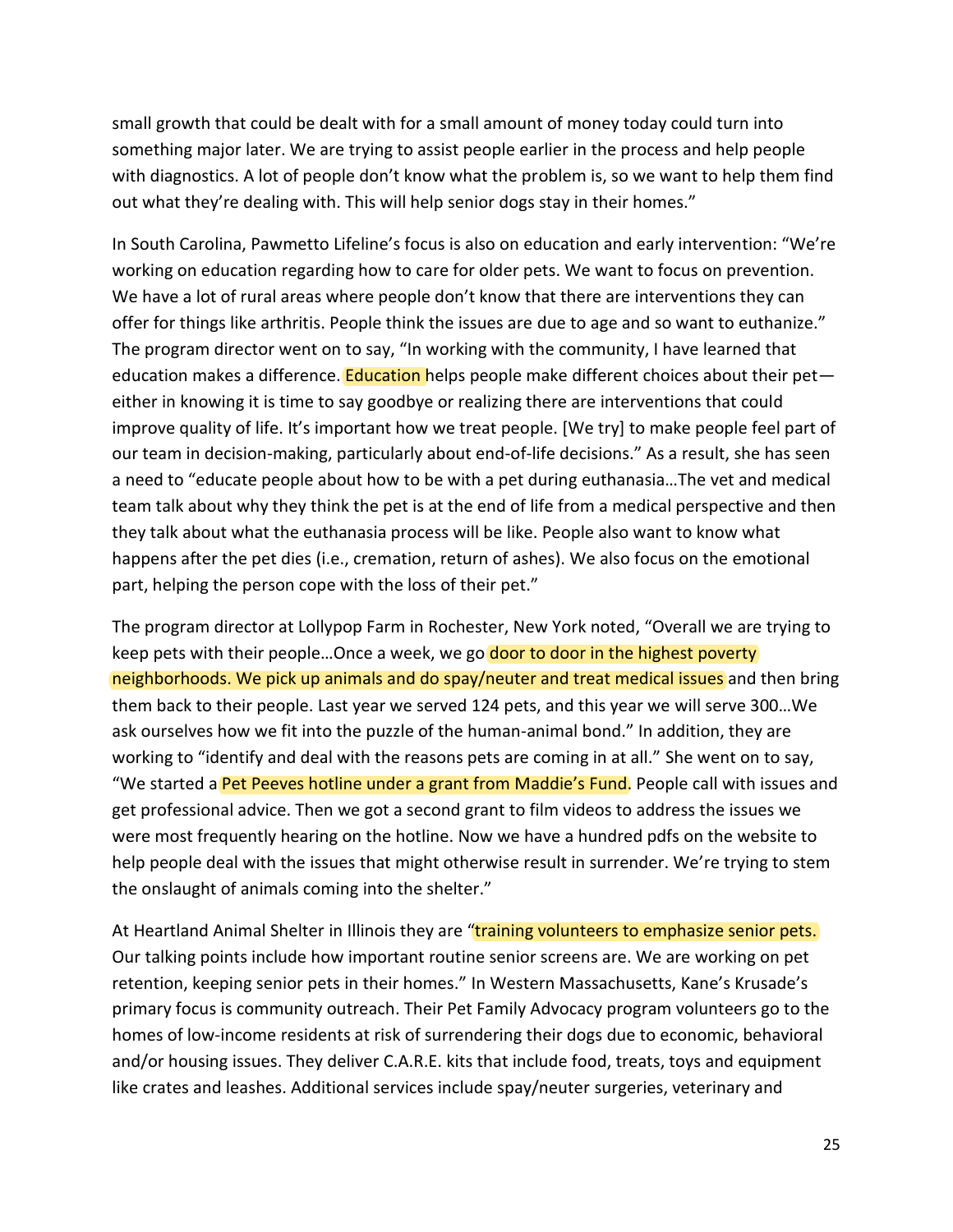vaccination assistance, dog training, and tenant advocacy for pet families seeking dog-friendly housing.

In New Mexico, NMDOG staff go out "a couple of times a year and hit the streets. We go into areas from which most of our calls come. We go door to door to do outreach and offer resources. It's heavy work. These are areas where animals are seized, and people get arrested. We try not to just be punitive but also offer support and resources. Calls are down 40% in the areas we have gone through on foot. We used to drive through and see eight chained dogs, now we only see one. We have also seen an increase in requests for assistance and fewer cases of loose dogs."

At Live Love Animal Rescue in California the focus is on creating outreach efforts that last: "We're taking the step as an organization to create meaningful programs. We just started Families Forever to help keep animals out of shelters by helping with medical costs."

The program director at Leon County Humane Society in Florida noted the possibility of unintended consequences of efforts to keep animals in the community: "We're seeing a big shift in terms of trying to keep animals out of shelters. Shelters are putting more responsibility on people. But shelters that are making it more difficult to surrender animals mean rescues are seeing more of a need to help. We work with shelters and help transfer animals from them, but we also get calls from people who were turned down by the shelter. We're the main rescue in town and we're surrounded by rural counties that are lucky if they have a shelter. Unwanted animals have to go somewhere."

For those animals that do come into the shelter or rescue, several grantees noted an increase in diagnostic procedures to catch health issues early and prevent more serious problems. At Saint Frances Animal Center in South Carolina the program director explained, "We're providing more diagnostic medical care. If we know there is something wrong, we can address it. We have a vet on staff, x-rays machine, and we do blood work [regularly]. We have more resources than you'd expect for a rural shelter. We can diagnose a lot of things. With seniors you might know something is wrong but not be sure exactly what. Our dogs have gotten top-notch vet care. That's hard to say in the South." At Safe Haven of Iowa, they have begun doing blood work on all senior dogs to "alert them to possible issues."

### **Challenges**

The cost to care for senior dogs was the challenge cited most frequently by Grey Muzzle grantees. Other challenges included recruiting fosters, effectively marketing senior dogs, program implementation, and working with clients.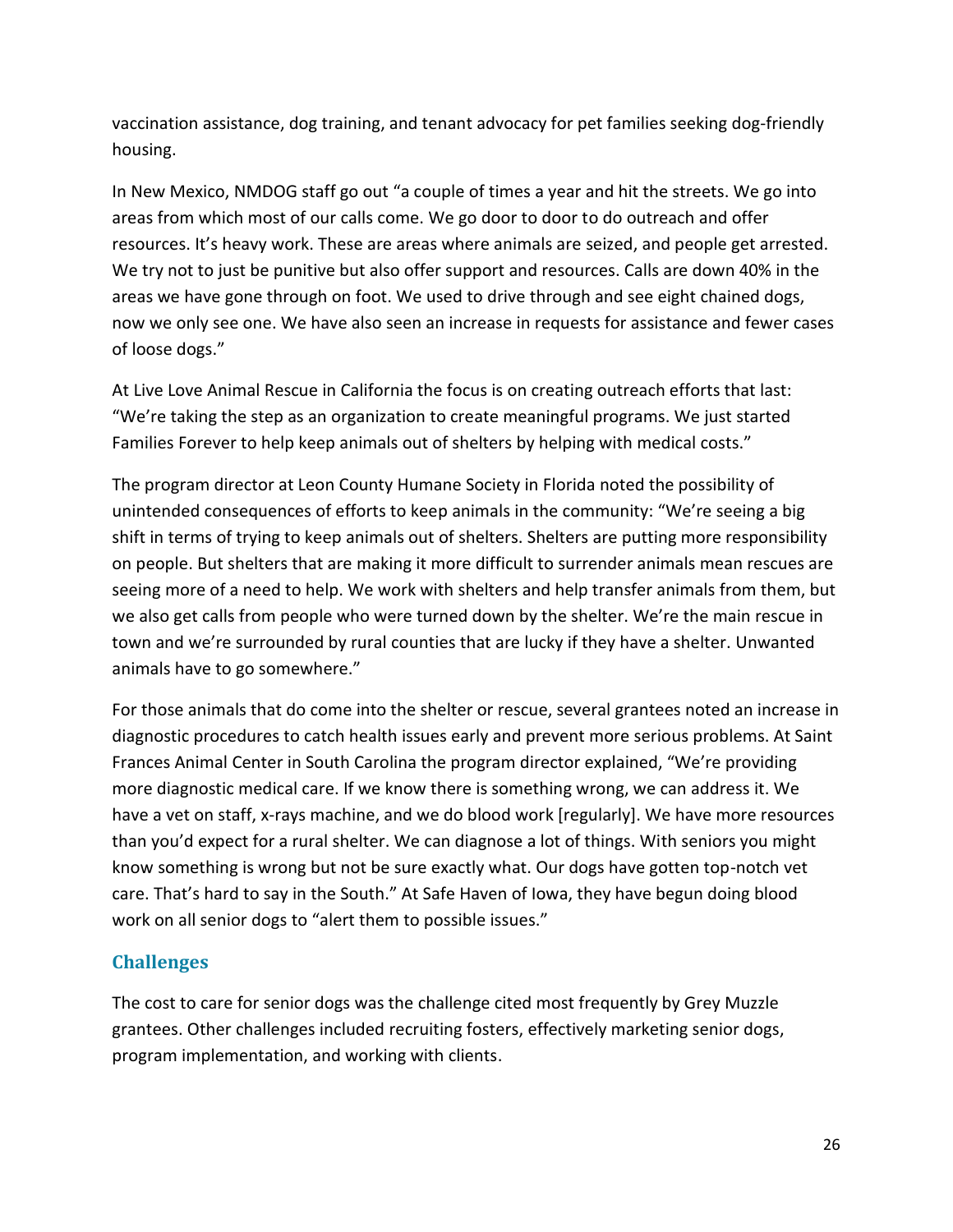**Cost**. Slightly more than half of grantees (n=31) cited costs associated with senior dogs as a primary challenge.

The unknown costs associated with senior dogs transferred in from other shelters posed a challenge. The Leon County Humane Society in Florida "wants to grow our senior dog program but we need to expect more issues with senior dogs, especially heartworm. A lot of senior dogs are from local rural shelters where they have little chance, so we take them in with big question marks [about how much they will cost]." Live Love Animal Rescue's program director said, "Funding is the biggest challenge. We got dogs that unknowingly needed a lot of expensive medical care." Tyson's Place Animal Rescue in Michigan works specifically with people in hospice helping to rehome their pets, many of whom are senior dogs. They "anticipate unexpected medical costs" and "have a cushion because we can't predict costs."

In Wisconsin, Shelter from the Storm's program director explained, "We recently got in over our heads taking in senior dogs and medical cases. Two cases were much more complicated than anticipated and cost thousands of dollars. Senior dogs' needs are time-consuming. We have the ability in our clinic to provide a lot of medical care but it's still resource-intensive." At Second Chance Animal Shelter in Massachusetts the program director said: "Expect the unexpected. When a dog is surrendered, even if the person doesn't say so, it could be medically related. Surprises are the biggest challenge. You may think a dog just needs a dental when they first come in, particularly if the dog doesn't sit well for the initial exam. Once under anesthesia we may see more issues. For example, a mass removal may turn into something more involved. That's why funding is so important. There's a risk inherent in taking in the senior dogs. I estimate that 50% of senior dogs [we take in] present a surprise that comes with an associated cost."

At the North Shore Animal League in New York staff talked about the cost associated with dogs rescued from mills: "We work with a mill dog rescue that coordinates with puppy mills. The puppy mill dogs tend to be older. We need funding to care for the puppy mill dogs because it's expensive. Those animals have severe medical issues from lack of ever having had any medical care, being in cages all their lives, and breeding repeatedly."

Maintaining funding for emergencies was also a challenge. PAWS Atlanta's program director said, "The biggest need is funding the Help Me Heal Fund. We have so many medical emergencies, particularly with seniors. Some seniors come in and get adopted quickly, but others need a lot of care. Some have very expensive obstacles in the way of their adoption." The costs associated with medical conditions that cannot be fully resolved was also problematic. The East Coast Corgi Rescue program director said, "Nobody wants Scrappy because he's expensive. He's diabetic. He has allergies. We put out his picture and sadly nobody responded. We have a foster willing to take on a diabetic dog, so we share his cost."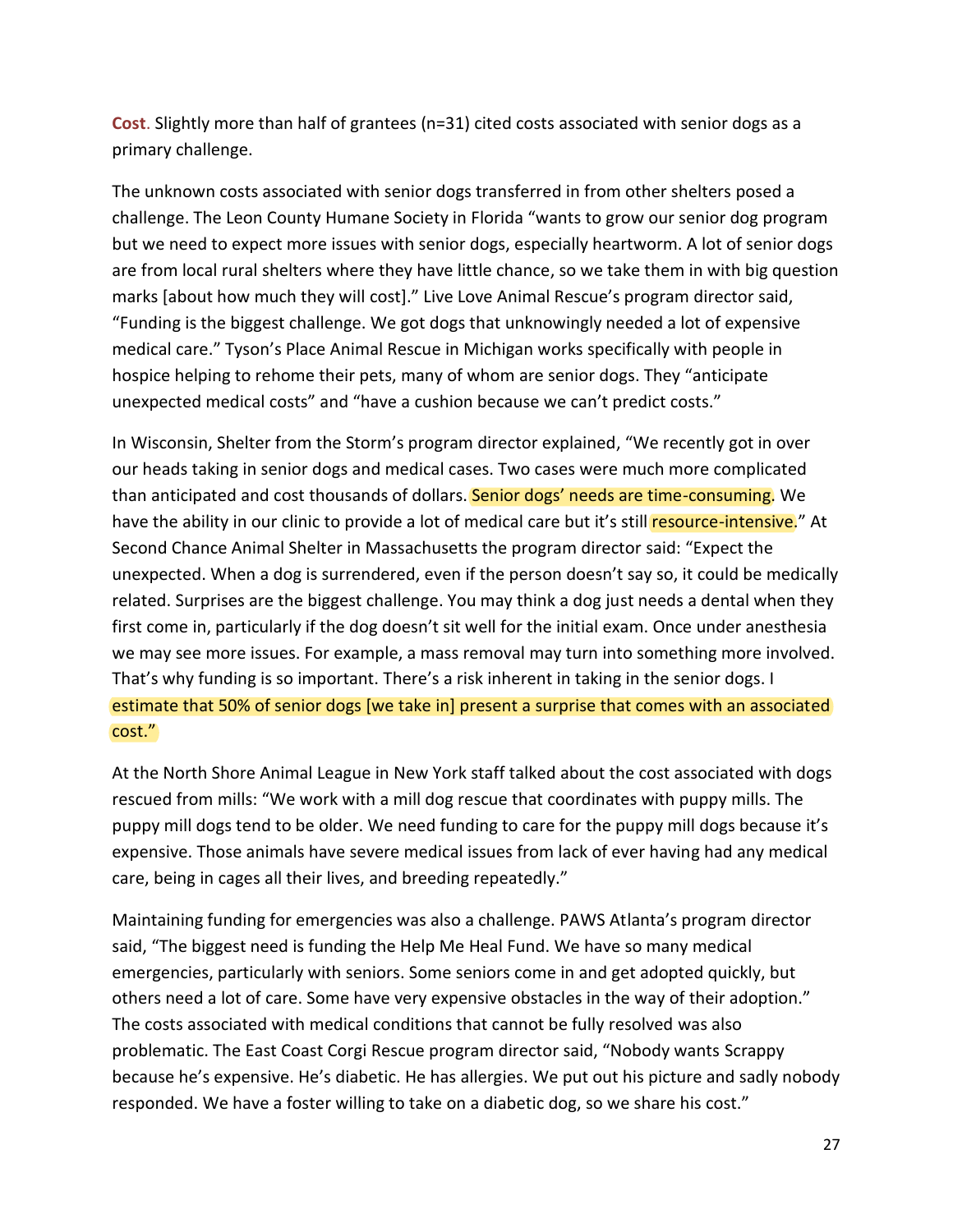Other grantees noted challenges accessing affordable care. In Tennessee, Knox PAWS program director said, "Financial challenges [are a big issue]. There are 53 vet clinics in the surrounding area but only seven that will see our clients' pets. The issue is money. The vets can't afford to discount pricing." The program director at the Watauga Humane Society in North Carolina also described challenges accessing veterinary care: "The amount of time it takes to get seniors into the vet [is a challenge]. We have considered partnering with another vet that could offer the same rates. It goes back to length of stay. [The longer] we have to wait to have vet appointments" the longer the length of stay and associated cost. The program director at Kane's Krusade in Massachusetts, which works to keep senior pets in their homes, said, "Vet expenses are one of the greatest challenges. For senior pets, it's even more important. We see so many dental issues and so many serious dental cases." She went on to discuss the challenges to find funding to cover these essential costs. Stop the Suffering's program director said veterinary costs prevented them from helping more senior dogs: "Everyone's vet costs have gone up. Ours have gone up tremendously. [As a result] we couldn't commit to a doing lot more than last year."

For Saint Frances Animal Center in South Carolina it wasn't only the cost of the medical care senior dogs needed but also the length of time they stay in the shelter: "So many factors go into saving senior dogs. Having funding is critical because they are pricey. They also mean we need to move other dogs faster so we can accommodate longer stays [by the senior dogs]. Space is a big challenge. We know senior dogs will be in the kennel longer…Senior dogs are still in the category of harder to adopt out. They are expensive and take a lot of resources…Seniors aren't flying out the door."

At Peak Lab Rescue in North Carolina the program director noted similar challenges: "Senior Labs tend to stay two to three months as opposed to two to three weeks. They are universally heartworm positive, need dentals, and have mobility issues. The average dental costs \$750- 1,000 and then there's heartworm treatment and mobility that must be managed…We need to get these dogs adopted faster. While not many stay longer than 90 days, that means that home isn't available for younger dogs for [those] 90 days." So not only do senior dogs cost more up front, there are also opportunity costs associated with not having foster homes available for younger dogs who would be adopted more quickly and generate more revenue to support the organization's mission.

Several grantees said specifically that costs affected their ability to take in senior dogs. Home Fur Good's program director was pragmatic: "It's more expensive for us to take seniors. They require blood work and likely other medical care. It's harder to get them adopted. If it's a choice between a 2-year-old dog and an 11-year-old dog with dental issues, we may have to be practical and often take the less complicated dog. In Indiana, Rosie's Southside Animal Shelter's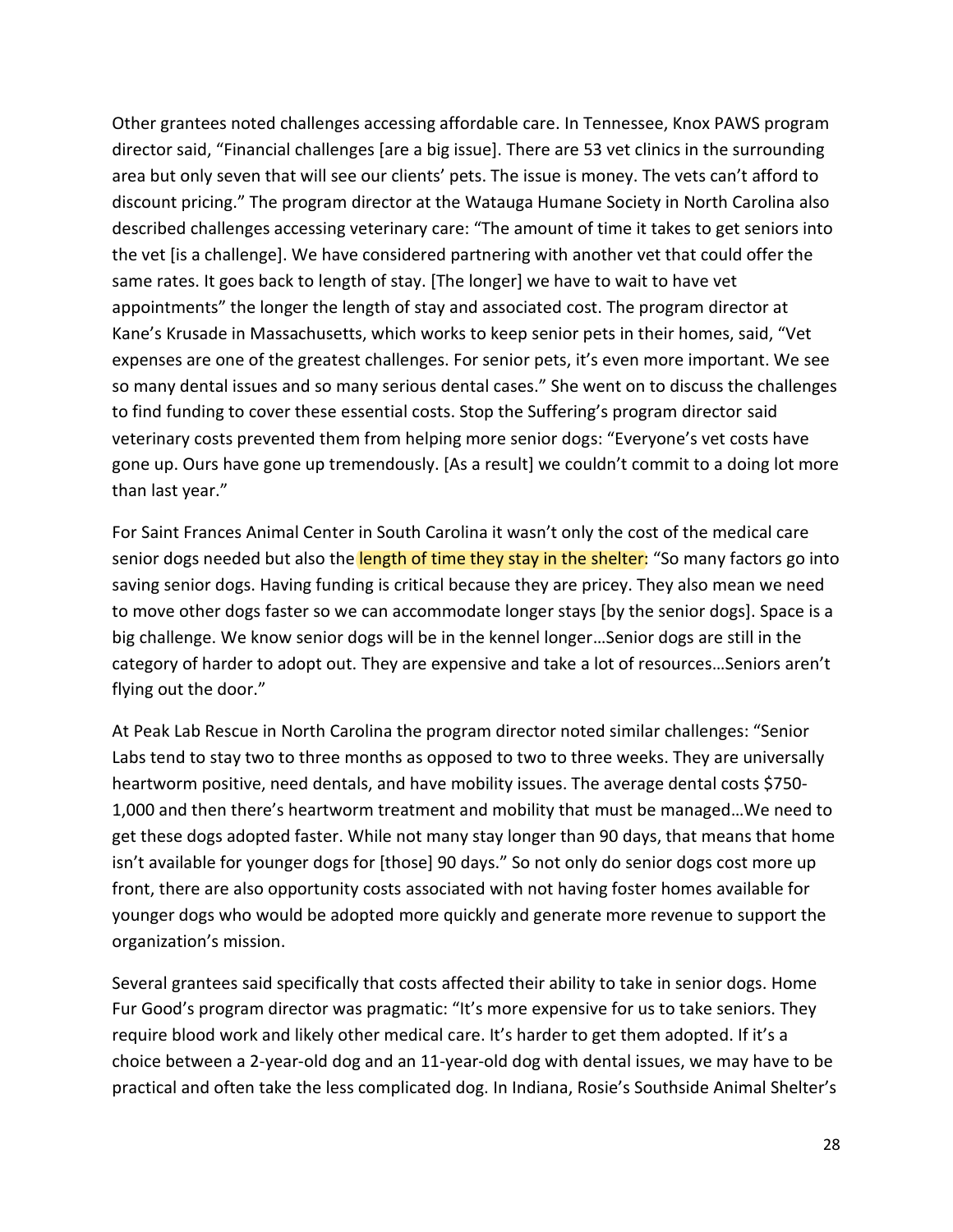## program director said simply, "Finances are the limiting factor in terms of how many senior dogs we can transfer in."

The program director at Lollypop Farm in New York talked about the impact of costs on their services, the number of senior dogs they can help, and alternatives: "There is such an incredible need to find senior dogs homes. They take more time and clinic care, which is expensive…But nobody wants to adopt a dog with medical issues unless they know all the issues. We don't have the dental equipment we need for all the dentals that are needed. We need to raise \$23,000 for a dental ultrasound machine. We do what we can. We send animals home with a medical waiver and all the information on what tests were done. If we could do more medical treatment, we would have better adoption rates. Also, if we had more reasonable cost of care in the community, we could keep more dogs in homes. It would be great to have a voucher program for vet visits, so they didn't come to the shelter at all. Maybe vets could volunteer to see a certain number of animals per year at no or low cost."

**Volunteer Recruitment and Retention.** Thirteen grantees (22%) said they had difficulty finding volunteer fosters, which affected their ability to serve more senior dogs. The program director at Safe Harbor Lab Rescue in Colorado explained, "We have a challenge getting fosters. We could take in more dogs if we had more fosters…I'm not sure people understand how important fostering is. Maybe we're not advertising our need enough."

Challenges recruiting fosters varied. The program director at Louie's Legacy in New York said: "We have challenges recruiting fosters for seniors. We have a foster base and there are people who only take seniors but sometimes it's hard to place older dogs. We recently pulled a 14 year-old pit bull from Newark, and people were hesitant to take him because they were afraid of the heartbreak. We haven't found a specific strategy that's more effective to recruit senior fosters. We do have current fosters reach out to encourage other fosters and share why they foster senior pets. It's 50-50 in terms of people we try to recruit agreeing to foster." At NorCal Boxer in California they "used to have a base of fosters who would foster repeatedly but now people are more likely to foster once or twice and then stop. A number of senior fosters adopted their dog." Fosters adopting their dogs and then no longer fostering was also a problem for Peak Lab Rescue in North Carolina: "The availability of fosters is a problem. Fosters are our bottleneck. We have a foster-based business model. Some months 70% of fosters adopt, and we never see them again."

At UPAWS in Michigan the program director explained: "It's not a problem recruiting as much as retaining. It's not for everybody. It's hard for people to give up the animal. We have a lot of people who only foster once. I've tried to talk to those people. Either they didn't understand the time commitment, or they couldn't handle the emotional part." The Leon County Humane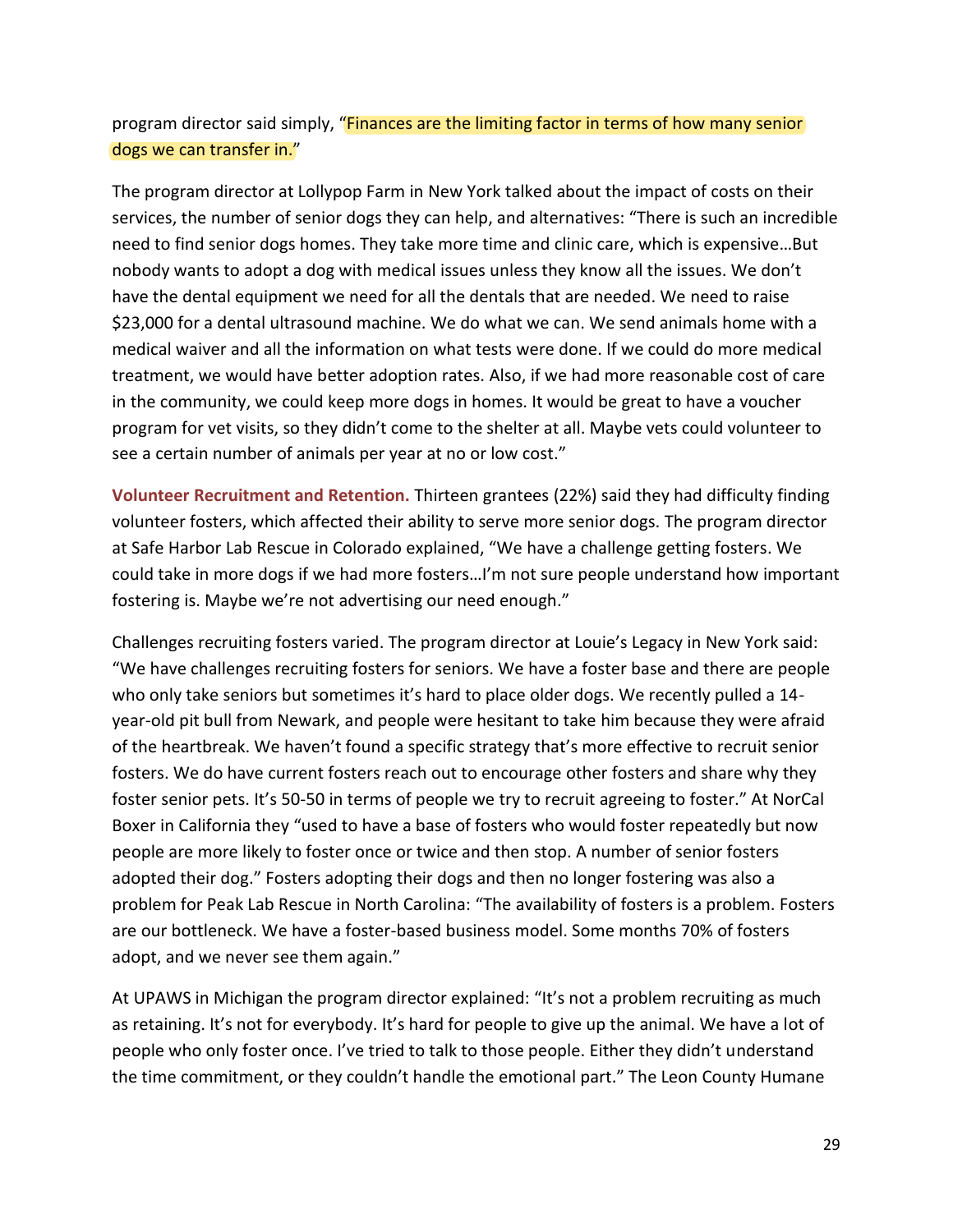Society in Florida is "in a large city but has a pretty heavy turnover of fosters. There are several universities there and students leave for the summer or graduate."

Other grantees mentioned difficulties finding fosters who were a good match for their senior dogs. NMDOG talked about the challenge of "finding the right match if a dog needs to be the only dog." The Asheville Humane Society program director agreed: "It's hard to find fosters for medium to large dogs. Fosters want dogs that are good with other dogs, cats, kids. It's hard to find fosters for dogs who don't meet all those criteria." The program director for East Coast Corgi Rescue explained, "It's hard finding experienced fosters. Finding a foster home that doesn't already have a dog for corgis that don't want to have other dogs around is hard. It's hard to recruit non-dog homes with herding dog experience. We feel guilty that we can't take more dogs because we don't have enough foster homes."

At Get a Bull in New York challenges recruiting fosters were compounded by their focus on seniors and bully breeds. Yet once they found fosters, they tended to keep them. The program director explained, "What sets our rescue apart is that I'm a trainer and am available to all our fosters. If for some reason I can't meet with a foster, we set them up with a local trainer. We also do a lot of behavioral testing. All dogs come to me for a week for assessment. We want to set fosters up for success. We haven't lost fosters other than to adoption."

**Marketing.** Ten grantees (17%) noted challenges marketing the senior dogs and their programs. In New Mexico, the NMDOG program director said, "We need to expand our marketing. We need to get the dogs in front of the right people. We need to go to bridge clubs or garden clubs, places where there are older people who could provide a great home but might not be able to afford it. We need to expand our reach to recruit more forever fosters. A lot of the families are repeats. When the dog died, they wanted another."

Rainbow Friends in Hawaii found it was "harder than they thought to adopt [senior dogs] out. Even fostering is a problem. We have tried to put more of an emphasis on it with more proactive marketing." They encountered challenges implementing a senior-for-senior adoption program: "The biggest challenge is to foster or adopt senior dogs out to senior people. Older people say they don't want an old dog. Maybe we need to change course on that. Even when we offered to cover all the care, we still couldn't get people to foster/adopt, especially older people."

At Safe Haven of Iowa, the challenge is "making people realize that senior dogs can be very rewarding. Puppies are cute but they grow up. Convincing people that senior dogs can be very rewarding is the biggest challenge." For East Coast Corgi, the problem was marketing senior corgis who don't "look like a corgi." If a corgi isn't "corgi enough," they network to get the dog into another rescue that's not breed-specific.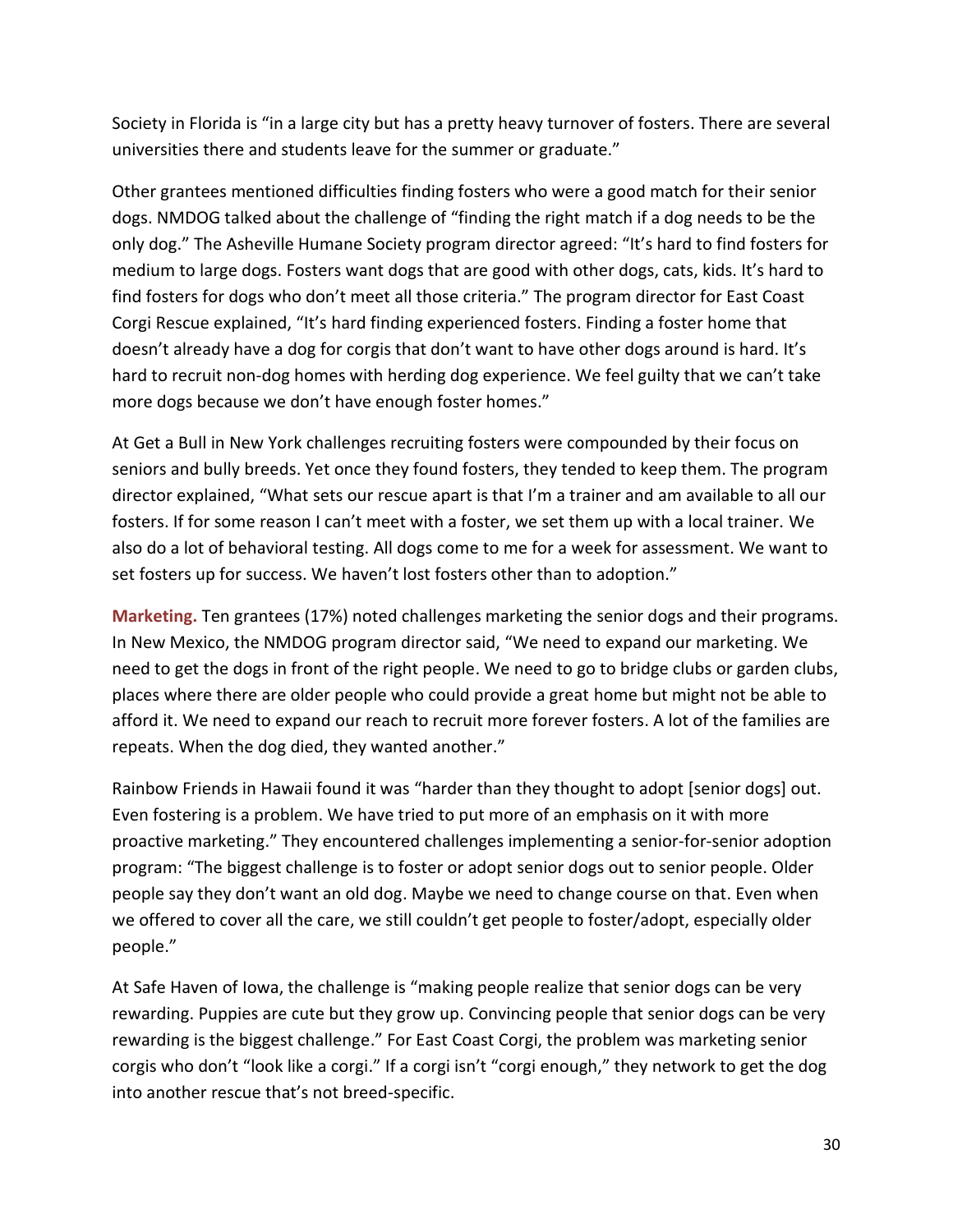One grantee talked specifically about challenges involved with marketing their program to prospective foster families. NorCal Boxer in the Bay Area of California used their Grey Muzzle grant to implement a marketing strategy—focused on print ads in a local newspaper—to increase foster recruits. While the effort did "seem to have affected awareness of senior dogs (e.g., we saw an increase in website hits for senior dog bios), [NorCal] hasn't seen an increase in foster homes as expected." The program director went on to explain, "It's hard to persuade people to take action. We thought we had good messaging. The ads were attractive but it's hard to convert the readers into fosters...We're trying to improve our foster home outreach since that's our limiting factor – more so than money. I think it is a common problem with foster-based groups. Some move to boarding as a bridge but we still must find foster homes. With boxers you're doing a disservice if you don't put them in a home. You don't see the dogs' issues like you would see in a home. If we can get more fosters, we can help more dogs."

**Challenges to Program Implementation.** Nine grantees described challenges using their grant funding to implement the program proposed in their grant application. Five of the nine grantees had grants to support senior-for-senior adoption programs. These five grantees experienced difficulties attracting senior people interested in adopting senior dogs. All nine grantees successfully redirected their Grey Muzzle funding.

At the Tacoma/Pierce County Humane Society in Washington "the initial hope was to help promote senior animals through a senior-pets-for-senior- people program." The program director explained, "We wanted to use adoption stories to promote the program, but it was a challenge finding the right match. Senior dogs have medical issues and senior people didn't have the money to take on chronic conditions. Many senior people were not physically able to take care of senior dogs. The program was something new we were piloting. One challenge was that marketing efforts didn't take place in a focused way…We're working through how to redirect the program. We're trying to get more medical work done on senior dogs, including dentals and diagnostics. Another program that might be a better fit would involve supporting senior owners with the costs of caring for senior dogs."

In Indiana, the Vanderburgh Humane Society's Grey Muzzle grant supported an established senior-for-senior program. The program director said, "The grant was to waive adoption fees for 10 small dogs and 10 large dogs. We have done five so far—all small dogs. Several factors affected it, including that I was on maternity leave and I do the promotion of the program. We wonder if the age is too high. We had interest from people who were 60-65…but we were using 70 years old as the cut off. We might kick it back to 65 for free adoptions. We also had a harder time with larger dogs than anticipated. It goes along with the age factor. Older people are not necessarily interested in bigger dogs." She added that, in retrospect, allocating more of the grant to medical care would have been helpful.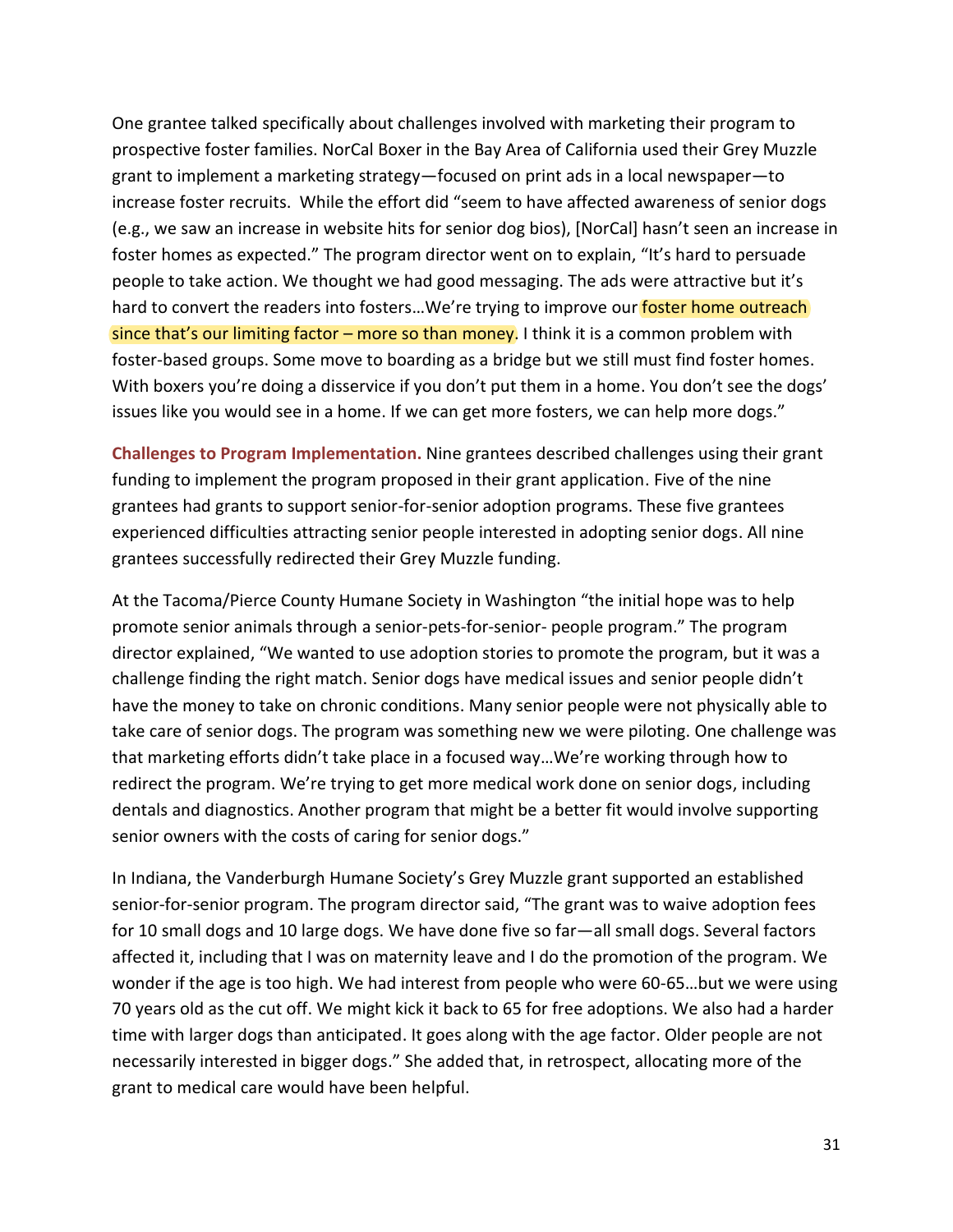The size of the senior dogs was also an issue at Saving Paws in Arizona, a rescue focused on German Shepherds. The program director described their grant application to pilot test a new program: "We have a dense population of seniors during the winter in Arizona. We wanted to see what demand was for adoption or fostering among those seniors. We wanted to try it and see if it was successful. We were already doing senior adoptions but not senior-for-senior specific. It was only mildly successful with seniors." She went on to explain some of the factors that affected their success: "Half to three-quarters of the seniors living in surrounding areas are snowbirds. They don't want a large dog and/or don't want to travel with them. Overall, we rescued more senior dogs in the past year–some were adopted or fostered by seniors but so many more were adopted by younger people. We were trying to get senior dogs out there more but found barriers to getting senior people to adopt shepherds. A lot of seniors live in retirement communities where large dogs may not be allowed. Also, many homes in Sun City have communal backyards [that couldn't be used to get the dog out of exercise]. Younger seniors (50+) were more interested in our Love for Life program, a forever foster program. We found seniors are more open to fostering than adopting because of fear of commitment. I think people have a mental barrier. We need to show people that a large senior dog can be appropriate for a senior person, depending on the situation. It's an issue of educating people. Most of the adoptions we have done with senior people are with people who had shepherds before."

At PAWS Atlanta their senior-for-senior program was a logical next step in their community outreach efforts. The program director shared the history: "We had been having discussions about getting more involved in the senior community for some time. We previously started a program where we would help senior people care for their pets. The former executive director [who left several months prior to this interview] was passionate about reaching people who might otherwise give up their pets, which aligns with our mission around pets helping people. The Grey Muzzle grant and a grant from Pedigree allowed us to launch the senior-for-senior program more formally. Previously we offered a discount to seniors but didn't have a formal program." However, the senior-for-senior program struggled after the organization's executive director left. She was the champion for the program and had taken the lead connecting with senior centers and working with adoption counselors to promote the program. The program director described a "communication breakdown when she left." As a result, the program director said, "We are not seeing the numbers we would like to see. We think that if we ramp up efforts with partners, we will see better numbers. We are getting a lot of returns from seniors who adopted…We're considering giving adopters a package to help them get started maybe tailor packages to the senior-for-senior program, letting them know about various resources, not just through us but also our partners."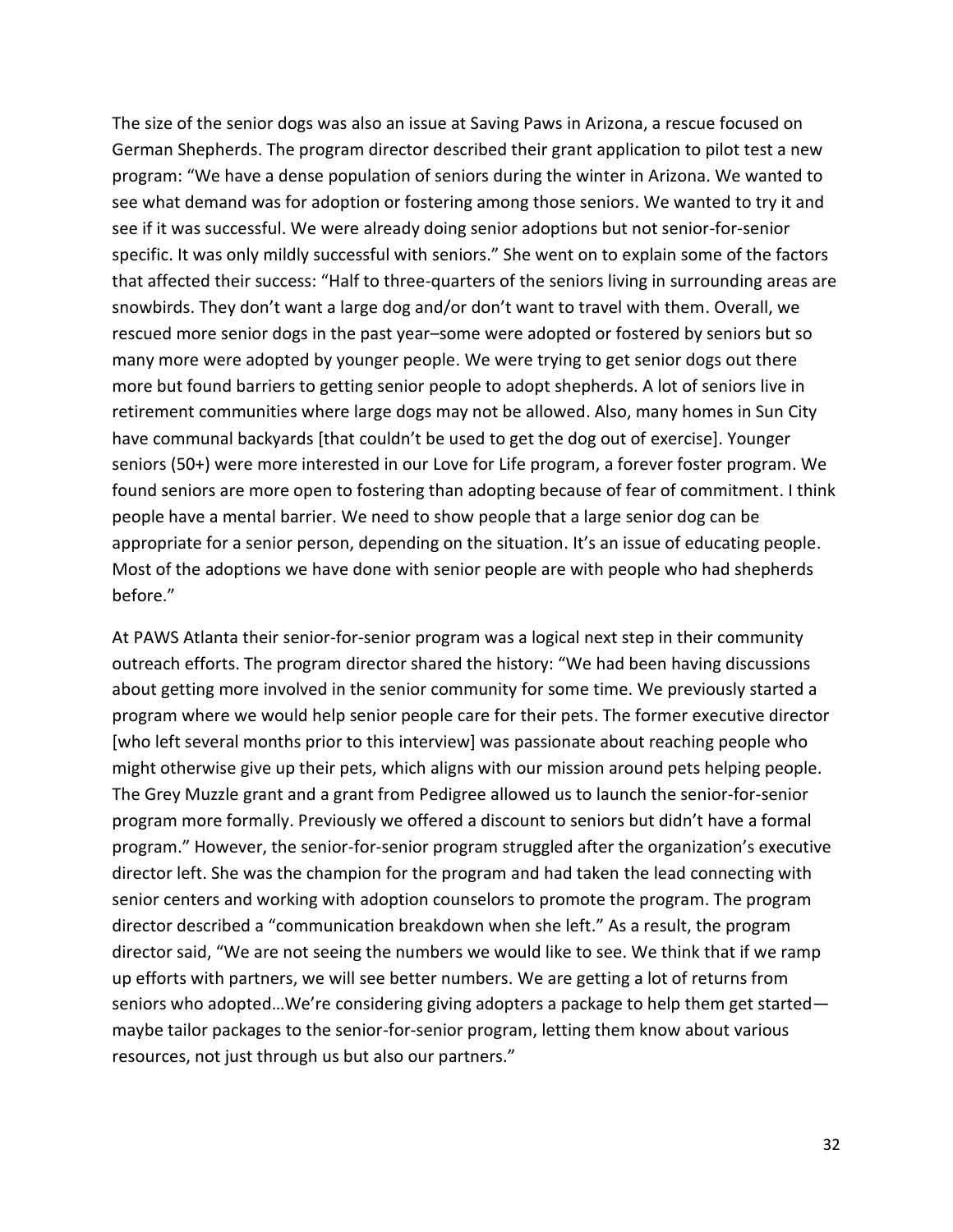At the Oregon Humane Society, they found that senior people were more interested in adopting younger dogs. The program director explained, "Senior humans weren't as responsive to adopting senior dogs as we had hoped. Many have fixed incomes and are concerned about bills. Our goal was to get 88 senior dogs adopted but it's very slow going because we have the Pets for the Elderly program going on at the same time (discounts to seniors who want to adopt any animal). Seniors have come in and wanted to adopt younger animals without medical needs. It's hard to find seniors who were interested even with the adoption fee waived. So far, we have adopted 57 senior dogs and spent about two-thirds of the grant. [Over the next few months], we're looking to try to provide as much medical care as possible before the senior dogs are adopted."

At the Auburn Humane Society in Washington, which had a Grey Muzzle grant to provide vouchers for senior dog veterinary care that community residents could otherwise not afford, they did not find as much demand as anticipated. Clients need to be low-income (below \$80,000 annual income), fill out an application, and get an estimate from a veterinarian to have up to \$500 in care covered. The Humane Society reviews the application in just a few hours to ensure care is available when needed. The program director explained, "We haven't seen as much need as we thought. We thought old dogs would be the ones to have the medical issues, but we see more expense with puppies eating things they shouldn't. We thought we would launch the support program and be bowled over. Now we're looking at how we market the resource and how we can broaden the scope. Instead of people in need coming to us, we need to go to the people. So, we are partnering with a food bank and working with the Department of Human Services. We think the program will gain traction once we get the word out. We said we'd serve Auburn, but we also started to reach out to other [nearby geographic areas]."

At the Dane County Humane Society in Wisconsin there were several factors that affected their use of the grant to do diagnostic blood work on senior dogs to prepare them for adoption. First, their chief shelter veterinarian who had been the champion of the program moved away around the time they received the grant. Second, they had a significant change in their intake of senior dogs. The program director said, "Our intake of senior dogs has gone down drastically this year: 78 came in and 61 were returned to owner. That's not what we expected." There has also been a change in the Humane Society's focus: "We launched the Pets for Life program around the time we got the Grey Muzzle grant. The focus is going out into the community and providing a lot of outreach and assistance. We're not seeing an increase in the number of animals coming in. At some point transfers will dry up. The next frontier is caring for animals in the community. It's better for animals to stay in their home." They were able to redirect their funding to cover the costs of more expensive medical procedures for senior dogs.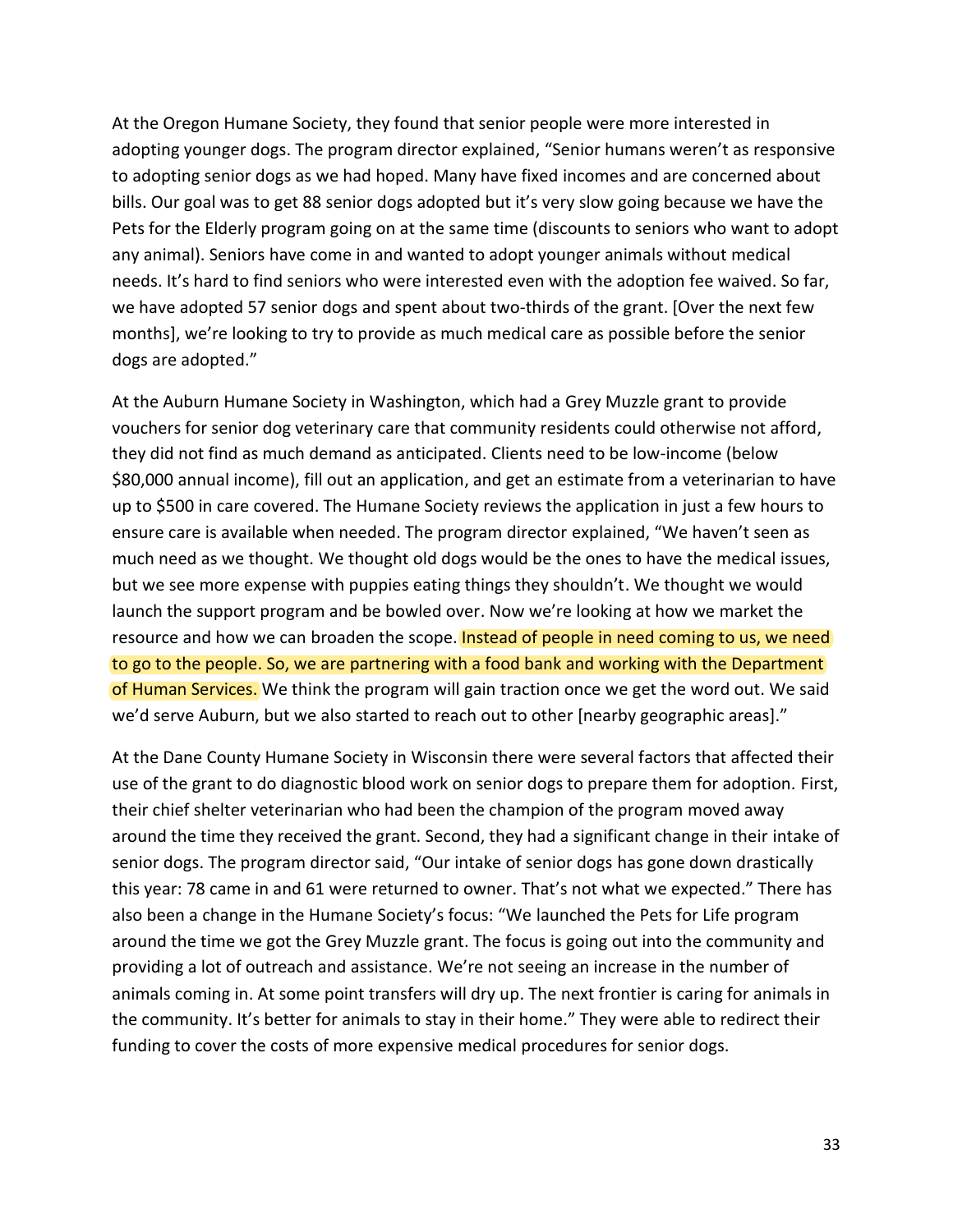In Virginia, the Norfolk SPCA's Grey Muzzle grant was focused on medical and dental care to prepare senior dogs for adoption. The program director described communication challenges that initially affected their use of the grant: "We needed staff education about having the grant available. The issues were more on the administrative side than the animal side. We need staff to understand the reporting aspects of grants. We needed more communication between the clinical team and the marketing team." She went on to describe changes in the organization's direction that positively affected their use of the grant, including doubling the number of animals taken in and adopted from 800 to 1,700: "Prior to my arrival we had lost the community outreach piece. We weren't partnering with the Norfolk public shelter and transferring animals from them. Now we're doing that much more–we're strengthening the natural partnerships we should have. We can meet the grant commitment because now we have a higher intake rate. The overall change in direction meant getting more animals into the shelter."

The Anti-Cruelty Society in Chicago had a grant to support dental care for senior dogs. Their program director described implementation challenges related to communication and fewer senior dogs than expected having dental issues: "I'm not sure why there weren't more dental cases. There was a disconnect between the clinic side and the grant [development department] side in terms of identifying dogs [that met the grant requirements]. But we didn't have a lot of senior animals [that needed dental care]. We do a lot of dentals and extractions, but we also do them for younger animals. There were fewer dental issues than medical issues [in senior dogs]." As a result, they redirected their grant to cover senior dogs' medical care.

**Clients.** Eight grantees noted challenges related to their clients. PAWS Atlanta experienced a high rate of return for their senior dogs: "We aim for an average of 5% returns but with the senior-for-senior program, we have seen a 50% return rate. A lot of people had recently lost a dog and were coming in for another one. They may have had unrealistic expectations. Housetraining is one of the biggest challenges because it's hard to work on at the shelter."

At Fairy Tail Endings in Florida, which helps low-income families keep their pets by providing them financial aid for medical treatment, their challenge is connecting with their clients and documenting the stories of the senior dogs they help: "We deal directly with owners. The people who are coming to us don't have connections to the community. They aren't savvy with technology. Fairy Tail Endings is an online group, but our clients are not. Clients don't have transportation. Connecting with clients is challenging. They may have cell phones, but many have limited minutes. They don't have Internet access. It takes more work for us to connect with our clients initially and then to get them services. It's hard to get pictures of the dogs we help. We have to send volunteers all over the county to get pictures. We ask vet clinics to take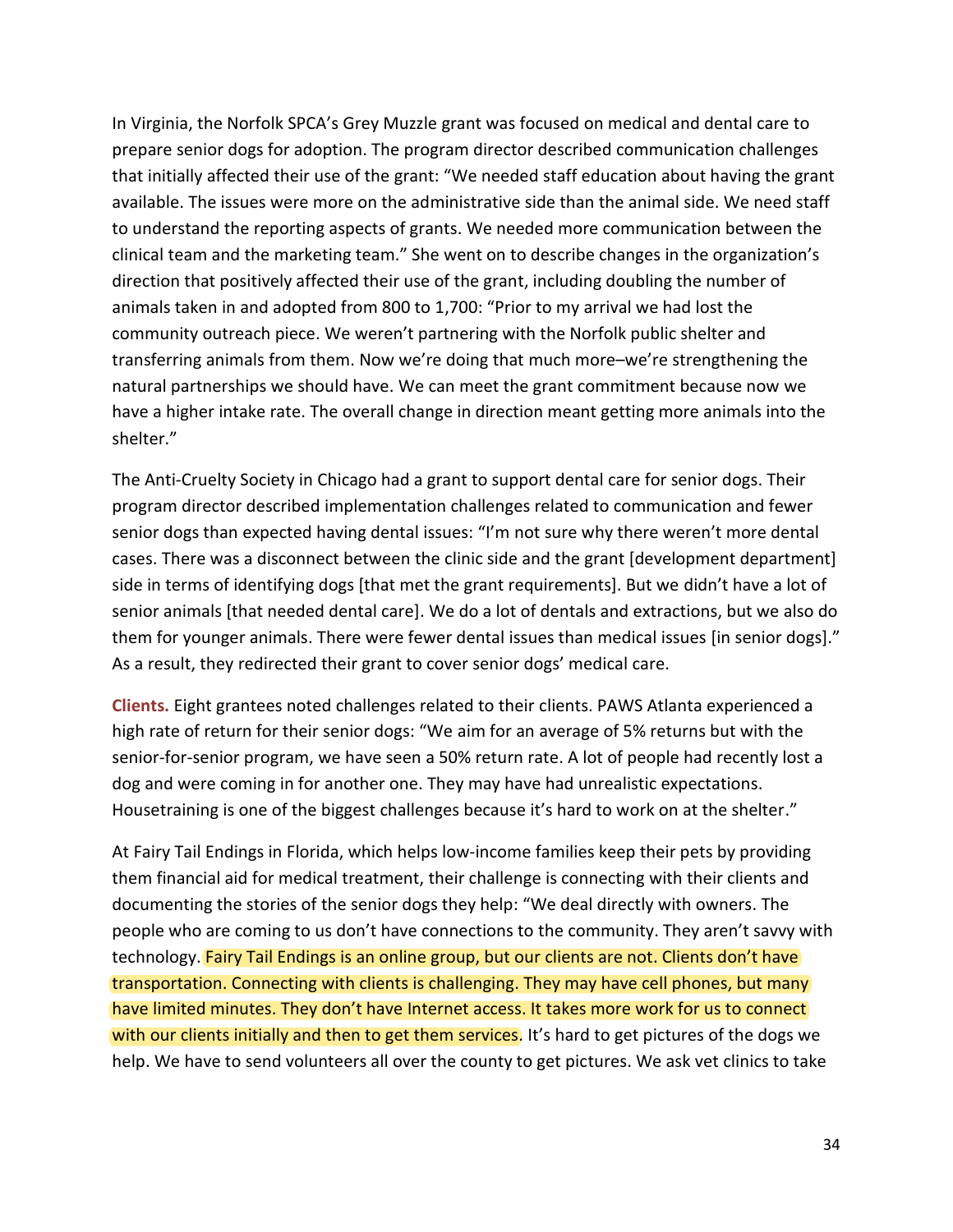photos, but they often forget. It impacts our ability to share successes with grantors and donors."

The Kentucky Humane Society's program director noted challenges educating their clients and helping them access services: "We need clients using our helpline to reach out earlier rather than later. How do we raise awareness of our resources and encourage clients to call us earlier? Also, we give vouchers, but clients don't always use them because they don't have transportation to get to the veterinarian. Access to transportation and/or transportation that's pet-friendly is a big issue." The Heartworm Foundation also noted the importance of education: "We have to keep contacting people. People are not educated about heartworm prevention. If we treat the dog, they need to continue the treatment. It works better if we can show people success stories. We explain that it's \$5 per pill per month versus \$1,200 to treat the disease. We're working on a reminder app to help people remember to give the pill every month."

Other concerns include clients' ability to afford future care for the senior dog. For example, at The Animal Foundation in Las Vegas one staff member said, "A lot of people are coming in and getting the senior dog discount, but we still worry about the cost. They will have to follow up at a full-service veterinarian." At the Watauga Humane Society in North Carolina the program director agreed that the cost of ongoing care was problematic: "That's the main issue we see in our rural area. We don't see a lot of vet care for senior animals. People can't afford care."

### **Successes: Innovation and New Directions**

Grantees described a range of successes, some related directly to senior dogs and others that affected their work more generally. We present them here to provide a more detailed picture of the breadth and depth of our grantees' work. We describe the specific impact of the Grey Muzzle grant—including successes and lessons learned—in greater detail in the following section.

**Adapting/Adopting Best Practices.** Seven grantees talked about adopting or adapting best practices, some from animal welfare and others from human services. The program director at the Asheville Humane Society talked about their helpline and the "training we do on working with people in crisis. We do training on motivational interviewing. Our Community Solutions Department focuses on working with people in difficult situations. We need to balance animal knowledge with people knowledge. We cross-train with Child Protective Services (CPS), Adult Protective Services, and domestic violence service providers. We need to know questions to ask. We make referrals to other social services (e.g., Meals on Wheels). I look at what is out there for people who work in human services. What kinds of training do they get and how can that be adapted to be used in the shelter? For example, we do training on boundaries because we often need to make people understand what we can and can't do."

E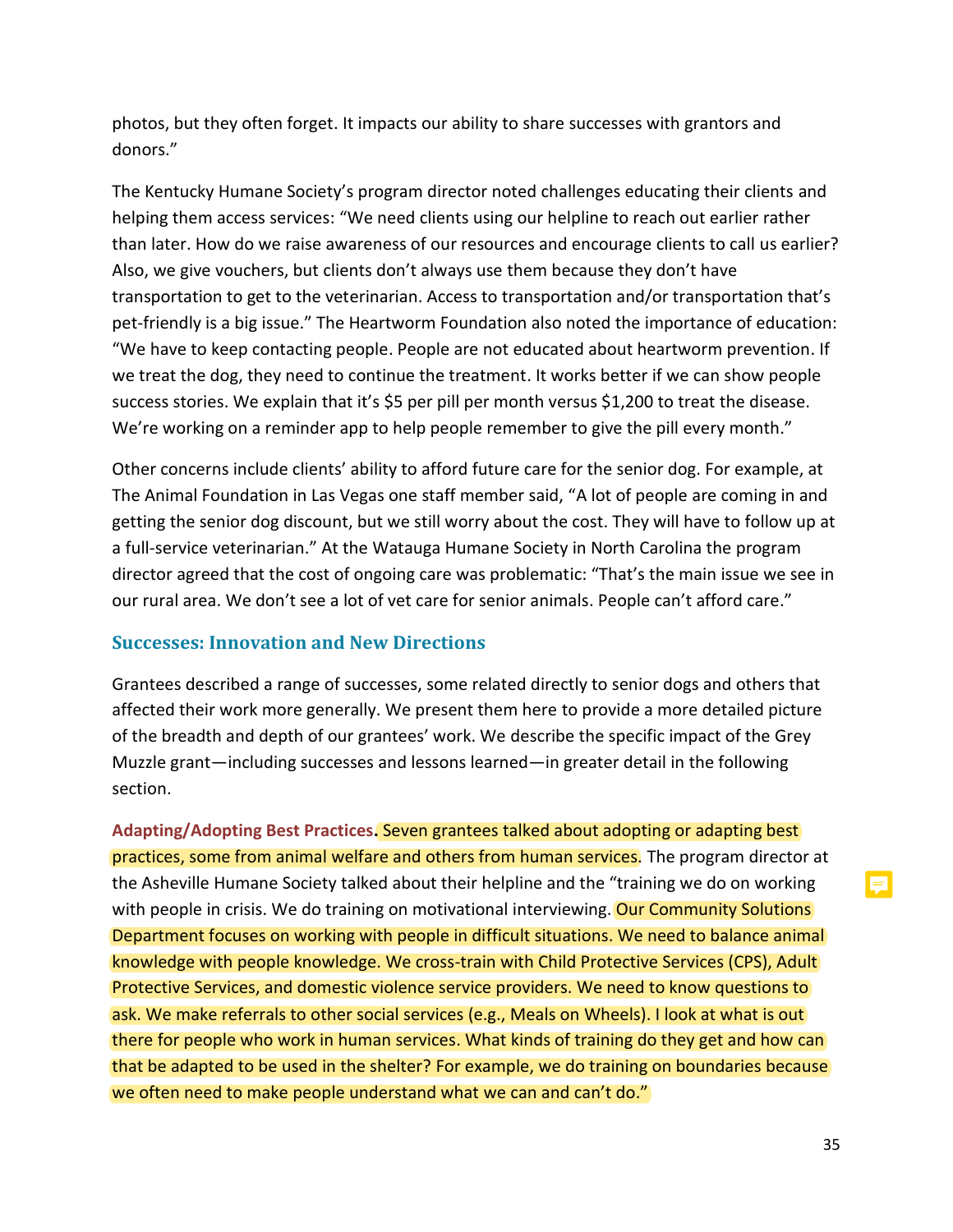Frederick Friends in Maryland has been encouraging their shelter partner to look at best practices promoted by organizations such as the ASPCA. The program director said, "The ASPCA has Adoption Ambassadors and we have tried to get the shelter to look at that as a model. We worry that if the shelter has more fosters, they will have their foster dogs for a really long time because they need help knowing how to get them adopted."

Kane's Krusade in Massachusetts embraces a One Health approach to animal welfare that emphasizes the connections between people and their animals. The program director explained, "More than 90% of the people we serve are elderly or disabled. Our focus is surrender prevention using a **Pet Family Advocacy Model**. What makes it different is that it's a true evolution of surrender prevention. We focus on the pet family as a unit. We have a holistic approach. We believe the well-being of the animal is tied to the well-being of their people." She went on to discuss the central role of empowerment and her desire to expand the model: "Advocacy is about helping families to be empowered. We empower people to be part of something bigger and to share their stories. People often say if they weren't working with Kane's they would be in bed all day. The vision is to grow that model but also to integrate this way of seeing things into work with other service providers. We want to develop training around Pet Family Advocacy so we can bring the model to other systems and professionals like social workers, therapists, and people working with the homeless. We want to begin to connect the dots for so many people. We want to help providers understand that animals are a lifeline for so many vulnerable people. It's about advocating for the pet family and creating a new paradigm so we can approach wellness in a different way. If your companion animal is your best friend and you're using food stamps to feed him then your physical health is going to be affected. If you stop feeding the pet, your mental health will be affected."

At Lollypop Farm in New York they rely heavily on their strong social media and digital presence. The program director said, "Our dog walkers all have Instagram accounts and use hashtags. We have miles of trails on our property. We try to help people envision themselves with the dog, so they take dogs' pictures outside to help people visualize the dog in settings with them (e.g., hiking, sitting on bench, playing in the yard). We have started doing geotargeting using pet stores and dog parks, for example. If you walk through that space, you start getting our ads. It helps us better target our audience. We work with media partners to define and identify the geotargets." They are also looking to start a Stray at Home program that they learned about in Austin, Texas to deal with the large number of strays they receive annually. If a stray is brought in by a member of the community, Lollypop Farm takes custody, but they ask the person to keep the animal during the hold period.

Live Love Animal Rescue in California received a grant to promote fostering by developing a series of videos featuring real-life fosters from various backgrounds talking about their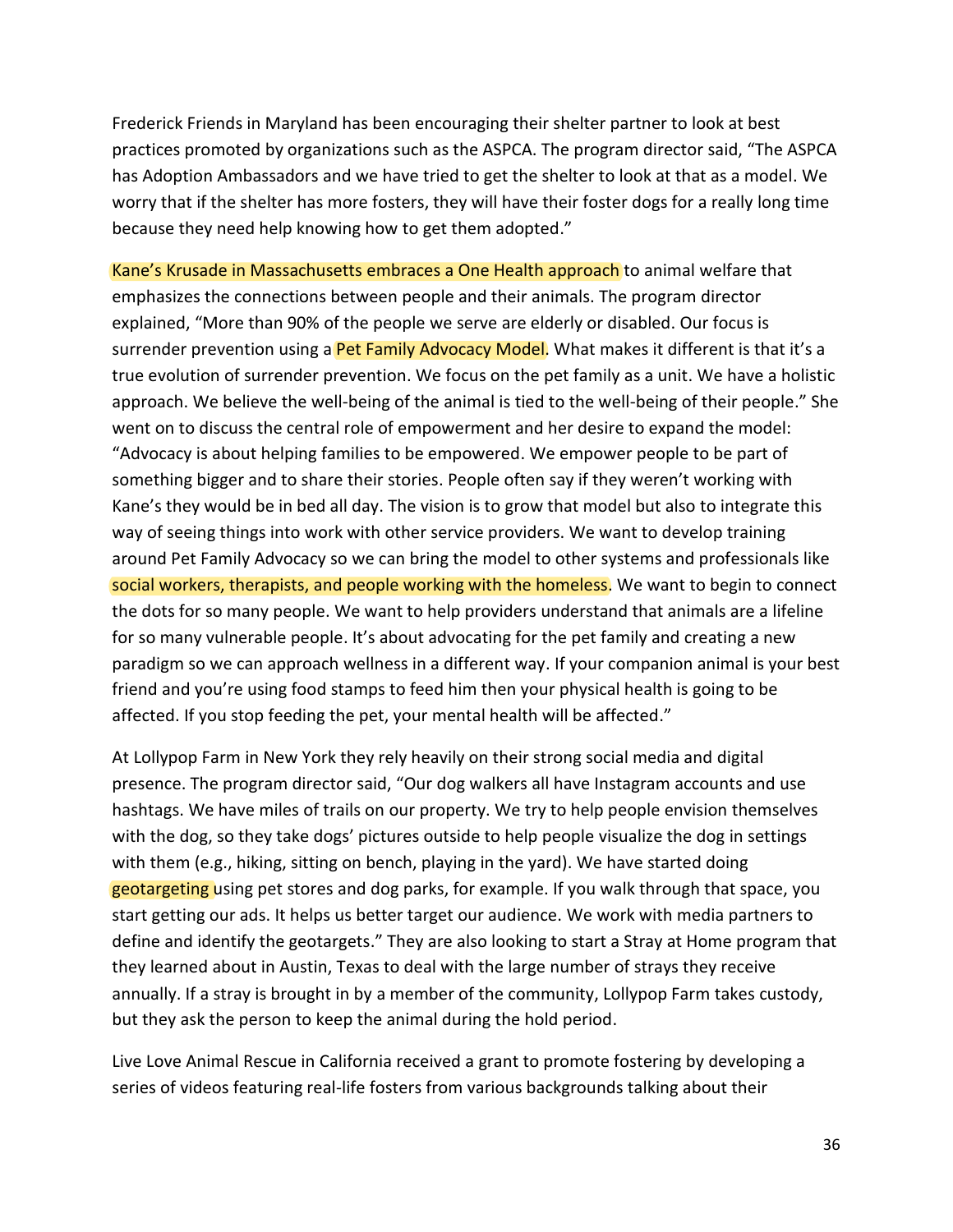experience fostering different types of animals (e.g., kittens, special needs animals). They are also using the Maddie's Fund Pet Assistant app to check in regularly with fosters. The app has links and resources for common problems like diarrhea. The program director explained, "The foster provides information on the animal in their care. Live Love gets results of surveys about the dogs' needs emailed to us. For example, a foster flagged the need for dental work using the app and we followed up. We're trying to work smarter not harder."

Pawmetto Lifeline in South Carolina has recognized the need for more resources on dealing with pet loss, including decision-making and grief. The program director said, "Education is very important to us. I'd like to have more materials on when and how to say goodbye. We need to educate people about why it's important for them to be there in the room when their pet dies. We do offer grief counseling and have a certified counselor that does sessions monthly."

**Giving Back.** Six grantees discussed noteworthy efforts to give back to the community. In California, C.A.R.E.4Paws responded to the growing demand for their mobile veterinary services in low-income neighborhoods by launching a program for volunteers who do rescue work. They offer volunteers who work with animal welfare organizations a \$100 credit for dental care for their animals. The program director said, "We have at least one person taking advantage of that at every clinic. We are committed to giving back to people who are committed to helping animals, many of whom don't make very much money and have trouble caring for their own pets."

At North Shore Animal League in New York they believe their senior-for-senior program is providing an important community service. For seniors in need, they provide vet care for life for the senior dog they adopt. The program director explained, "We are helping seniors get companionship. Vaccines don't cost that much, and we can absorb the cost of veterinary care."

In Massachusetts, Kane's Krusade's approach is "to see people as the solution not the problem." The program director explained, "80% of our volunteers are from the pet families we serve. Our focus is on paying it forward. Part of the intake process [to receive pet food, supplies, and vet care] is explaining the expectation for recipients we serve to give back."

The Kentucky Humane Society is working on a three-year pilot project called "Love 120," an effort to positively impact animals in all 120 counties in Kentucky over the next decade. A grant will allow them to work intensively with three rural communities to help them become models for animal welfare and sheltering. They will help with access to spay/neuter, wellness, and medical care. Their helpline will be taking calls from the three counties. The program director explained that she hoped the initiative will help make more stories like this one possible: "We were working with a shelter in Western Kentucky that told me they were full and needed to euthanize. I suggested they do an adoption special instead, and they had 10 dogs adopted. They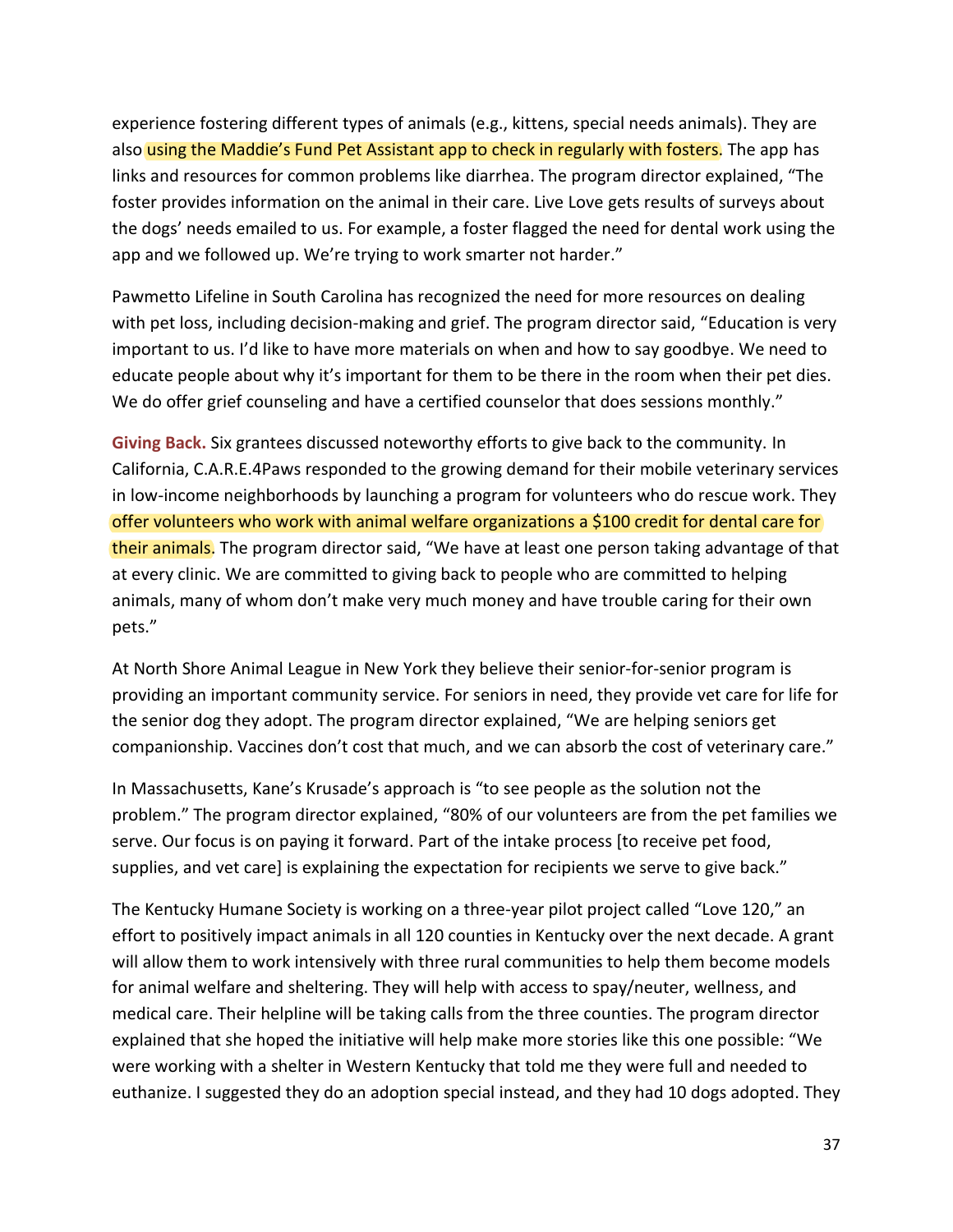just weren't accustomed to thinking of alternatives like that, for them the only choice was euthanizing for space."

**Expanding Services.** Six grantees talked about a variety of ideas to expand services, some already implemented and others in the planning stage.

At C.A.R.E.4Paws they are looking for ways to run the mobile clinic more than three days a week to meet increasing demand. The bilingual clinic manager has enabled them to meet the needs of Spanish-speaking communities. The Humane Society of Western Montana is working to expand wellness services: "We started PetWorks, a free wellness clinic for low-income families. We're trying to offer monthly clinics. If people come to the clinic with something that needs more medical attention, we can use the Grey Muzzle grant. We're talking about having senior-for-senior clinics and providing transportation." At Rainbow Friends they are offering a class series, "Aging is not a Disease," designed to educate the public about the care of older animals. Topics range from nutrition to enrichment to how to give pills and subcutaneous fluids.

At the Humane Society for Hamilton County in Indiana they would like to grow their Bucket List fosters. The program director said, "Bucket List fosters take animals at the end of their lives. We'd like to be able to fund extraordinary care in foster homes for animals that have six months or a year to live. It's currently not a large chunk of what we spend because it's hard to find fosters to do that. We're hesitant to grow it because we would need the money to support it. So, our staff take home the terminal cases. It would be an opportunity for us if we could get funding for it. We see a need."

The Kentucky Humane Society started a foster hospice program in early 2018 after "seeing a need to help senior animals that didn't have long to live." The program director explained, "Shelters don't want to euthanize but don't have options. We piloted the foster hospice program with our employees. It was successful so we opened it to all our volunteers. We have been able to pull animals from surrounding shelters. Eight dogs have been served through the program so far. We have a foster now who has her second foster hospice dog." In response to a question about any burnout they are seeing, she said, "We are not seeing caregiver burden. It's more the case that fosters are reporting a good experience. We have done a good job of creating standard operating procedures and recruiting fosters. We make fosters feel like they are part of the decision-making process when it comes time to euthanize. We provide ashes and clay pawprint to the fosters. They appreciate that."

Knox PAWS, a program of the Knoxville-Knox County Council on Aging, supports senior citizens to adopt pets from local rescues. The program director "thinks more social workers and social service organizations need to look at what we have done at Knox PAWS and consider a similar **program.** We're seeing the difference made in the lives of the people and dogs. I think every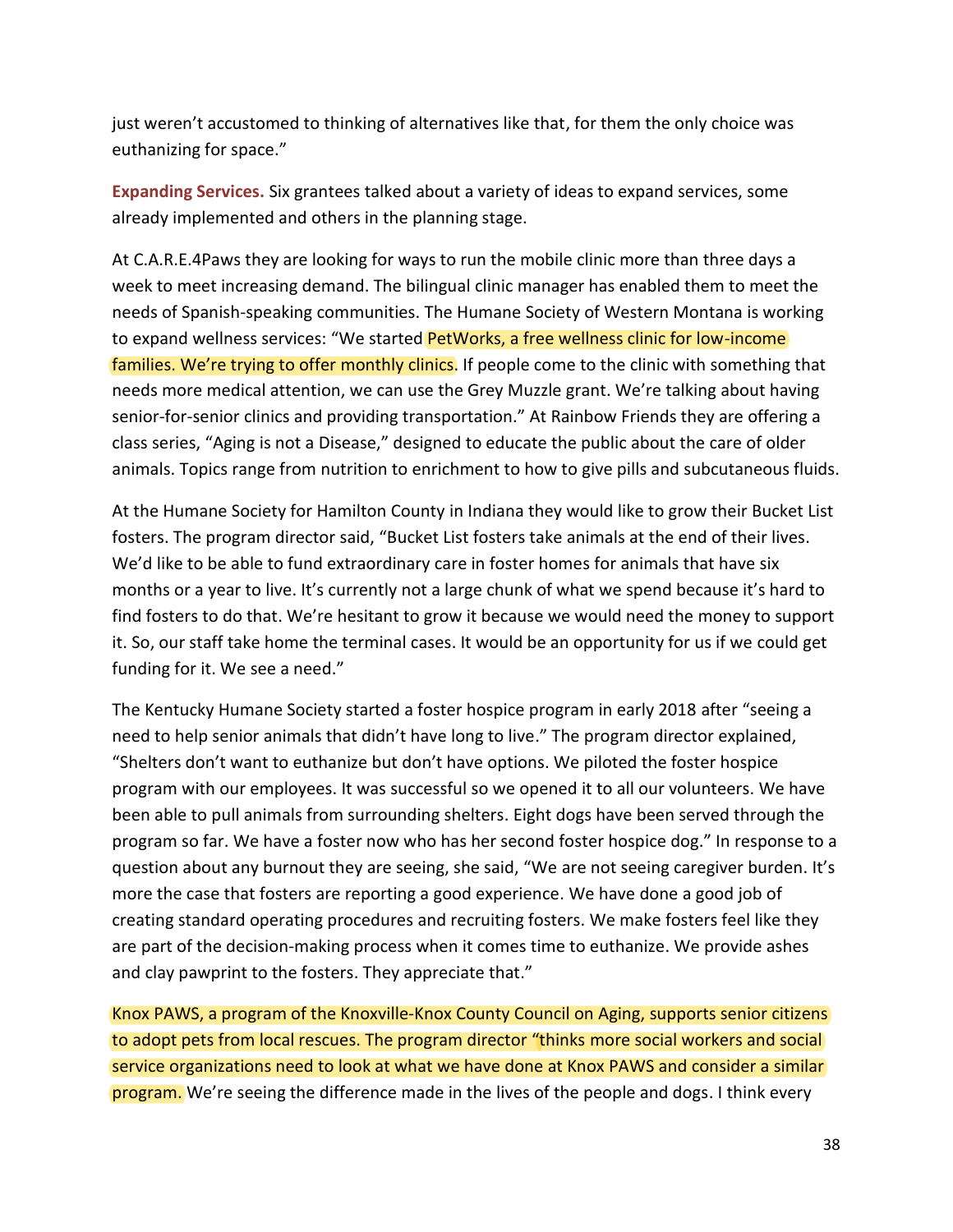state should have such a program." Her goal is to grow the program and help more seniors who already have pets get vet care they can't otherwise afford. She explained that the program "takes senior people to rescues to find a pet that's a good match. We have fosters on the back burner in case someone goes into the hospital. Clients can call us anytime. We check in every six months by phone or home visit and the animals have an annual physical exam. If the client isn't mobile, we transport them to appointments. We take the dogs for grooming. The Feed a Pet program covers the cost of food. A collaboration with the University of Tennessee provides volunteers to help deliver food. We also work with Meals on Wheels." Kane's Krusade is also looking to integrate their CARE kits into Meals on Wheels services to reach more vulnerable senior citizens.

**Fundraising.** Six grantees discussed successes with new or modified fundraising strategies. For example, Live Love Animal Rescue in California shared progress in promoting monthly donations: "Most of our funding has been from individual donors. In the past year, we went from 20 monthly donors giving \$800 per month to 47 giving \$2000 per month. It was a big achievement to increase monthly donors. We made the increase by initially focusing on forever fosters most of whom were seniors. We had terrific pictures taken of them and promoted them saying the dogs were in their care permanently and we need help in an ongoing way to make sure they get the care they need. It took discipline. In the month of October, we pushed only monthly donors. We hadn't stayed consistent to one message for 30 days ever before."

The Live Love program director also discussed their efforts to leverage the Grey Muzzle grant as a match: "We were excited to include the challenge grant because we thought it would be a good addition from Grey Muzzle's perspective. The idea was to increase the impact of the Grey Muzzle grant and use it to leverage more funding. We looked at it as a way to energize supporters and attract new ones. In in some ways it worked but not every foster dog makes a compelling story. To make the challenge grant successful you need a foster who can take good photos and share quirky, cute stories. It helps if the foster is technologically savvy. Challenges that had good fosters and compelling stories were the best. The fundraising challenges were always for a specific dog and a specific medical condition. It helps if the dog's story has a particular hook."

Both Frederick Friends in Maryland and the Connecticut Humane Society noted the importance of pictures documenting the stories of the senior dogs helped. The Connecticut Humane Society program director explained, "Benny had to have a hernia repaired. We used him as our first social media case. The fundraising response was tremendous. It was the first time we showed people the journey from start to end. It was a good test case. We hadn't used before pictures ever before. We had never taken the risk to show an animal before we knew what the outcome would be. There was a risk that we were asking for money for a dog and what if the dog didn't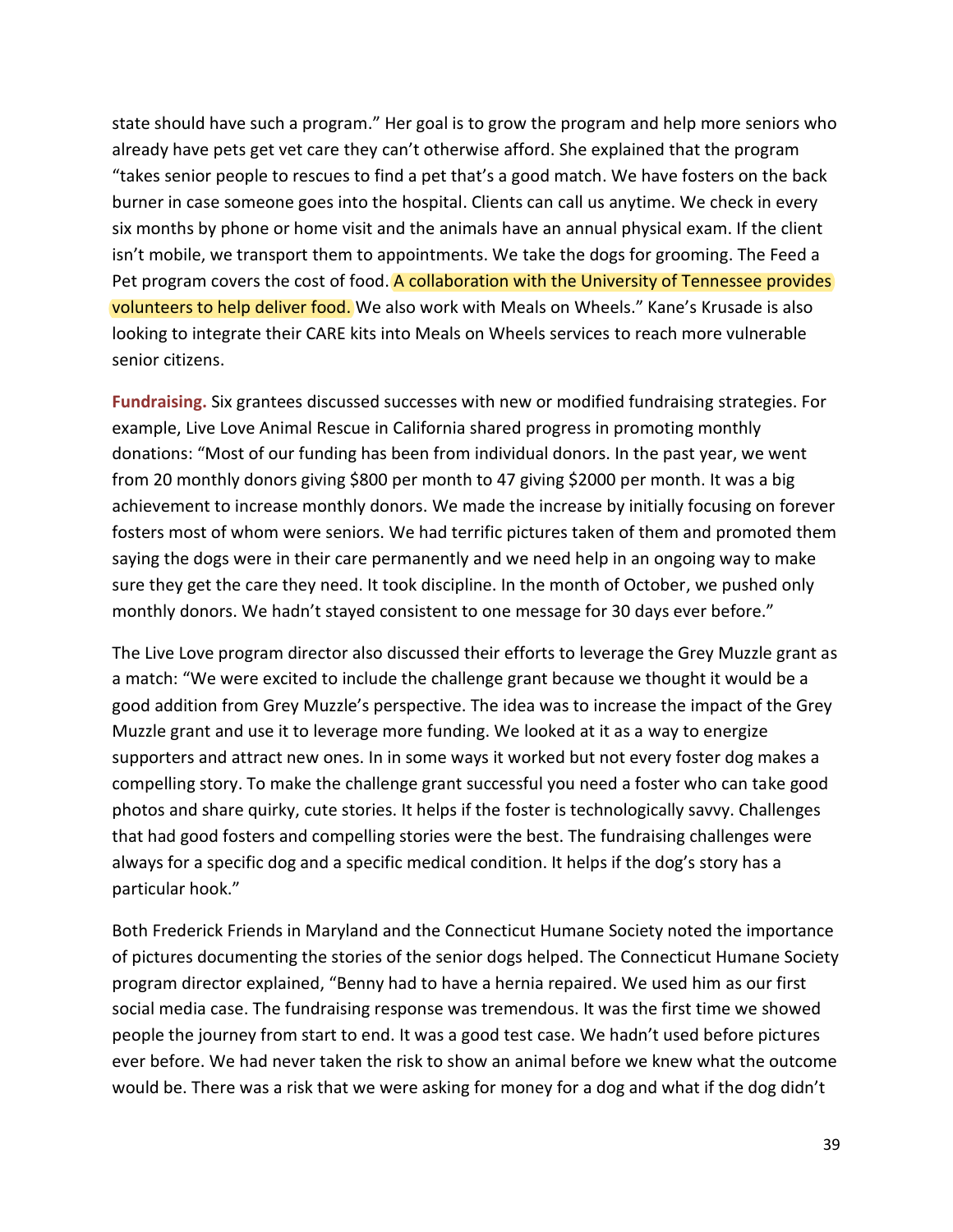make it. The response to support Benny was amazing. We will continue to use the "complete journey" approach to fundraise."

The Humane Society of Western Montana uses the Nanci Wishcamper Fund to supplement the Grey Muzzle grant. The Fund is generated from a \$20 fee to hold an animal someone is interested in adopting and is used to cover the cost of extraordinary medical care often needed by senior dogs.

### **Lessons Learned: The Effect of the Grey Muzzle Grant**

The Grey Muzzle grant had important effects beyond simply the number of senior dogs served. These effects reflect the systemic change needed to improve the welfare of senior dogs and sustain those changes.

**Challenging Assumptions.** Approximately 20% of grantees said the Grey Muzzle grant challenged long-held assumptions about senior dogs, most importantly assumptions about euthanasia and the public's willingness to open their hearts and homes to older dogs. The program director at the Animal Protective Foundation in Schenectady, New York talked about being more open-minded about senior dogs: "The grant changed the way that discussions occur about options for senior dogs. It's more a change in perspective. What more can we do? Before we would have thought of rescue or euthanasia as the only options [for an older dog with medical conditions]…When I started in shelter 15 years ago any dog over eight years old would be euthanized without any discussion." She went on to explain how the grant helped them learn they "could do more than they realized. We didn't realize the obstacles and barriers we were putting in place. We don't want to think that money was what stood in the way of a pet's life, but it really was. The grant helped our team to realize there are options and we can rely on the community. We needed to trust them and let them step up [to help senior dogs.]." At the Anti-Cruelty Society in Chicago the program director talked about how their Grey Muzzle dental grant helped them "evolve into the 21st century and realize they can do so much more," particularly with respect to dogs that are suffering from dental disease: "When I first started dental disease wasn't anything we thought about."

Several grantees discussed changing assumptions about the adoptability of senior dogs. Three interviewees from The Animal Foundation in Las Vegas talked at length about the importance of education and public relations. One respondent said, "People think nobody wants senior dogs but it's not true. It can be changed by how we talk about senior dogs…We need to change perceptions." She went on to say that their Grey Muzzle grant to cover senior dog adoption incentives "created the opportunity for a conversation and to shine a bright light on senior dogs." Another respondent from The Animal Foundation agreed: "In my opinion the grant helped to motivate us and helped us focus more on senior animals. We make more of an effort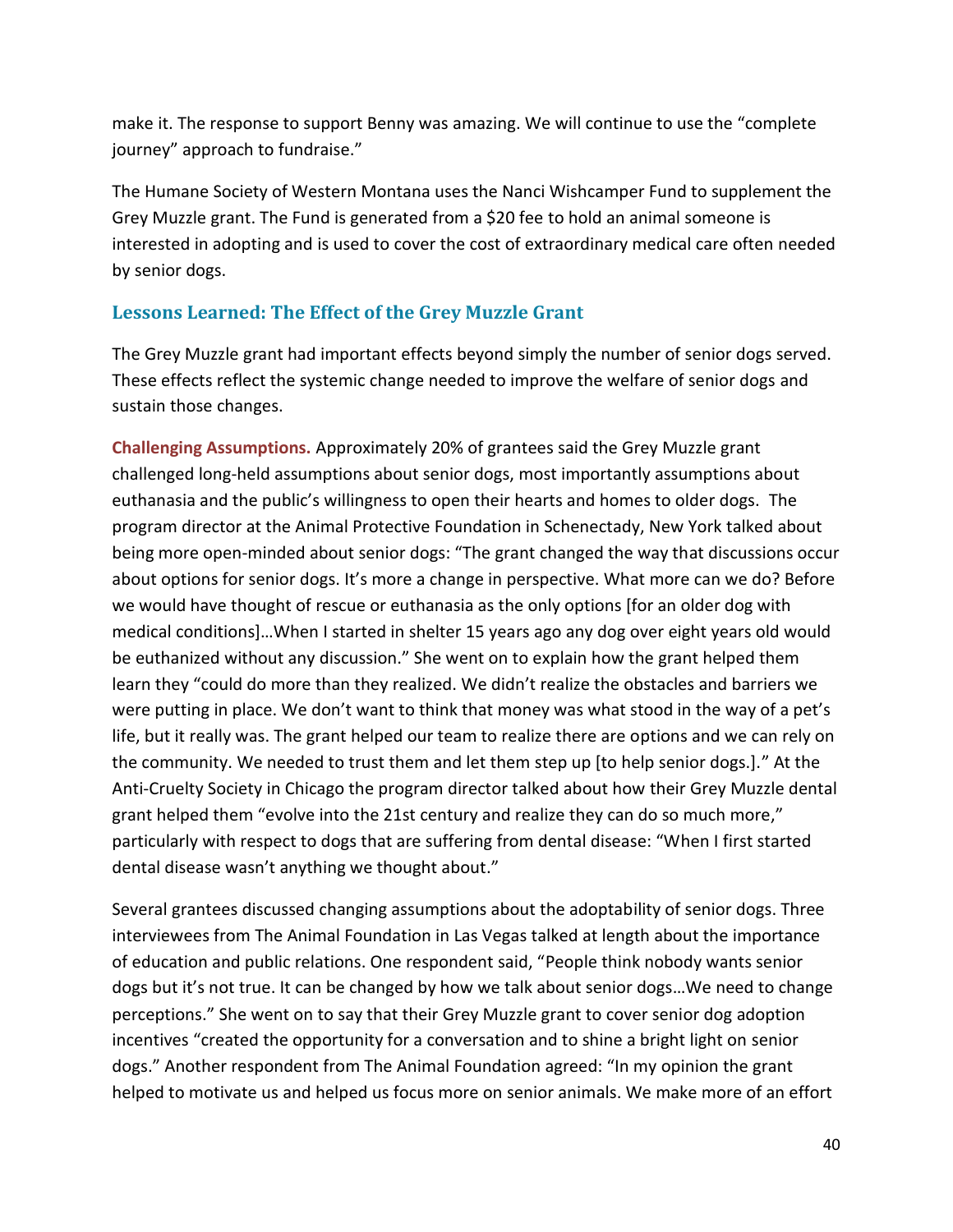to make sure they are being featured often. We are sure to take a senior dog when we do a television spot and are doing more in terms of featuring senior dogs on social media." As a result, he said they were "educating themselves about the needs of senior dogs and now they can better articulate to patrons the advantages of senior dogs." The program director noted the snowball effect of senior dog adoption: "It helps to get anyone to adopt a senior dog. The importance can't be overestimated. Once other people meet the dogs, that helps them see that senior dogs can be great pets."

The program director at Shelter from the Storm in Wisconsin was proud of their success in educating people about senior dogs. She noted that exposing their volunteers to senior dogs changed their perceptions about the adoptability of older dogs. At Stop the Suffering in Ohio they used their grant to provide medical care to about half of their senior dogs and were able to successfully place those dogs. As a result, the program director said, "A good number of our group now see senior dogs differently." At the Richmond Animal League in Virginia the program director talked about challenging staff not to think of a senior as any harder to place than any other dog: "We can give an adopter enough information that age shouldn't scare anyone off. We don't highlight "senior" dogs. Instead, we say this is a dog and here's what we know about him or her."

In Florida, the Leon County Humane Society program director explained, "We weren't promoting senior dogs much [before], so we expected them to stay in a foster home longer and tie up that home. Now we see that when they get the medical issues cleared up, people have it in their hearts to help senior dogs." She went on to explain, "The Grey Muzzle grant opened our eyes to the adoptability of senior dogs. It's a nice example to show other funders."

Leveraging their medical grant also helped the Watauga Humane Society in North Carolina change community perceptions of senior dogs. They advertised the Grey Muzzle grant and received an outpouring of community support, including one donor who offered to pay all senior dog adoption fees for the year. The benefit extended beyond senior dogs, as they found community members subsequently began donating monthly to sponsor senior cat adoption fees.

In Maryland, Friends of Frederick said they encouraged shelter staff to ask them for help even in cases the shelter assumed were a "lost cause"—particularly senior dogs who needed hospice care. The program director talked about the importance of having funding to offer when the shelter reached out for help with the care of senior dogs for whom they had no other alternatives. One of the concerns raised by the shelter was what they assumed were the high costs of hospice care. Interestingly, the Kentucky Humane Society also assumed high costs for fospice care (hospice care provided by foster families) but upon launching the fospice program found that it only cost about \$100 more per animal than regular care. At Shelter from the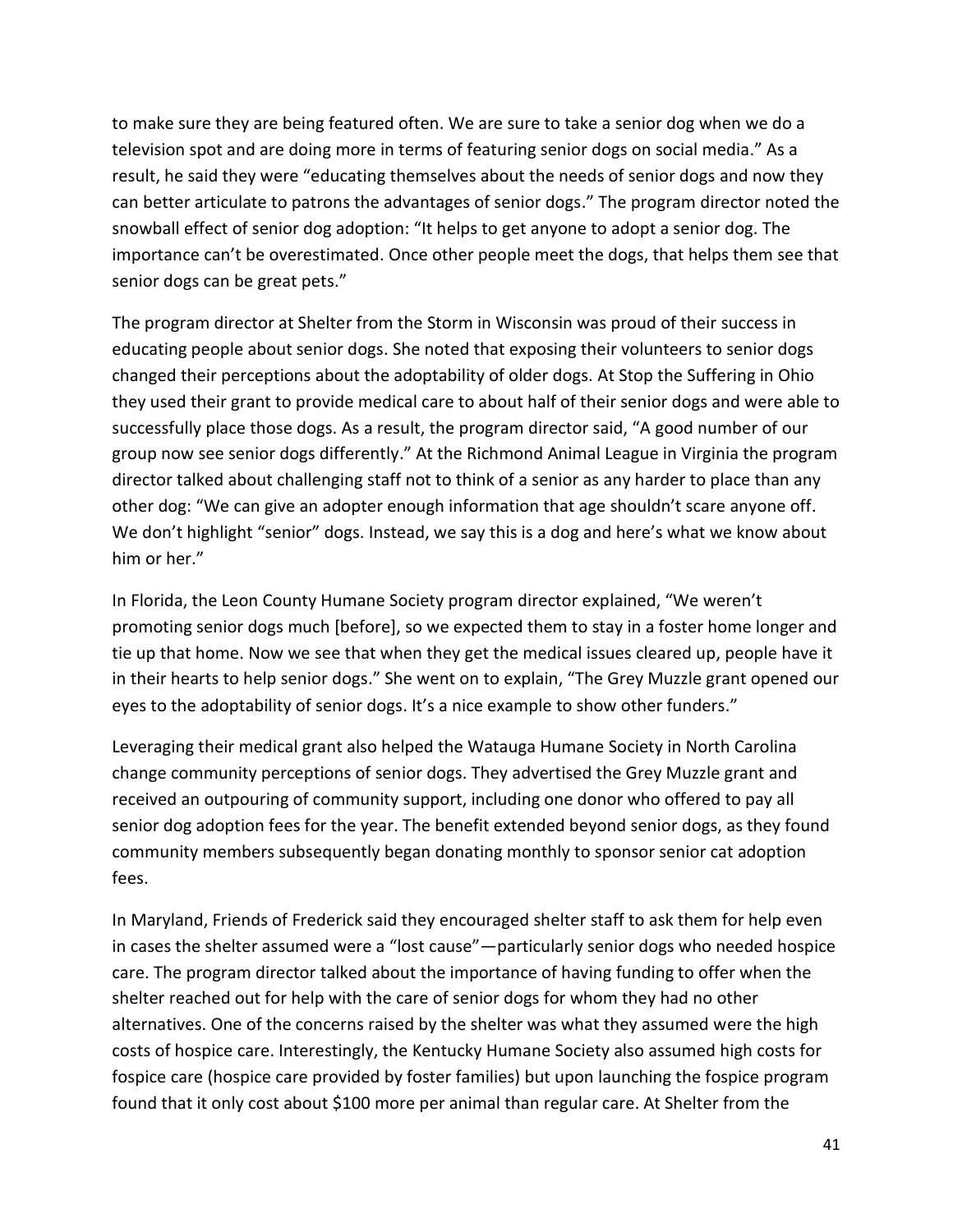Storm, the program director admitted that "it has taken some convincing to get staff to believe that people will adopt hospice pets," but they have seen success thus far.

**Increase in Number of Senior Dogs Served/Saved.** Based on final 2018-2019 grant reports, grantees served nearly 2,100 senior dogs during the 2018-2019 grant period, and more than one in three grantees served more senior dogs than their grant application projected.

About 25% of grantees talked specifically about successes related to increasing the number of senior dogs served and/or saved. For example, at the Heartland Animal Shelter in Illinois the Grey Muzzle grant has allowed them to "save more lives" by taking in "more dogs from other shelters who would otherwise be euthanized." As the program director explained, "We have been promoting the grant and what we are doing for senior dogs. We have gotten a lot of interest from seniors. As a result, our senior-for-senior adoption promotions are wildly successful—so much so that we have started doing them for cats, too."

Home Fur Good in Arizona used their grant to "take their work a step further and serve older dogs who need more work." In fact, they increased the number of senior dogs served by 49%- considerably more than their original goal to serve 28% more senior dogs than the prior year. Grant funds supported placement of senior dogs with medical issues in permanent foster homes. The fosters provide daily care and grooming, but the shelter pays for any needed medical treatment. While they initially conceptualized the program as focused on senior people, particularly those with fixed incomes, they had greater success increasing the number of senior dogs served by opening the program to people of any age who were willing to serve as permanent fosters.

At Get A Bull in New York the grant covered the additional \$500-\$1,000 in average costs associated with each senior dog they serve, allowing them to increase by 57% the number of senior dogs they were able to take in and place compared to the prior year. The Animal Foundation in Las Vegas used their grant to provide an adoption incentive (i.e., discounted adoption fee) and saw a 66% increase in the number of senior dogs adopted compared to the previous year. Moreover, they decreased the length of senior dogs' stay at the shelter from 11 to 8 days. They explained that the adoption incentive provided an opportunity to open the conversation with potential adopters and educate them about the benefits of adopting a senior dog.

The Heartworm Foundation has a unique mission to help the thousands of homeless dogs that enter the Montgomery County, Texas shelter system every year, 40% of whom are heartworm positive. A heartworm positive dog is 75% less likely to be adopted than a heartworm negative dog. The Heartworm Foundation removes heartworm as a barrier to adoption by working with the shelter, adopters, and rescues to supply treatment. Their Grey Muzzle grant allowed them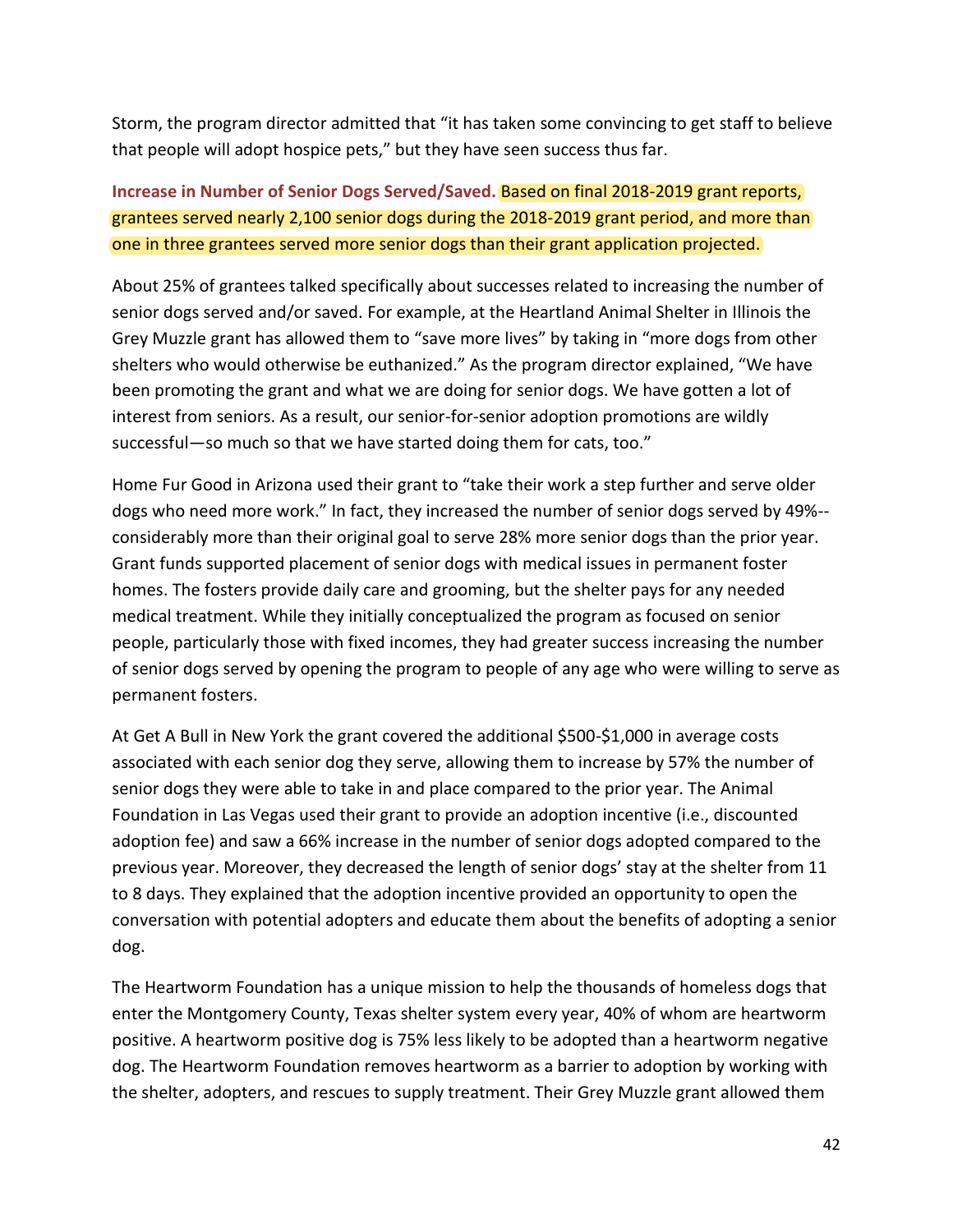to increase the number of senior dogs in the Montgomery County Animal Shelter whose heartworm treatment they could pay for. In addition, they removed the typical 30-day waiting period, making seniors eligible for treatment immediately and reducing their length of stay at the shelter by 22%.

Live Love Animal Rescue in California talked about the Grey Muzzle grant giving them confidence to take more senior dogs knowing they had financial security to treat unanticipated issues: "Having the grant allowed us to take senior dogs knowing we have options for funding to treat medical issues that may arise." Moreover, the grant had an impact beyond the dogs served directly: "Being able to bring in more senior dogs inspired us to find advocates for other senior dogs we couldn't bring in. One pit bull named Loretta was in bad shape. We realized we couldn't help her, but we worked with the local pittie rescue to raise money to save her. It's an example of us wanting to think about what else we can do. It's easy to keep doing what you're doing if that works and not try new things. But in the case of Loretta, we identified a need. We realized we couldn't meet it ourselves, but we found a partner who could."

**Decision-making.** Closely related to increasing the number of senior dogs served is the impact of the Grey Muzzle grant on grantees' decision-making about which dogs they can transfer in and/or the type of care they can provide.

About 22% of grantees (n=13) discussed how the Grey Muzzle grant affected decisions about which senior dogs they could take in and/or treat. In New York, the Animal Protective Foundation's program director explained: "Our grant focused on medical care for senior dogs. We were doing dentals but anything additional we weren't doing. With the grant we could do more blood work, dentals, mass removal but we went into it conservatively. We were operating as we had been previously in terms of the medical care we thought we could offer. Then we saw more severe cases, cases that we would have sent to other rescues in the past. But this year [with the grant], we felt we could take on the cases."

The Connecticut Humane Society program director described providing care for dogs they may not have been able to serve in the past: "Part of the intent of the grant was to complement what we were already doing, but it also provides more money to do more. For example, one senior dog needed two hernia repairs and had incontinence among other issues, including heart problems. The grant allowed us to take that dog."

NorCal Boxer's program director also described how funding affected their decision to take seniors: "Until 2014 we didn't pull seniors because we didn't have money to pay for vet care. They cost twice as much [as younger dogs]. Every year since, we have pulled more seniors because we have the financial resources to care for them." At the Richmond Animal League in Virginia the program director talked about how they make decisions about which dogs to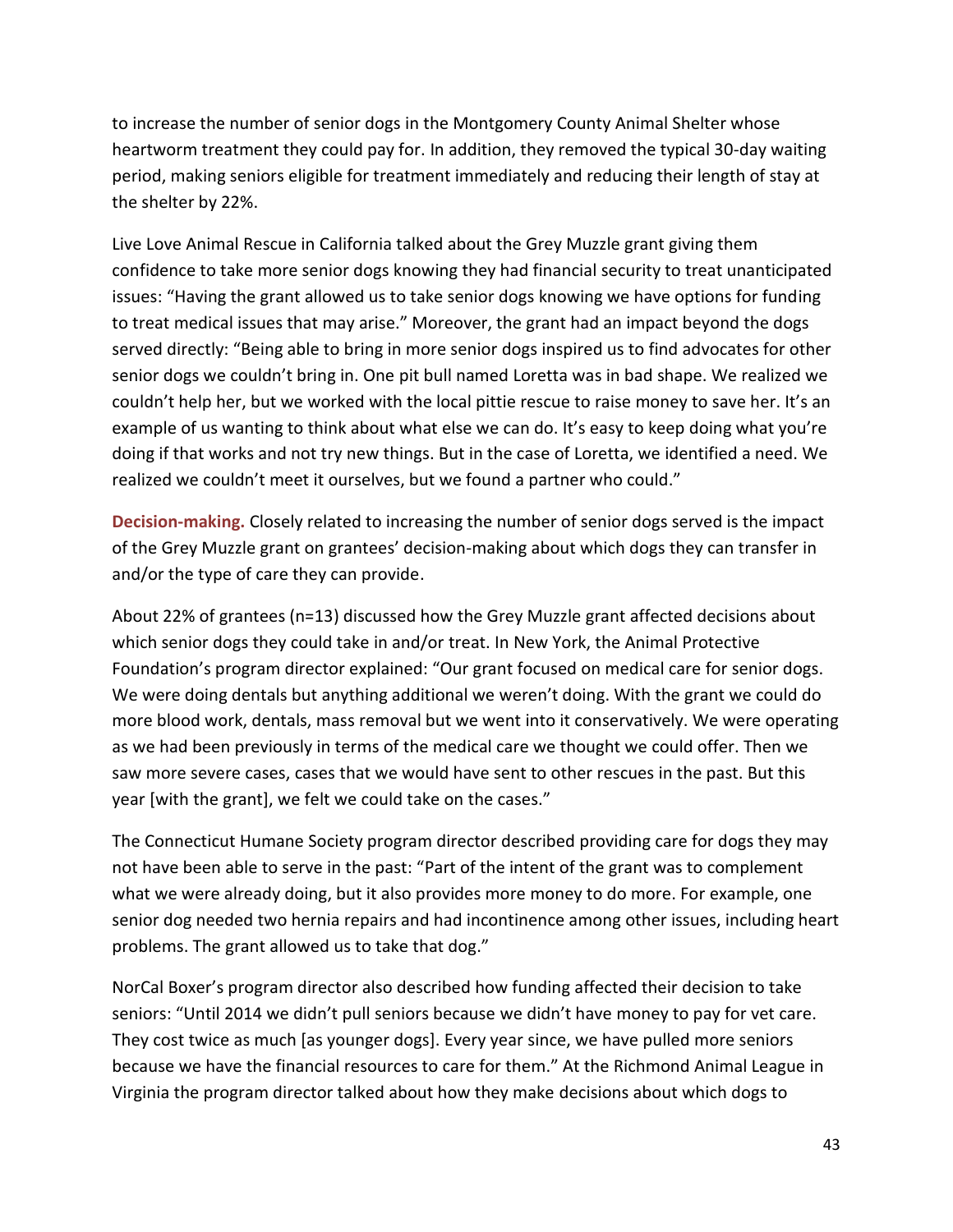transfer in: "We try to take the ones that Animal Care and Control (ACC) says they need the most help with…ACC can look at the senior pet and think they have a choice other than to euthanize." The Norfolk SPCA program director talked about feeling more confident in making decisions about senior dogs because the grant "gives us a safety net when we're transferring in animals." That safety net is critical because one of the biggest challenges grantees identified was the unknown cost associated with senior dogs.

At Live Love Animal Rescue in California the program director said, "We pride ourselves on taking in harder dogs from shelters or as owner surrenders…Our board is now more likely to vote to take in a senior dog who might need surgery." But she went on to say that decisions about which senior dogs to take need to be made in light of their impact: "We recently have had more discussion about voting to release funds for specific dogs. One dog had only a 40% chance of seeing after cataract surgery. We are having more conversations about how to use the grant in the most impactful way."

Louie's Legacy's program director describing using the grant to accept senior dogs whose medical needs were substantial: "The grant enabled us to help dogs that need more treatment as opposed to the typical seniors who just need some dental or blood work. For example, the grant allowed us to help Flower who had her jaw completely hanging down. She required a complete dental extraction."

At Pawmetto Lifeline in South Carolina the program director said the grant gave them a better chance to help people in need in the community: "With the Grey Muzzle grant we can care for some older dogs we might have had to turn away in the past. We can offer more pet retention services and support, which is important to us. We have a wellness clinic and some people come in and are able to pay for the exam itself but often the senior dogs need more than that, things like blood work, and the owners don't have enough money to pay for those additional costs. We first ask the owner to apply for a care credit, basically a credit card for medical care but it has a high interest rate. People need a sufficient credit score to get the care credit, so not everyone qualifies. It's those people who don't qualify that we help." She went on to say that with the grant "we can look at seniors in a different way, especially with respect to pet retention services. The grant changes the way the wellness clinic staff looks at senior dogs."

**Benefits of Extra Care.** Twenty-five percent of grantees (n=15) specifically discussed the relationship between the grant, being able to provide additional medical or dental care, and an increase in the likelihood that a senior dog would be adopted. At the Anti-Cruelty Society in Chicago, where their grant was focused on dental care, they "learned the importance of having healthy animals. It makes them adoptable. People don't want to adopt an animal with bad teeth or an animal with systemic issues or one who can't eat and has bad breath. Anything we can do to get them to be more adoptable is key."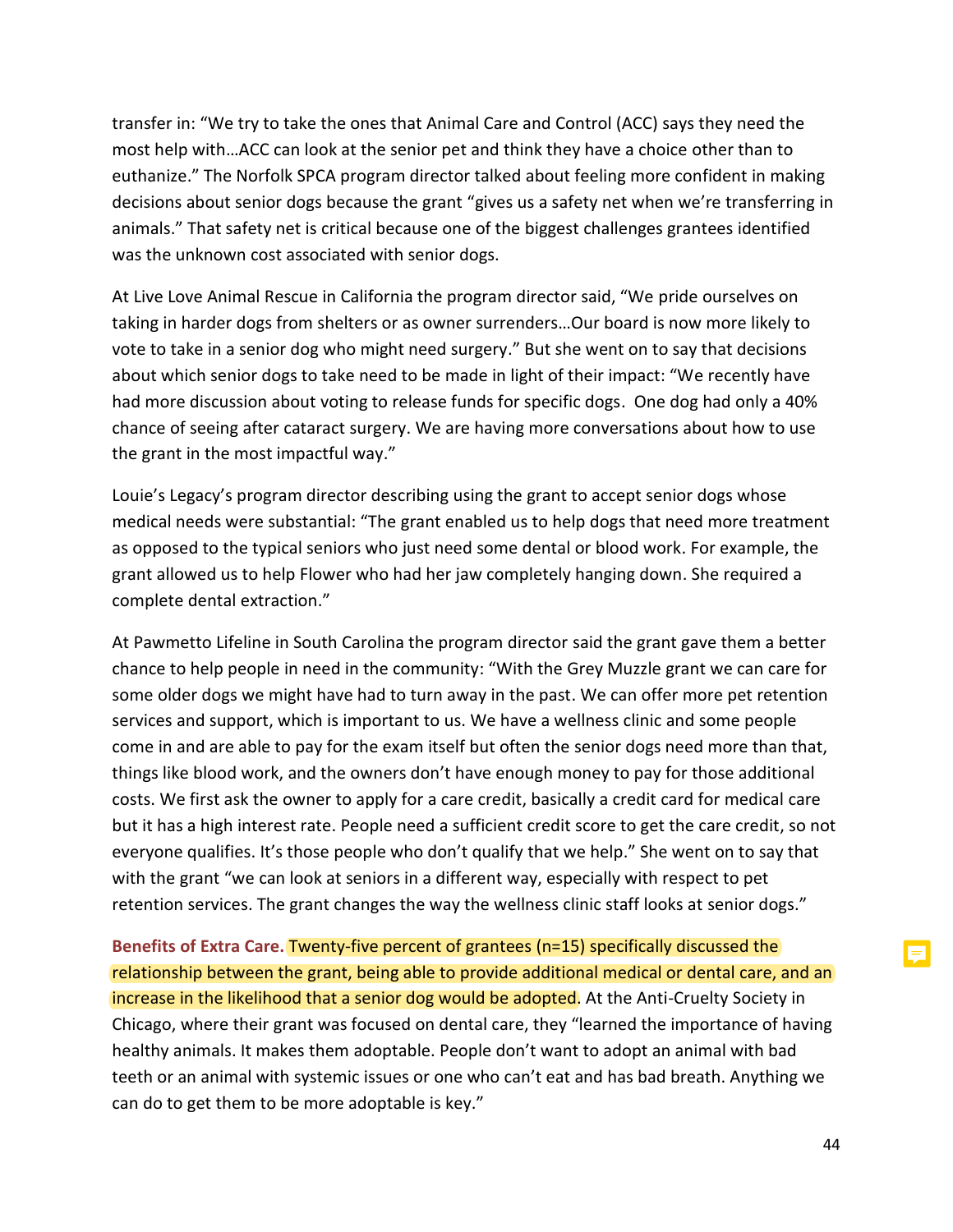In Washington the Auburn Valley Humane Society program director also talked about the importance—and cost—of dental care: "With our first grant we focused on dental and equipment because it's important that when you adopt an animal out the adopter won't have an \$800 bill [for dental treatment]." Pets Alive in New York used their Grey Muzzle grant to support a "Senior Canine Tooth Fairy" program to provide dental treatment for seniors. Their program director said, "We wanted to remove an inhibitor to adoption. The grant helped six dogs get dental cleanings and tooth extractions, which in turn helped increase adoptions. Four of the dogs got adopted and another one is in foster and will likely be adopted soon."

Frederick Friends in Maryland noted cost and unknown health issues as barriers to adoption. The grant helped them address medical issues: "It's helpful because adopters want to know the health status of dogs. People are already reluctant to adopt a senior and then put on top of that the cost of a dental and they may reconsider." The Montgomery County, Texas shelter director who worked with Grey Muzzle grantee the Heartworm Foundation discussed the importance of removing as many barriers to adoption as possible: "People's first thoughts are what types of bad habits or medical issues does the senior dog have. With the Heartworm Foundation providing heartworm treatment for our dogs, it takes away at least one of those barriers to adoption."

Providing screening up front increased the adoptability of senior dogs in Dane County, Wisconsin: "With the funding, we were able to do screening right away. Most of our senior dogs got blood work done [to make sure they were medically ready for adoption]. Once they were ready for adoption, it seems like they move really quickly." At Heartland Animal Shelter in Illinois they also found that using the grant to expand their diagnostics helped decrease senior dogs' length of stay: "We have cases where we took a senior dog that looked fine but we were able to find conditions we wouldn't have found from a physical exam. We learned how important that is for the adopters and the dogs." That resulted in a protocol change: "We'll do blood work and urinalysis for all senior dogs going forward."

At Shelter from the Storm, also in Wisconsin, they used their Grey Muzzle grant for veterinary care for their senior dogs: "We get them as healthy as we can before we promote them, which helps decrease the time it take to get them adopted." West Valley Humane Society in Idaho agreed that being able to provide medical care has an impact on senior dog adoptions: "Funding can greatly impact what we can offer. When we can go outside of basic care (e.g., spay/neuter), we have better success [getting senior dogs adopted]."

The Humane Society for Hamilton County in Indiana sees investing in senior dogs' health as part of their marketing strategy: "We invest in enrichment, a good diet, and removing lumps and bumps. It's not unusual for us to pay for dentals. We want [senior dogs] to feel and look their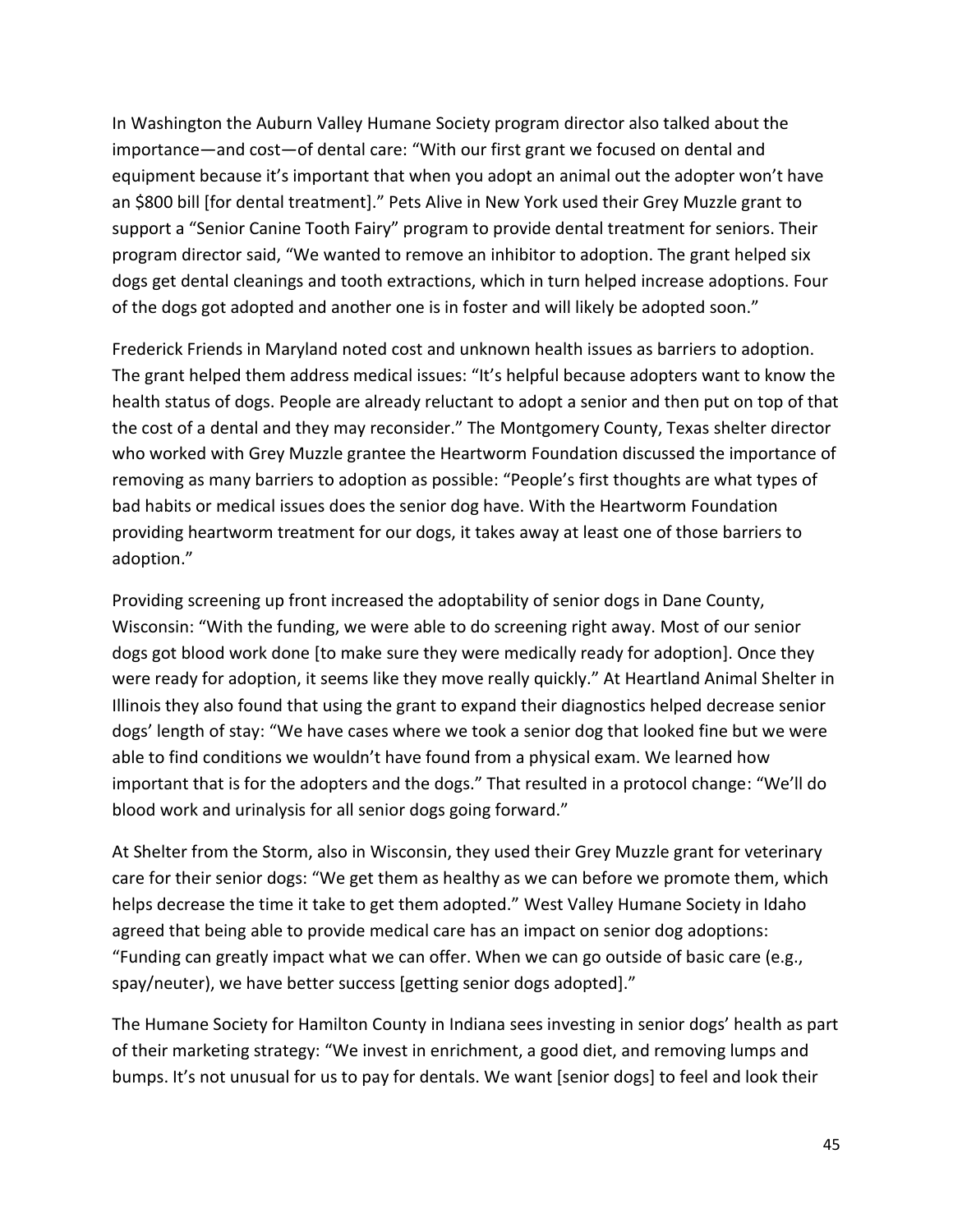best so we can better encourage their adoption. Our marketing approach is to say: Yeah, she's 12 but she's right as rain–new chompers, good blood work."

**Improving Quality of Life.** About 14% of grantees talked specifically about the ways in which the grant improved quality of life for the animals they served. For example, at West Valley Humane Society in Idaho they had been doing blood work only when an issue was suspected, but their Grey Muzzle grant enabled them to do routine blood work on all of their senior dogs, which allowed them to find and treat conditions that would have otherwise gone unaddressed. In turn, they could provide adopters with clearer information on each dog's health. As a result, the program director said, "I feel like we are providing better service."

At the Asheville Humane Society in North Carolina some of their greatest successes involved using the grant to help animals suffering from treatable conditions—"things that can be treated and taken care of completely like ear infections." The program director talked about how "treating problems that are fixable can completely improve quality of life." Similarly, in Chicago the Anti-Cruelty Society's biggest success was "seeing animals come in in such a deteriorated state and leave healthy for new happy homes." At UPAWS in Michigan their grant was used to get senior dogs the medical care they need "as long as the dog has a good prospect." They consider success "getting the seniors out of the shelter and into a home for whatever time they have left."

The program director at Fairy Tail Endings in Florida spoke specifically about the impact of dental care: "Seeing the effect of dentals is the most gratifying thing. It's such a quality-of-life enhancing procedure. So many owners we see are debating euthanizing because of dentals. It's amazing to see their health completely turned around [after the dental procedure]. A very large number of vets reach out to Fairy Tail Endings because their clients have scheduled euthanasia and the vets know that dogs' issues are treatable if the people have some financial help. That's about one-third of our clients. When people finally have the dental procedure done, they're amazed that their dog goes back in time (reverse aging!) because they feel so much better."

In New Mexico, the focus was not only on quality of life for dogs. The NMDOG program director discussed their forever foster/sanctuary program and how the Grey Muzzle grant affected people's quality of life: "Another unintentional benefit is that a lot of forever foster parents are seniors themselves. A lot of them have had dogs before and don't necessarily want to adopt a dog themselves. Some are on a fixed income or can't drive to vet appointments. This program offers a benefit in that they can bring the dogs back into these folks lives who would otherwise not be able to have a dog. A- is foster mom to a bonded pair of dogs. She talks about how much she loves having the dogs there. She's on oxygen but can still get around, and the dogs give her a reason to get up." The program director went on to say, "We didn't expect the human benefit aspect, but the program has brought joy and companionship to senior humans."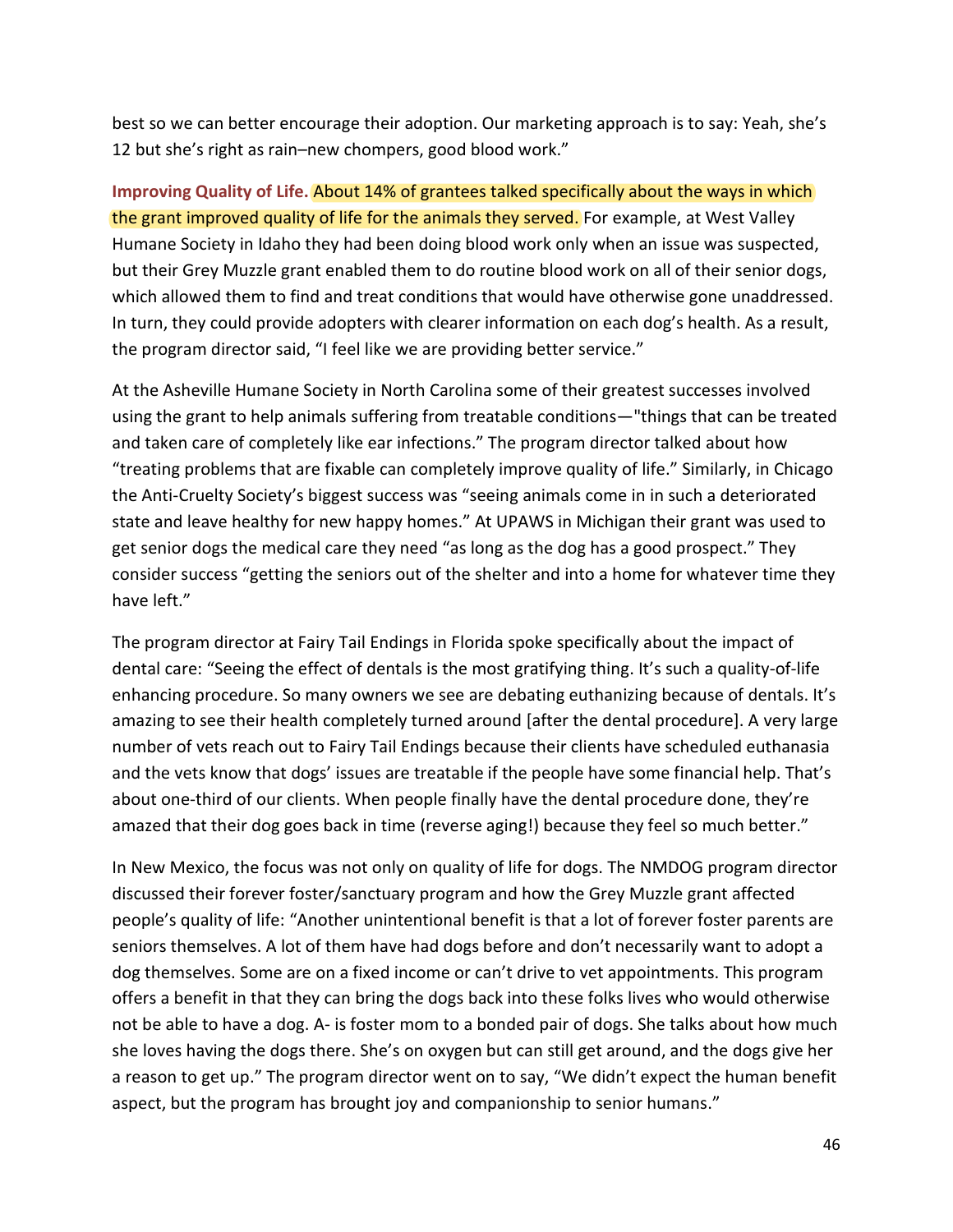**Improved Staff Morale.** Six grantees talked about the impact of the Grey Muzzle grant on their staff's morale. At Home Fur Good in Arizona the Grey Muzzle grant enabled them to serve more senior dogs and promote those efforts. As a result, they started to get more positive feedback and their team expressed "pride in being able to help senior dogs." The program director explained, "It has given our team a lift. They want to do right by these animals and are pleasantly surprised that others wanted to do the same. No one has asked why we are 'wasting' time on senior dogs. Social media got the public interested and moved them to act [to adopt senior dogs]."

At Saint Frances in South Carolina the program director talked about the impact on her staff: "It's been heartening to staff. They have been trying to save more dogs for the past five years…It's important to show how committed we are to every life…To see the transformation in the senior dogs we provide care has made the staff feel that their work matters." At NorCal Boxer Rescue in Northern California the program director talked about the impact of the grant on the way the public perceives them: "We are happy that people see us as an organization that's committed to senior dogs and dogs most in need–not just the cutest, youngest, and healthiest dogs. We're also glad to see [our commitment to senior dogs] reflected in data that show people are looking at the older dogs on our website."

The Humane Society of Western Montana's Grey Muzzle grant was used to keep senior dogs in their homes by providing financial assistance for medical care. The program director talked about how the grant had affected the way staff from different departments interact to implement the senior dog program: "It's great to see the interaction between clinic and finance staff. It's easy to get stories about thankful people. People want to tell their stories." She explained that both clinic and finance staff felt a part of these happy stories. When I client came in who needed financial assistance, the staff worked together to ensure the person and the senior dog got help.

The Live Love program director explained the importance of the Grey Muzzle grant to their organization: "When we first started, we weren't sure if we'd ever get a grant. Grey Muzzle was our first big grant. It gave us a shot of adrenaline. Because Grey Muzzle believed in us, we believed more in ourselves. It helped us in terms of being disciplined and thoughtful. It also helped us bring in many more grants since then. We're able to do so much more than 18 months ago."

The program director of Knox PAWS, which pairs senior adults with senior dogs and provides ongoing support, talked about the importance of the human-animal bond. Although only having been on the job a few weeks, she had already done five placements and said, "Seeing the love from the animal and the client motivates me." She went on to say that she already "gets calls all the time from clients wanting to share what their dogs 'did today.'"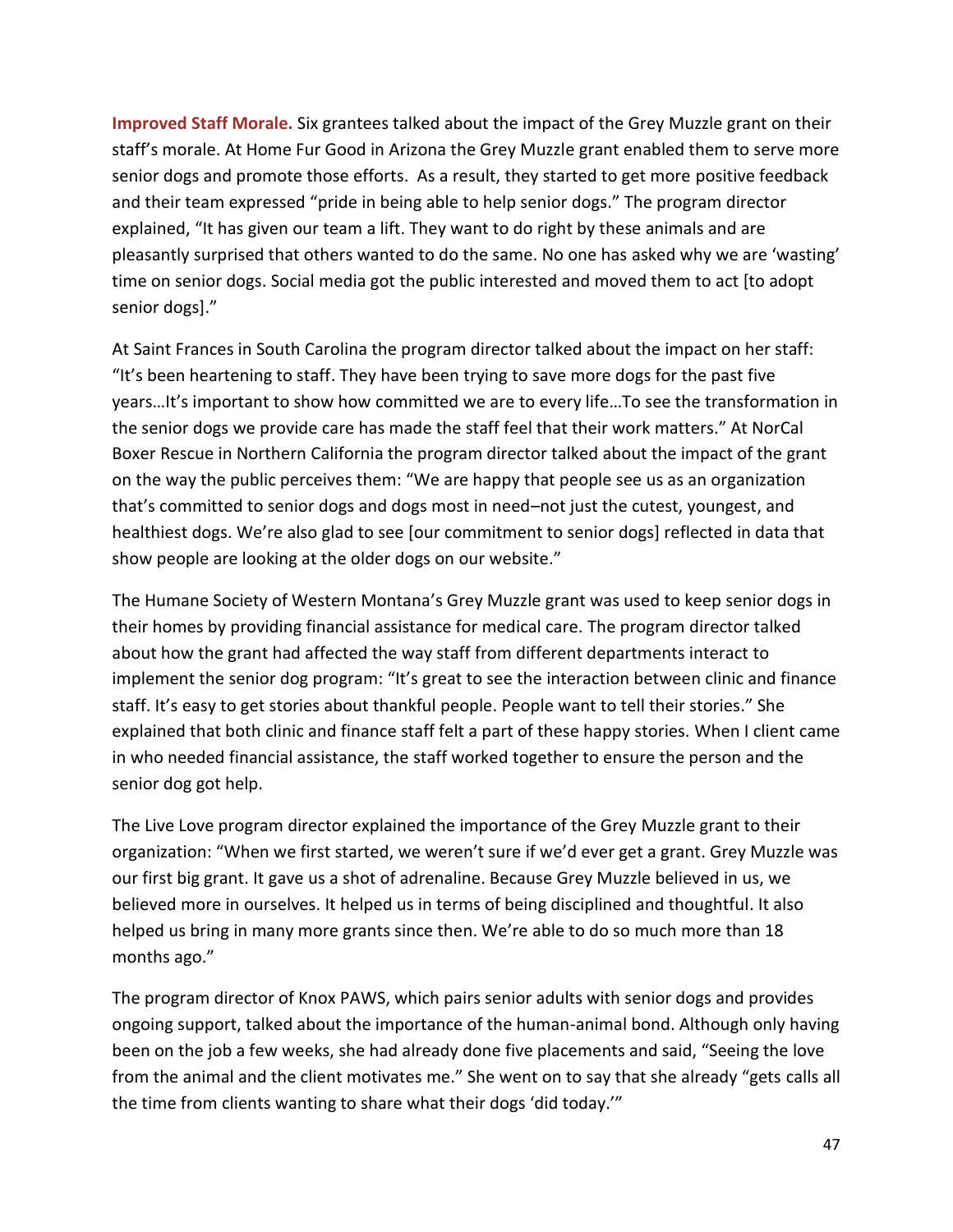**Improved Business Processes and Strategy.** Five grantees talked about the ways in which the Grey Muzzle grant improved their business processes and strategy. For example, at Frederick Friends in Maryland the grant "opened their eyes to the need to track grant expenditures, which is helpful for future grants." The program director went on to explain that carefully tracking revenue, expenditures and success stories helped them to better document and share their impact, which improved their relationship with the county shelter they support.

Live Love in California reported a similar experience. Managing the grant helped them to be more disciplined in terms of record-keeping and tracking data, which are particularly important as they transition from a small rescue to a medium-sized organization in terms of revenue and number of animals served. This discipline has also improved their service. The program director explained, "The grant helped us identify new opportunities. We are now working more with data. Being more organized and systematic has allowed us to better serve our dogs and adopters. We can better identify the dogs who need more attention to get adopted, which is something we used to do more informally. Now we use a database to track needs and identify those most in need of special attention." At Pets Alive in New York, "The grant helped us think about the importance of covering [dental] costs and how to seek out funding to cover these expenses in the future."

The Animal Foundation in Las Vegas used their grant not only to help more senior dogs during the grant period, but also to build relationships with other partners that would benefit senior dogs long after the grant ended. The challenge they sought to address was encouraging rescue partners to pull more senior dogs from their open admission shelter. Their strategy was to give rescues vouchers for free or reduced-cost services at their clinic if the rescue pulled a senior dog. While they found that their partners did pull more senior dogs, they did not always redeem the voucher. The program director explained that the act of offering the incentives was an important step for them: "Even if the rescue didn't redeem the voucher, it helped develop relationships with them. It helped rescues to see us as a partner that could help provide care and services for the animals they take in from our shelter."

### **Opportunities and New Directions**

Grantees were asked to describe the types of resources or support—other than financial support—that would help them serve more senior dogs. The consensus was that marketing strategies for senior dogs was the biggest gap. Grantees wanted to know what marketing strategies were most effective, how messaging could be used to promote adoption, and how to effectively engage the community in conversation about senior dogs. They also noted the need for more promotional and informational resources specific to senior dogs.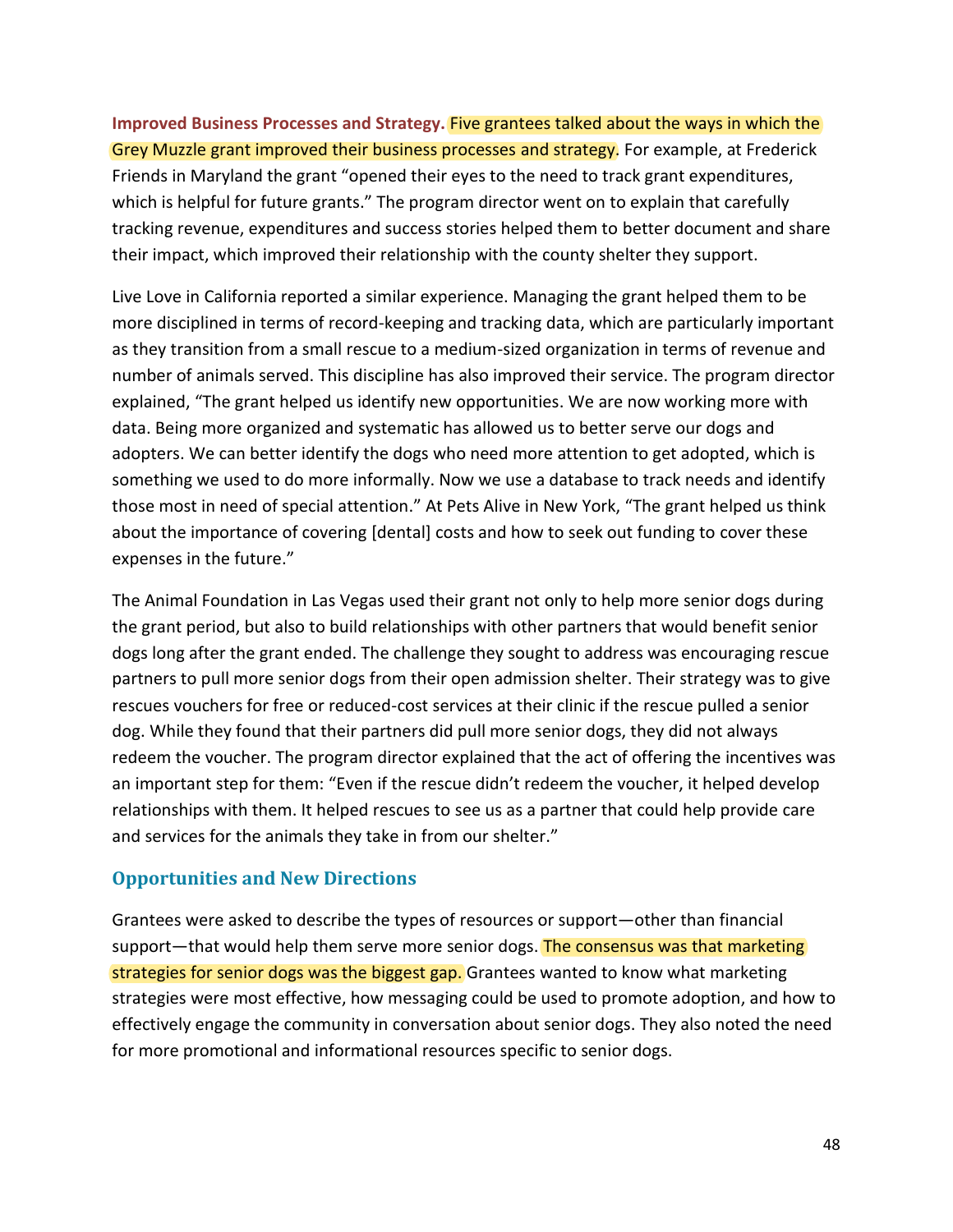Slightly more than one in four grantees said networking opportunities would be helpful, including developing regional foster networks, sharing best practices, and promoting mentoring opportunities.

### **Marketing.** More than one-half of grantees (n=31) **s**aid it would be helpful to have senior specific information, resources, and tools to promote fostering and adoption.

The program director for the Anti-Cruelty Society in Chicago said, "From a marketing perspective, how do we market older dogs? I have seen the Grown Ass Dogs campaign, which was surprising and engaging and showed the benefits of adult dogs in contrast to puppies. We need tools and resources to do senior animal focused promotions. We have some but people don't always gravitate to them." The Vanderburgh Humane Society program director also mentioned the Grown Ass Dog PSAs, saying, "We need more shareable resources for marketing that can just be inserted into what we have now." The Dane County program director said, "We need to market better. How do we get the message out to the community about the value of senior pets?"

Asheville Humane Society wanted to know "what are the new ideas on how to get dogs placed either in foster or adopted." At Home Fur Good in Arizona they expressed interest in knowing what others have found effective: "We would love to know what others are doing. Are there special promotions that are effective? We do the same things we do with other dogs but are there marketing techniques that are more effective?"

The Austin Pets Alive! program director observed: "The marketing piece is really important. There is a class of adopters that go specifically for senior pets. To connect that crowd with senior pets is the challenge. We need to get the volume of marketing out there. We need to give senior dogs a spotlight that the younger pets don't need." The program director at Heartland Animal Shelter in Illinois agreed with the need for a spotlight on senior dogs: "Having something to shine a light on them and highlight the fact that they're seniors is most helpful. A universal tool or platform would be really helpful–a way to celebrate them and why they're great."

The Heartworm Foundation's program director echoed the importance of marketing and the need to figure out what's most effective: "Marketing and education are important. How do we market seniors more effectively? We tried different campaigns but we're stilling figuring out what to appeal to when marketing a senior. We tried couch potato for people who don't want a puppy. We need more information on what marketing works best. What has worked best are the sad, sad videos that pull at heart strings, but people don't want to see sad stories all the time. Cute, fun videos don't get as much attention. The sad ones get thousands of views and shares."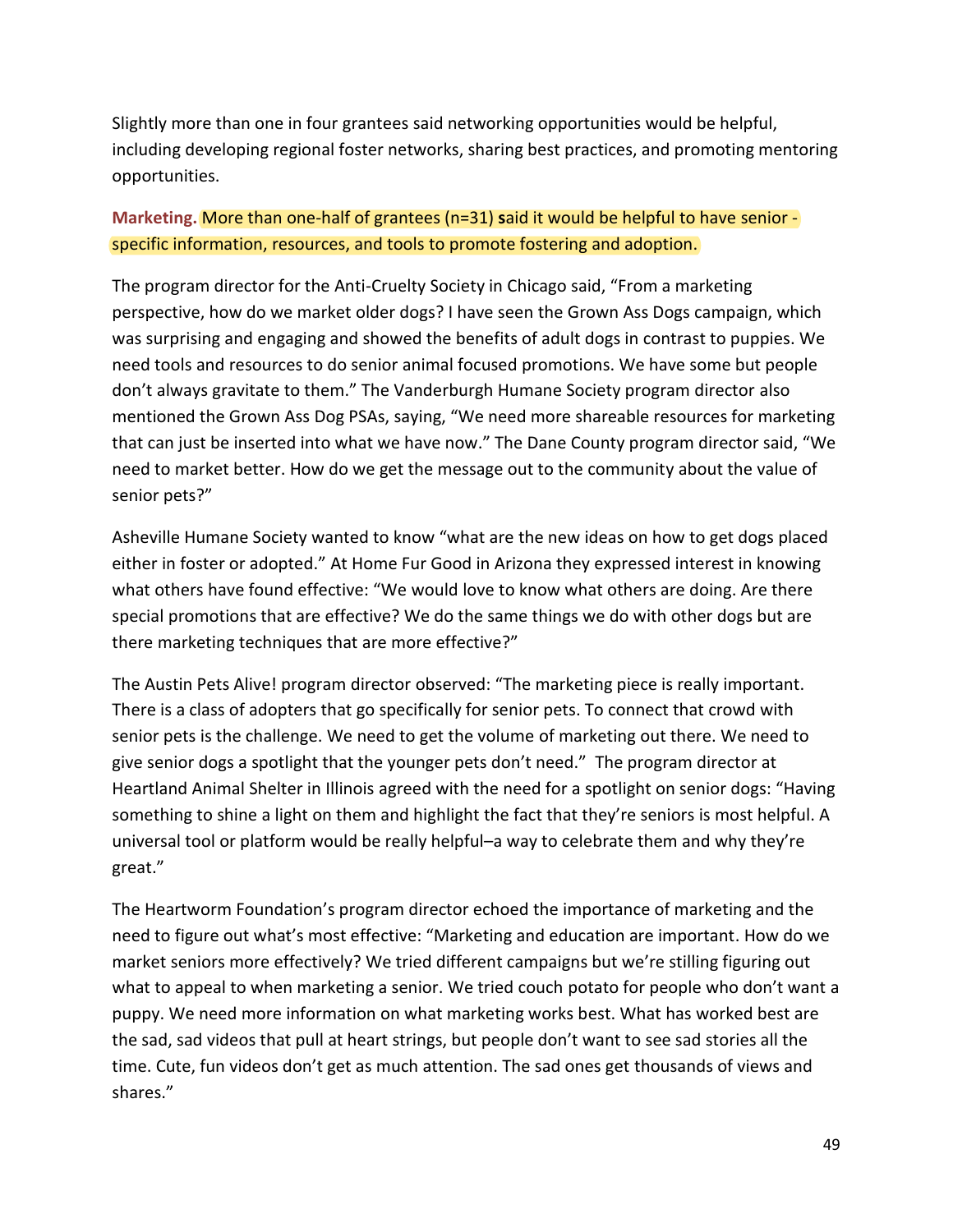Staff at The Animal Foundation agreed: "We need resources related to marketing and having conversations about seniors. What I assumed would be the hardest things to talk about are easier. People like a sad story and are often up for taking on a major medical need. Those stories get the most reaction. People like to adopt animals because they like to tell their friends…they rescued a dog with a story–same with rescue partners."

The Norfolk SPCA program director also mentioned sad stories and the need for new strategies: "We need help around the marketing of senior dogs to the public. How do we put senior dogs in a positive light to increase adoption as opposed to telling sad stories? How do we grow that through social media and fundraising? How do we focus on senior dogs as amazing companions? We embrace opportunities to bring animals to senior centers. We can handle bringing them in and getting them medical care but would love to do more to market them…The education piece is also important. We need to help people to know where to get care for their animals and how to prevent issues in the first place."

At Saint Frances in South Carolina the program director noted the importance of understanding the adopter's point of view: "I wish we could get a better idea from the adopter's perspective. I feel like I'm in an echo chamber. I don't know what the barrier is to adopt a senior dog. I know money and medical care are issues. The other barrier is sadness over losing them quickly. We need consistent messages from a lot of different sources that senior dogs make great pets. To some extent what is compelling about senior dogs is the sad stories. We have the best luck advertising the sad, hard luck cases. How do we replicate Susie's Seniors success [promoting and getting senior dogs adopted]? A well-known site like that focused on sad and happy stories is key to getting the word out."

At The Animal Foundation a staff member talked about educating the public: "We need more public education related to senior animals. We need to do more to try to overcome the stigma attached to senior dogs. We need to do a better job dealing with the people who come in wanting only puppies. How do we help people to consider other older dogs? They need to consider the advantages of having a dog that is housetrained, trained in general, good on the leash, and familiar with people. A lot of times people don't think of those advantages. We have done PSAs to educate people." The Watermelon Mountain Ranch program director specifically mentioned the need to educate the public using statistics: "Statistics would be helpful, for example the number of seniors in municipal shelters. We have found that people are moved by the numbers. People sometimes don't understand why a rescue would invest in care for a senior pet. It's helpful to have stats and numbers about the extent of the need to help senior dogs." At the Southampton Animal Shelter Foundation staff described "parallels to humans and people being sidelined because of age. Older dogs and people deserve love and respect. There is a need for education about the needs of and our responsibility for senior animals."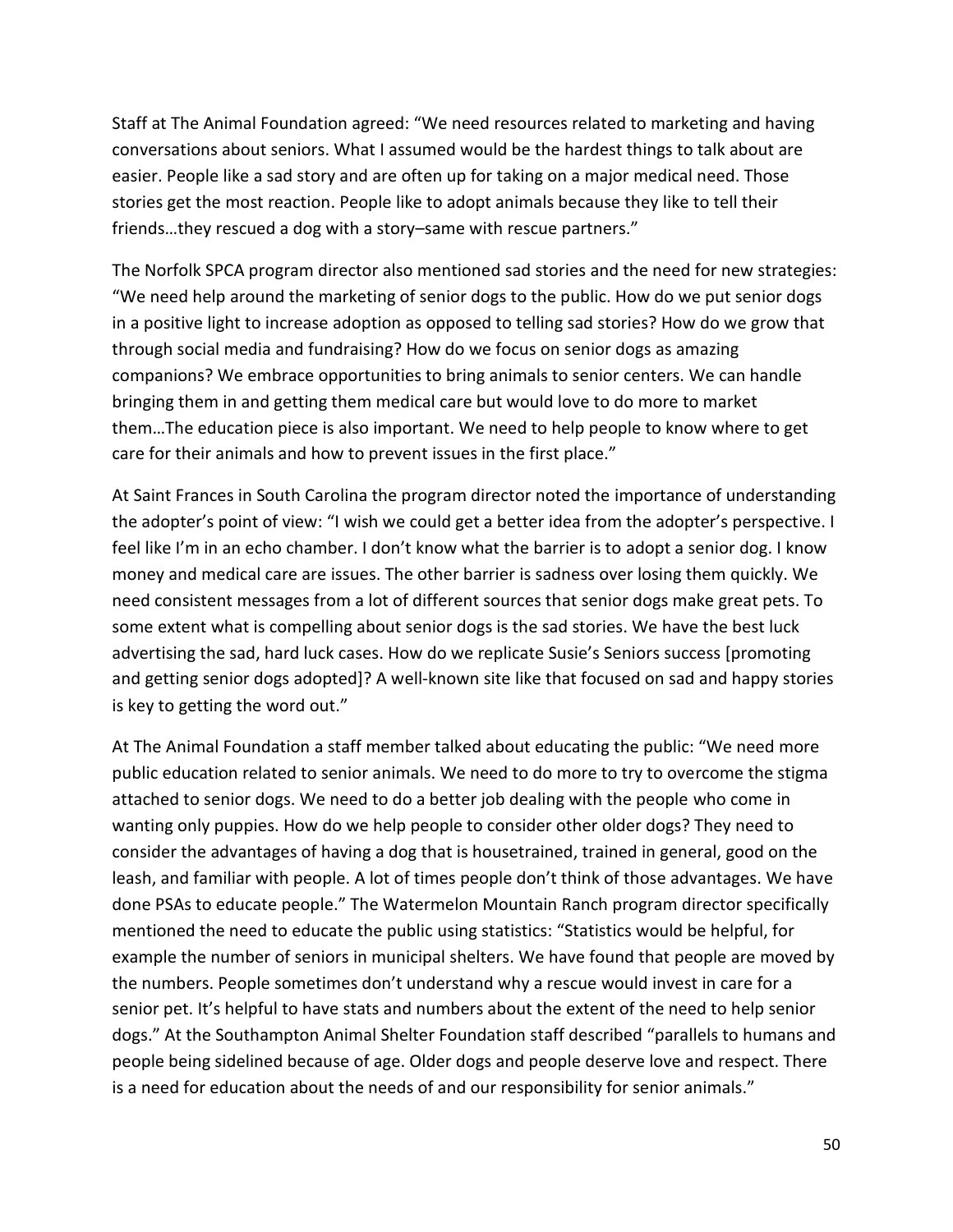At Live Love in California the focus was on engaging the community in conversation about senior dogs: "We need help to open the community up to sheltering and fostering senior dogs…We need to continue the conversation about promoting senior dogs for adoption. We have enjoyed the Grey Muzzle webinars. Opportunities with the Adoption Show and Senior Spotlight are helpful. The issue is sometimes getting fosters willing to take special needs dogs. We need to get past that hurdle. We need to reassure people that it's not that scary-you can do it too." At Louie's Legacy, the focus was on helping people overcome fear: "We need reading material or other information to encourage people, so they aren't so scared of fostering senior dogs. We need to help people feel okay with facing the pain of loss of older dogs. We need a better way to help people realize it's not just about them; it's about the dogs. They will have to face grief, but the difference it will make for the dog is worth it."

The UPAWS program director talked about the need for new approaches to messaging around senior dogs as individuals: "Advertising is a big part of this. The public might hear we have a nine-year-old dog and think the dog is ancient. A nine-year-old small dog isn't the same as a St. Bernard. We need to educate the public. We need to convey different messages. Some people have no idea. We need to help people understand what issues are manageable. We need to be able to tell people what they are realistically looking at. We need to have a conversation with people about their lifestyle. People may come in looking for something totally different but by having a conversation we may be able to steer them toward a dog that's a much better fit. We need to try not to pigeon-hole senior dogs. For many you're not just taking them home for the end of their life. Many of them have a lot of energy. We walk dogs four times a day and some of the seniors do just as well as the younger dogs."

The Lollypop Farm program director suggested the possibility of collaborative marketing strategies: "What could we do in terms of cross-promoting animals? Social media has helped grow awareness. What about joint campaigns on why you should have a senior dog. How could we pool resources and do a series of videos to promote senior dogs? We could hire a videographer if a couple of organizations pooled their resources, but we would need to do things that aren't heavily branded. We get materials from the ASPCA, but all you can see is the ASPCA branding all over it. It goes back to collaboration with all partners being equal. It may not make sense to promote one of our senior dogs in Colorado, but there are some things to share across all organizations. Collaborative messages could be important."

The Watauga Humane Society program director suggested promotional materials specific to senior dogs: "We need promotional materials like posters or things to give away at events. It would be good to have something to hang on the kennel, something to put senior dogs in the spotlight. Maybe have something that says: Thanks to Grey Muzzle this is what senior dogs are receiving."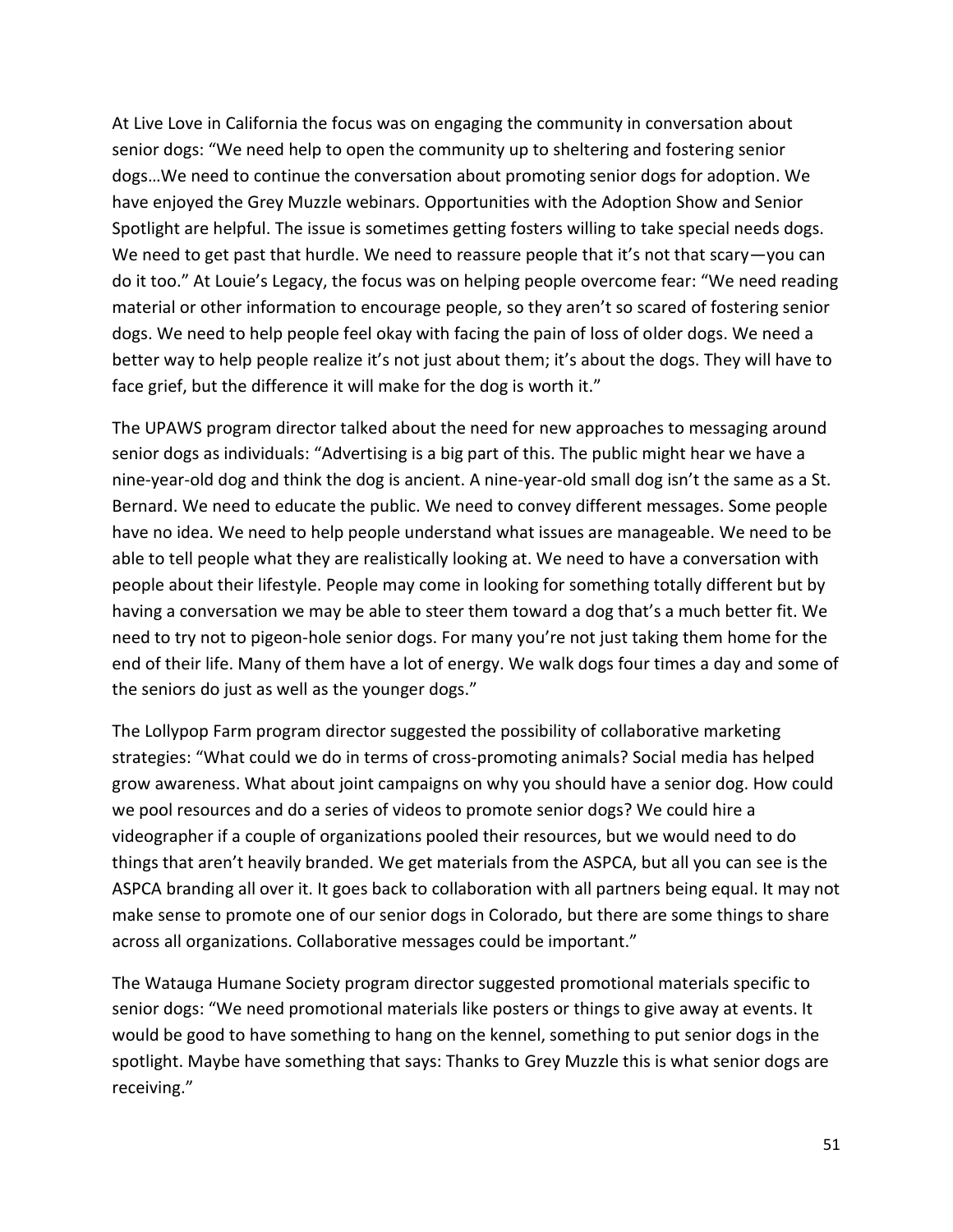Several grantees suggested developing informational materials that could also be used for promotional purposes. Frederick Friends suggested "tip sheets for fostering or caring for animals with issues like incontinence." Of informational materials, the program director at the Ani-Cruelty Society said, "We could add things into their wellness fairs as part of our outreach efforts–information on how to brush teeth or giveaways of dental chews." NorCal Boxer's executive director suggested developing educational materials, including "pamphlets about common issues" senior dogs face. The Safe Haven of Iowa program director noted the need for "information that would look more authoritative coming from someone other than us. We need a good write-up about what things people adopting a senior might want to watch for. We need things to help adopters be more vigilant, like literature on the care of senior dogs." At the Richmond Animal League in Virginia the program director mentioned the need for "resources that are printable and things to include in adoption packages."

The Asheville Humane Society program director talked about the possibility of developing adoption packages to promote senior dog adoption: "We're looking at doing adoption care packages. If a potential adopter felt there was some support, it might make a difference for dogs with more complex issues. It also might make a difference in the long-term [for the dog]. We would need to tailor the package to the dog. For example, if the dog needs a special diet, we could offer vouchers for prescription food or offer an annual exam with blood work or training for behavioral issues."

The program director at the Leon County Humane Society in Florida agreed about the need to give adopters more support: "We need something to hand to adopters like 10 hot topics for people new to senior dogs. When we did the puppy mill rescue, we put together informational sheets about flight risk, potty training, and dental care. It was almost dummy proof. In the excitement of getting the pet, people don't remember what you tell them. When we talk to people about adopting a senior dog people might mention being concerned about X, Y, or Z. It would be good to give people a reference sheet [to address those concerns]." Staff at PAWS Atlanta suggested that providing more support post-adoption could be a way to get more senior dogs adopted: "Having a community database for [people] adopting seniors might also help. There are vets that offer discounts for seniors and free counseling services for people who have lost a pet. It would need to be specific to each community [but could help alleviate some of the concerns about adopting a senior dog]."

### **Networking.** Sixteen grantees discussed an interest in networking with and learning from other grantees, though the topics of interest varied.

Three grantees discussed ways in which networks of foster homes could be developed and shared. Staff from both Get a Bull in New York and NorCal Boxer in California suggested a coordinated approach by region. NorCal's program director said, "Maybe we could organize a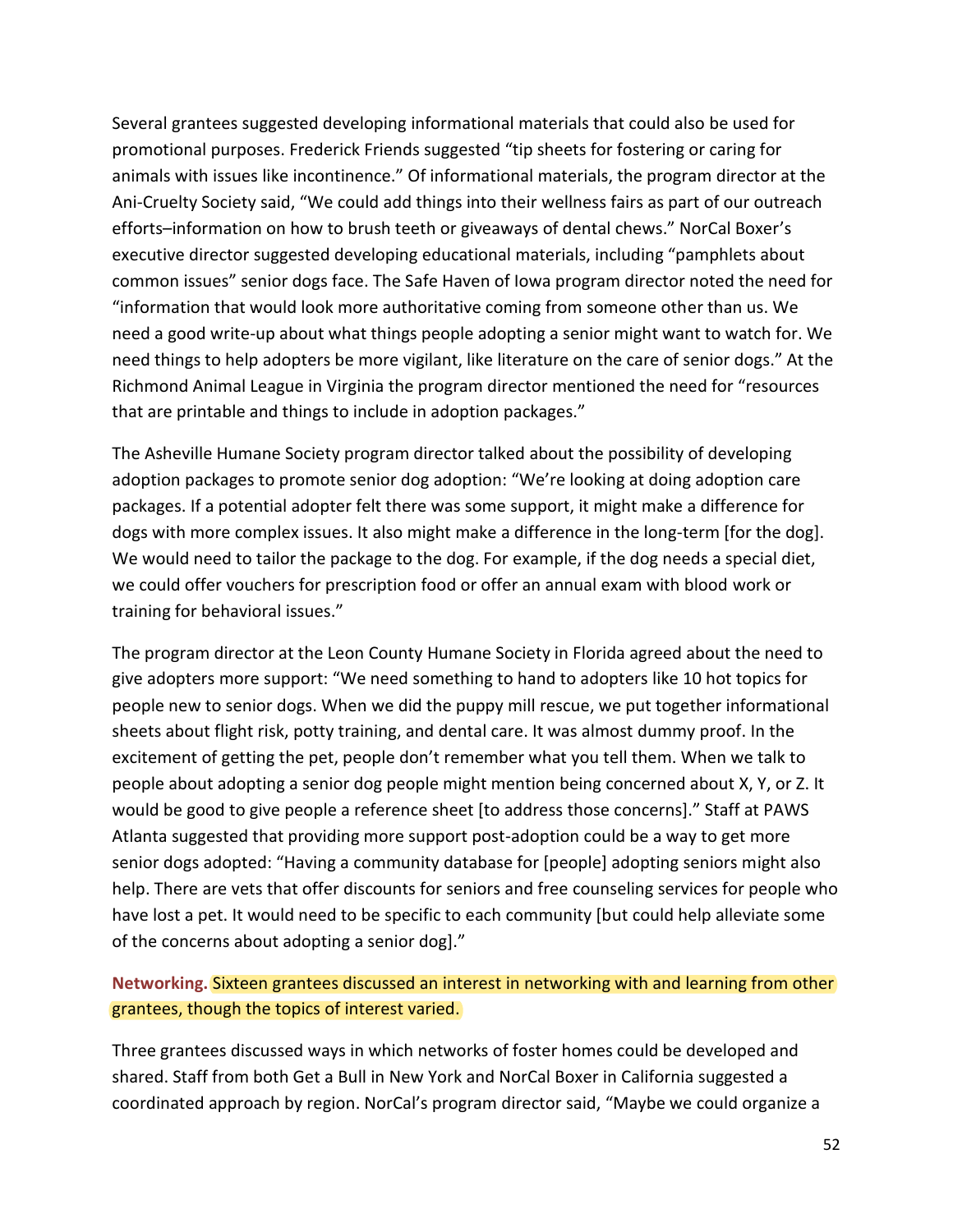warehouse of foster homes, especially people committed to senior dogs. It would be great if rescues in a [geographic] region could share their resources in terms of fosters." The Highland County Humane Society program director suggested that it would be helpful not only to share lists of fosters who would take long-term and hospice cases, but also lists of receiving shelters that take seniors and sanctuaries that take hospice cases.

Two grantees noted the need for low-cost options for consultation. The program director at the Connecticut Humane Society talked about medical consultations: "We use consultants especially with internal medicine, but they charge us [quite a bit]. It would be good if there were a school or other source to provide consultation at a lower cost. As shelters become more sophisticated in the care provide, we also need more sophisticated consultation." At East Coast Corgi Rescue the focus was on behavior consultations: "We would like to work with behavior consultants who aren't going to charge \$500. We need help for special cases."

The networking topic mentioned most often had to do with best practices. Seven grantees wanted more opportunities to share best practices, and two of them specifically mentioned mentoring as a strategy to disseminate those practices. The program director at the Humane Society for Hamilton County "would love to see best practices for things like rolling out a hospice program or recruiting fosters." NorCal Boxer staff agreed that best practices for recruiting fosters would be helpful. The Kentucky Humane Society is interested in learning more about what works with respect to helplines: "For the helpline, we're always looking for opportunities to increase knowledge or talk to other organizations that have a helpline. We're looking for webinars, training opportunities for staff. Same for fospice programs. We want to reach out to other organizations doing similar programs to find out what's working for them."

With respect to mentoring, the Live Love staff said, "There are large organizations that do a lot well. There are mid-level organizations like ours that do some things well, and there are small organizations trying to learn the ropes. Maybe some kind of mentorship would help. We have researched whether there are nonprofits that offer legal or accounting advice…We could use more mentoring and support as we move to the next level as a nonprofit." The Animal Protective Foundation talked about guidance Grey Muzzle provided: "[A Grey Muzzle board member] connected us to other groups that had hospice programs. Networking is useful. It helped us develop protocols and not recreate the wheel, which was helpful. It would be helpful to connect new grantees with people who have done what they're trying to do. It could help them get going faster."

The program director at Saint Frances discussed not only the importance of sharing best practices but also of more hands-on collaboration: "South Carolina is still really struggling with animal welfare. We have transplants here that introduce ideas that might not come here otherwise. More rural shelters don't have the resources we have. There are lots of municipal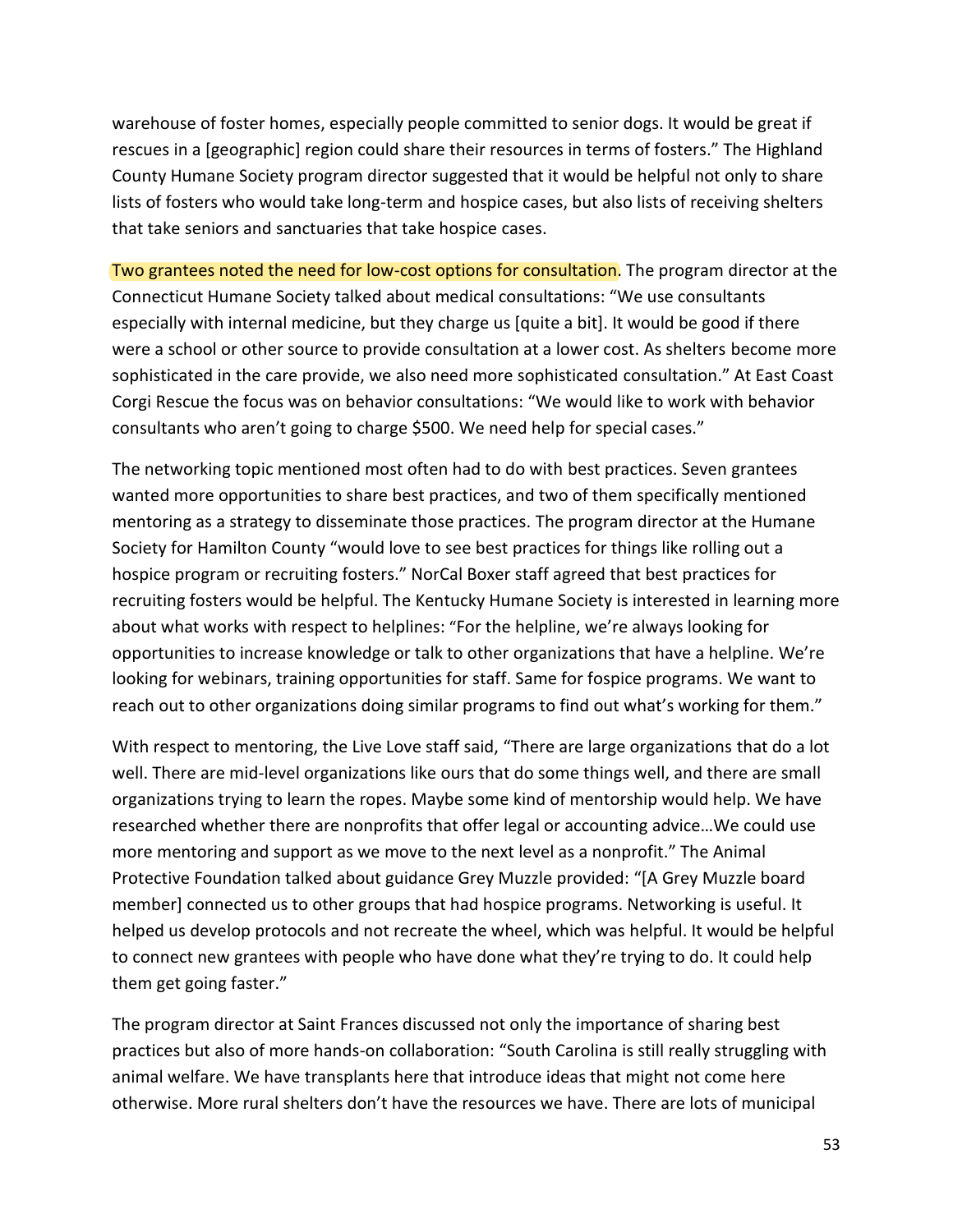shelters with high euthanasia rates. We need communication among shelters. It takes a village. How could Grey Muzzle facilitate that communication? For example, there's a No Kill SC initiative through the Charleston Animal Society. The initiative is fabulous in theory but hasn't made the progress hoped. It introduced shelter directors to each other but nothing much came of it. Despite the initiative falling flat, we have done things on our own. We partnered with shelters in Myrtle Beach on a grant. We also partnered with two other rural shelters. We had access to each other in ways that we might not otherwise have had [because of those introductions]. If Grey Muzzle gets six applications from South Carolina, maybe you could facilitate that group and communication–maybe do something regionally. All funders encourage collaboration, but the funders ask us to figure out how to do that. Shelters in the South are so overwhelmed that the idea of being able to look beyond themselves and think about another shelter can feel unreasonable. But if you call me and say, 'The shelter next door is working on a [specific] problem, would you work with them to fix it?' that would feel more concrete and manageable."

The Lollypop Farm program director summed up interest in working together to share best practices saying, "We're open to learning from others about what works. Nobody is a competitor. We need to work together; it's a collaboration."

## Senior Dogs: Through the Eyes of Volunteers and Adopters

### **Volunteers**

**How they got involved.** Half of the volunteers were motived to get involved with the grantee's work on behalf of senior dogs because of their own senior dog (either a foster or an adopted senior). The other half noted being motivated by a general love for animals. A volunteer from the Animal Rescue League in Iowa said, "My own dogs are aging, and I wanted to help." Another volunteer with the Kentucky Humane Society explained, "I have always had a soft spot for the senior animals. It hurts my heart to see an animal once so loved now lost and alone in a shelter. I want to make sure that, even if the first part of their life wasn't the best, the last part is. I feel like, as a veterinarian, it is my job to help those animals that most need it."

**Role.** Half of the volunteers mentioned fostering as one of their roles. The other half noted doing a variety of tasks (e.g., events, social media, fundraising). Six fosters specifically mentioned fostering hospice dogs.

**Length of service.** The average length of time volunteers had been working with the grantees was 5.4 years with a range of 1 to 20 years. Almost all the volunteers (40 of 41) were female.

**Volunteer experience.** Thirty of the volunteers talked specifically about their volunteer experience. Nearly half of these volunteers (47%) noted the importance of communication and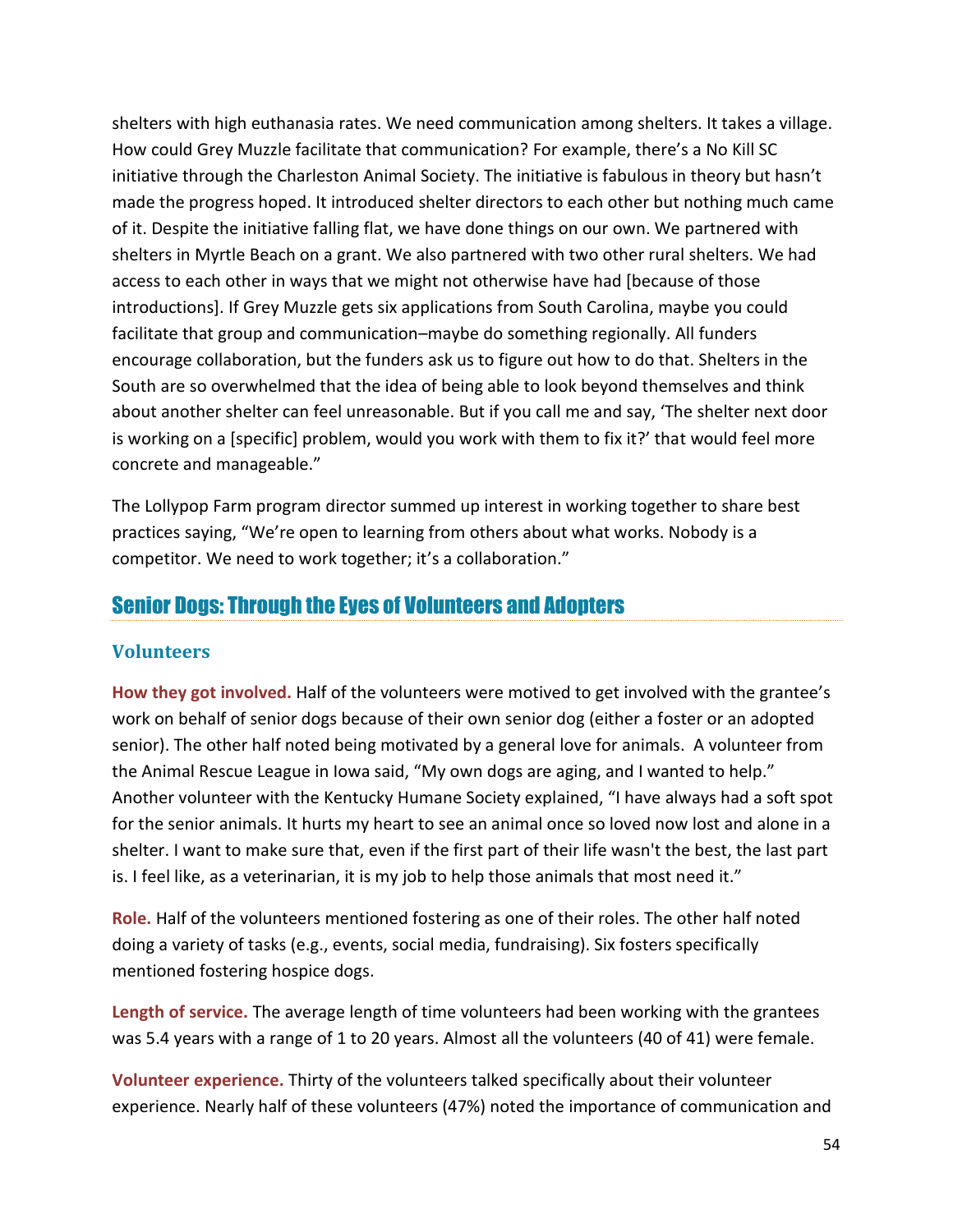guidance provided by the grantee. A volunteer foster at Thulani in Northern California said, "I can call for support and approach them with problems without hesitation, though I haven't had problems so far. The people at Thulani help me feel comfortable with fostering." A foster at PAWS in Atlanta spoke of her experience as a hospice foster to Jason who has congestive heart failure (CHF): "I go to PAWS every day to get Jason IVs. The vet that works at PAWS is amazing. She will answer any questions. I can text her anytime. I've been through CHF so I'm already familiar [with the disease], but I have numbers for everyone who could help. Everyone is very responsive."

**Challenges.** Twenty-three volunteers discussed challenges they faced in their volunteer role. The most noted challenge, cited by 30% of these volunteers, was dealing with the emotional aspect of volunteering, particularly fostering senior dogs. One volunteer said, "I don't think we have gotten to the challenging part yet. The challenging part is going to be saying goodbye." Four volunteers noted challenges dealing with the unknown in terms of health issues and how the dog would fit in with other animals in the home.

**Best parts.** Thirty-six volunteers talked about the best parts of their work. Nearly 90% said the best part of their work was that it was rewarding to help senior dogs and see their transformation or, in the case of hospice dogs, know you are making them comfortable to the end. One foster said, "You're truly saving the dog by fostering. You're being part of the key to success. Seeing the dog leave better behaved than when you first got him [is rewarding]." A hospice foster volunteer from the Kentucky Humane Society talked about the rewards of her role: "The most rewarding part was when Jake first went down the stairs to the basement. When we first got him, I really thought he would die within a month. He just laid in my living room and it seemed every step he took was a challenge. We got him on pain medication, joint supplement, and had his perineal mass removed and he was a different dog. One day I was sitting in the basement, looked up, and here Jake came trotting toward me. It was by far once of the greatest feelings I have ever had. Most senior animals don't make it out of the shelter. This program is giving these animals a chance. Its honestly so amazing, and it's making me tear up thinking about it. So many lives have been saved because of this. So many lives have ended happy because of it."

A foster with Safe Harbor Lab Rescue in Colorado explained: "They provide excellent medical care for the dogs and thorough screening of potential adopters, so we know that each dog we grow to love will go to a good, safe, appropriate home. It has been wonderful and rewarding. We just had our 10th foster find a great home." At Live Love in California, a volunteer said, "I love everything about the dogs. These dogs just seem like they're grateful. They're so loving, it's a pleasure to take care of them…What's my favorite thing about fostering? To see a sick, scared or stressed out dog turn into a happy almost puppy-like dog. That's the best!"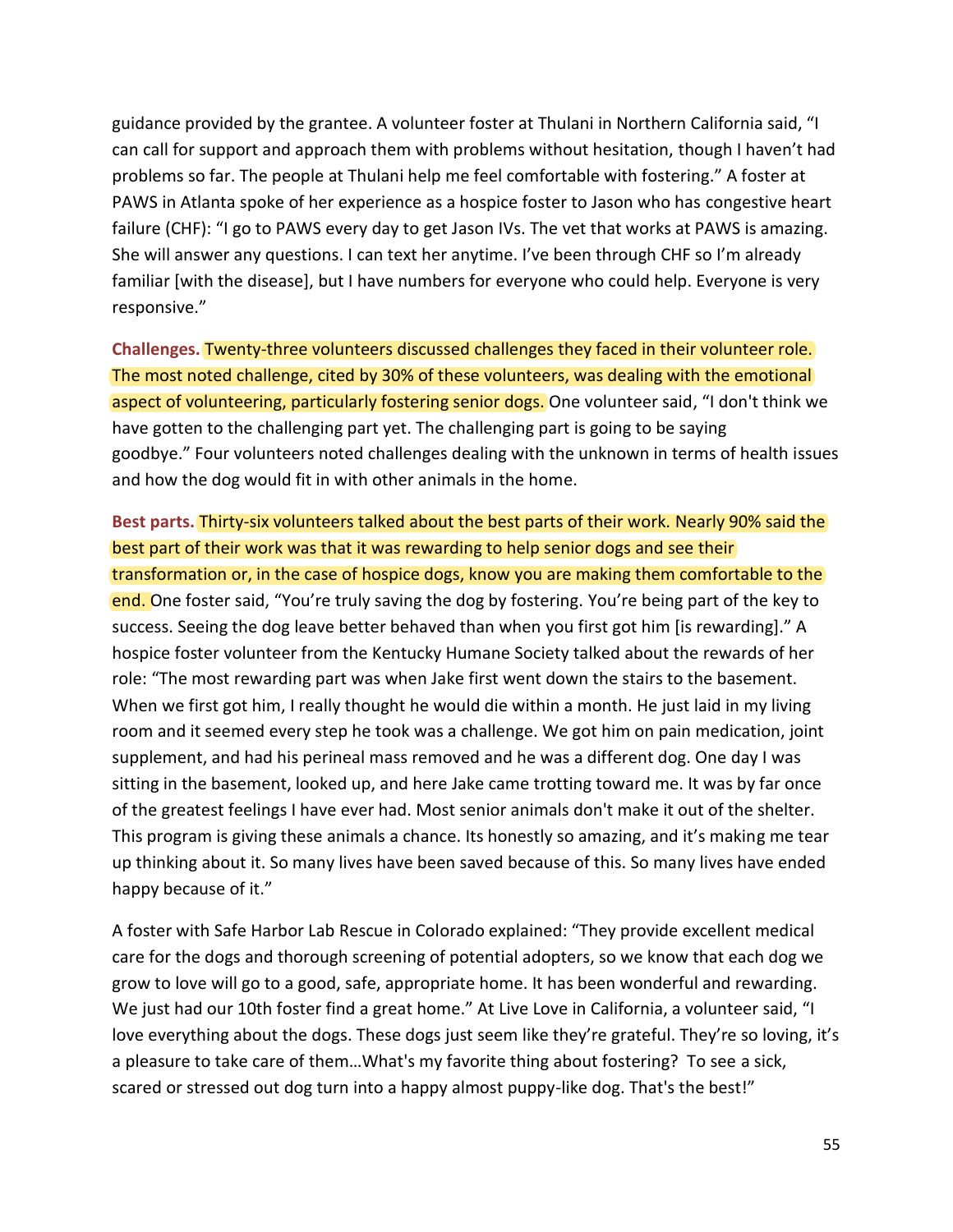#### **Senior Dog Adopters**

Thirteen adopters of senior dogs were interviewed. All but two were female.

**Adoption experience.** All the adopters said their experience adopting a senior dog was positive. An adopter working with Knox PAWS in Tennessee said, "I learned about Knox PAWS from others in my senior living building. I appreciated that the coordinator was patient in taking me around to partner organizations to meet dogs and never 'forced' a dog on me. She was looking for a genuine bond between dog and person. I adopted a senior dog and had no issues with the process." An adopter from Stop the Suffering in Ohio said, "I thought they were very thorough and appreciated that they truly tried to make sure the dog was a good fit in our household. I liked that [the senior dog's] previous foster came to my house and that the organization followed up with me after adoption."

**Concerns.** Adopters were evenly divided with respect to concerns about adopting a senior dog. Half of adopters said they had no concerns about adoption and the other half said they had some concerns about potential health needs and associated costs, though the concerns did not dissuade them from adopting.

**Rewards.** Forty-four percent of adopters said seeing their senior dog's transformation was the greatest reward of adopting him or her. One adopter from Ohio said the best part was "knowing they've overcome previous hardships and have comfort, new experiences, enjoyment, and relaxation." An adopter from North Carolina said, "It's no different from adopting any dog. They're always happy to see you. It's good to see them comfortable. When I first got Crumpet, she'd fall over in a stiff breeze. Now she's so much better." One in four adopters specifically mentioned the love they received from their senior dog. One adopter said the best is "loving her, and her loving me back. She's great company, a great lap dog." Another said, "He gives so much love!"

**Would they adopt again?** All 17 adopters (14 adopters and 3 volunteers who also adopted senior dogs) said they would adopt a senior dog again without hesitation. One adopter said, "I totally would because of the unconditional love, maturity ("you know what you're getting"), and knowing I'm making a life-changing difference." Another said, "Most definitely, yes! I specifically seek out dogs 8 years and older whenever searching online. I think too many people want puppies." And a foster who also adopted a senior dog summed it up: "I will only look for seniors from now on. The experience of adopting and fostering them is more rewarding. The dogs are more grateful."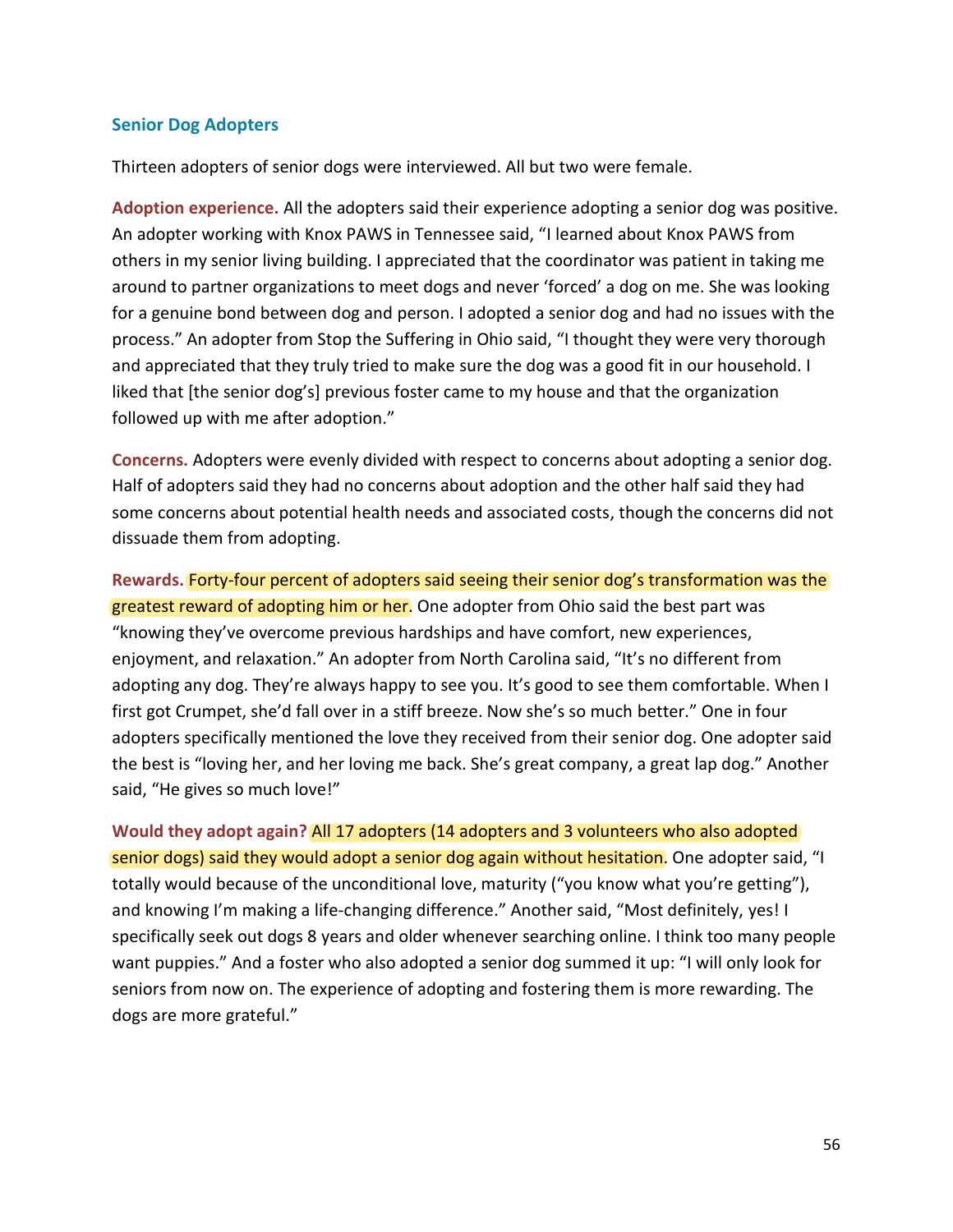#### **Volunteer and Adopter Recommendations to Increase Adoption of Senior Dogs**

Forty-two of the volunteers and adopters talked about how we could increase the number of senior dogs adopted. Approximately 60% said there needed to be more focused promotion of senior dogs, including the benefits of adopting them and messaging to help overcome stereotypes and preconceived ideas (e.g., old dogs are slow, aren't fun). A volunteer at the Kentucky Humane Society who had also adopted a senior dog said, "We need to showcase more of the 'perks,' for example that they are already trained. We also need to point out that they deserve a second chance." A senior dog adopter from the Asheville Humane Society said, "We need more of a spotlight on senior dogs and how much fun they can be. They need to be featured on television and in ads more often." A volunteer with Stop the Suffering in Ohio agreed with the need for more marketing: "We need videos, PSAs, and social media to show the true energy of a senior dog."

A volunteer with Peak Lab Rescue in North Carolina also discussed opportunities to reframe the conversation about senior dogs: "We need better photos and video to showcase the activity level and give a better impression of seniors as still spunky and active. I think sometimes people get turned off to senior dogs right away just by hearing the number of their age because of preconceived notions." At PAWS in Atlanta, one volunteer agreed: "We need to work on changing people's mindset. They are thinking that it will be too hard and painful [to have a senior dog]. We need to change the mindset to how awesome senior dogs are and how rewarding and easy it is [to adopt one]." She went on to discuss the Summer Love program that gives people a chance to "try out" having a senior dog: "From Memorial Day to Labor Day, we have a weekend foster program. It shows people how easy it is to work a senior dog into their life."

Seven of the 42 volunteers and adopters talked about people and senior dogs serving as "ambassadors." An adopter from Safe Harbor Lab Rescue in Colorado said, "We need more testimonials and personal advocates for senior dogs. I talk to people at work about adopting seniors and consider myself an ambassador."

A senior dog adopter from Saint Frances Animal Center in South Carolina explained: "If people had the opportunity to meet a dog without making a judgment and if shelters promoted the senior dogs and took them to events, [it would make a difference]. If someone met [adopted senior dog] Charlie, they would never guess he was 9 or 10 years old. I think people think senior dogs are arthritic and slow and cranky, but that has never been my experience."

Seven volunteers and adopters suggested monetary incentives to increase senior dog adoptions. Suggestions included funding for medical expenses, discounts at veterinarians, and low-cost or fee-waived adoptions. An Adoption Counselor at Little Shelter in New York said, "Due to my experience as an Adoption Counselor, I know that sometimes people pass up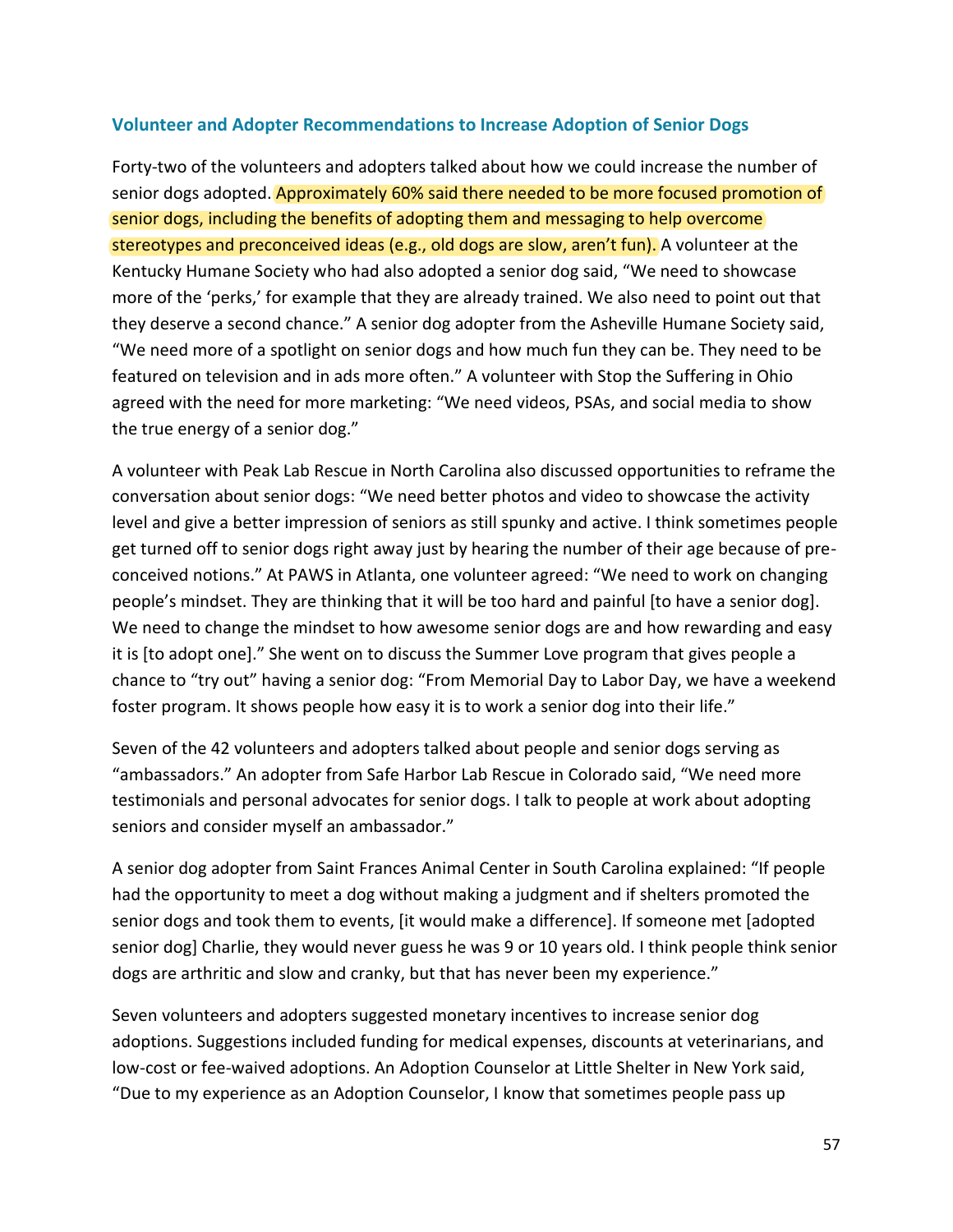adopting a senior dog due to anticipated medical expenses. If there were more help from shelters with medical expenses (like the support provided to fosters), more people would be inclined to adopt seniors. That help could include low-cost medications, discounts on prescription food, and general financial help for adopters."

# Focus Groups with Program Directors

Twenty-nine program directors from Grey Muzzle's 2019-2020 cohort of grantees were divided among seven focus groups aimed at further exploring the challenges and opportunities identified in the individual interviews, described previously, with program directors from our 2018-2019 cohort of grantees. Specifically, the focus groups asked participants to discuss challenges they were encountering serving senior dogs—particularly in increasing the number of senior dogs served—and the types of resources or supports that would help address those issues.

Slightly more than 50% of the focus group participants said costs were the major barrier to serving more senior dogs. They noted the extensive medical and dental needs many senior dogs have. The program director from Stop the Suffering in Ohio said, "As we all know, senior dogs are expensive. The ones we pull from rural shelters have pretty much had no veterinary care through their lifetime or were outside dogs or were very neglected."

On average, the program directors reported that about 10-15% of the animals they served were senior dogs. To increase the number of senior dogs served, grantees noted not only needing more money, but also more human resources. For foster-based rescues, increasing the number of senior dogs served would require increasing the number of foster homes, which has proven challenging.

For shelters whose kennels are typically full, serving more senior dogs would require not only more money but also a shift in decision-making about how kennel space is allocated. For example, the program director at the Austin Humane Society in Texas said, "We could serve more senior dogs with more money. Our kennels are always full, but we have all age dogs. We would need to decide how many senior dogs versus other age dogs we would need to 'balance.' We also need to have space for emergency cases like hurricanes or hoarding situations, so we need flexibility."

Focus group participants agreed that networking was important to improve their work on behalf of senior dogs. This included sharing best practices and lessons learned among the grantees and establishing or expanding new collaborative relationships in their respective communities. Opportunities to network virtually as opposed to meeting in person were favored. Grantees were especially interested in learning from one another about how to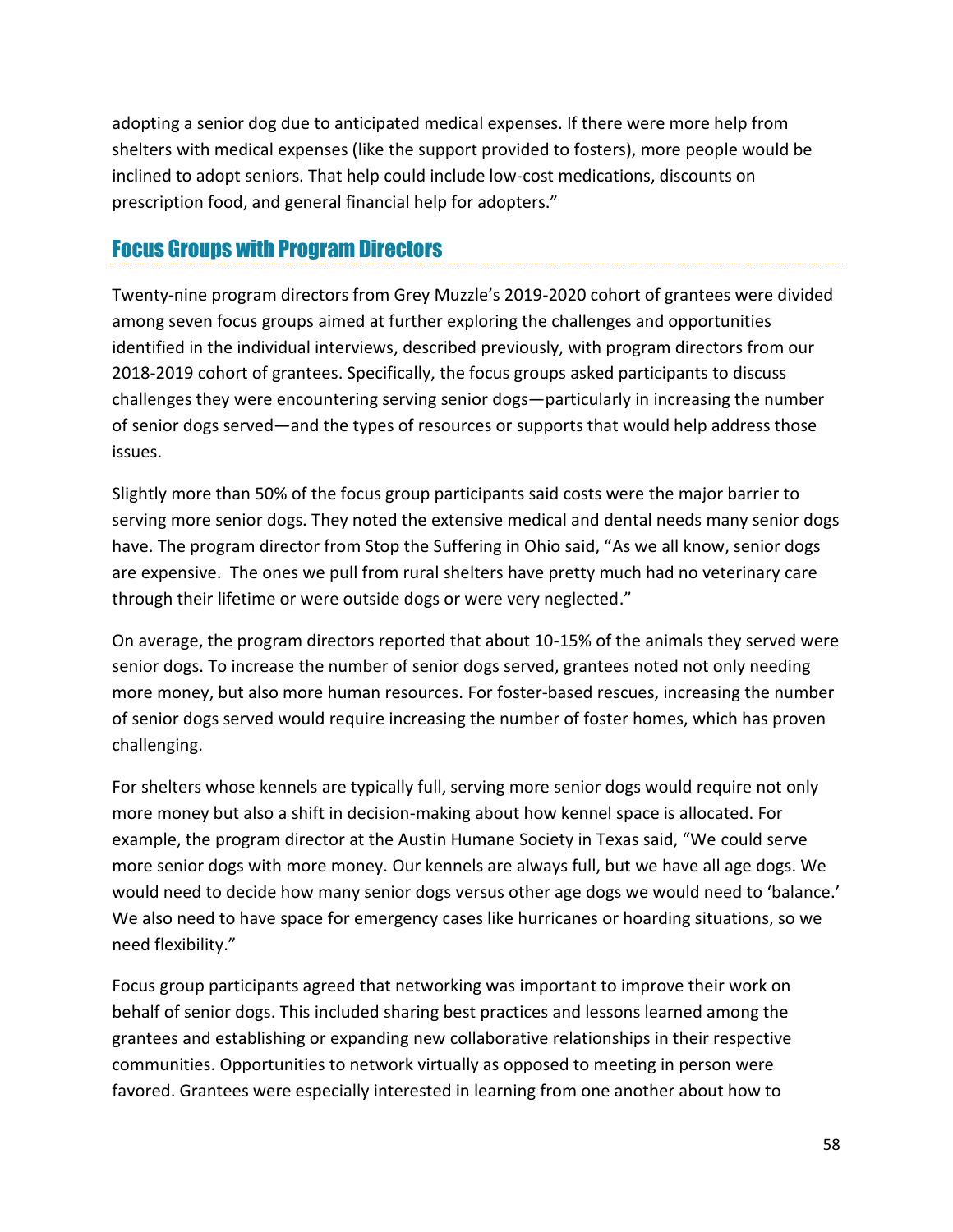successfully market senior dogs: What kind of appeals are most successful? What should we focus on in marketing? What does the research on marketing strategies tell us?

The grantees also discussed opportunities to leverage and expand current collaborative relationships. For example, PAWS in Philadelphia discussed the idea of forming regional partnerships to pool resources such as access to low-cost dental care. The program director noted that cold-calling area veterinary clinics to ask if they would provide discounted dental care was neither efficient nor effective. She suggested that animal welfare organizations might work together to develop a shared "database" of providers who would offer discounts as opposed to having each shelter or rescue trying to develop a personal relationship. A similar model might also be possible to promote or share volunteer opportunities, including foster homes.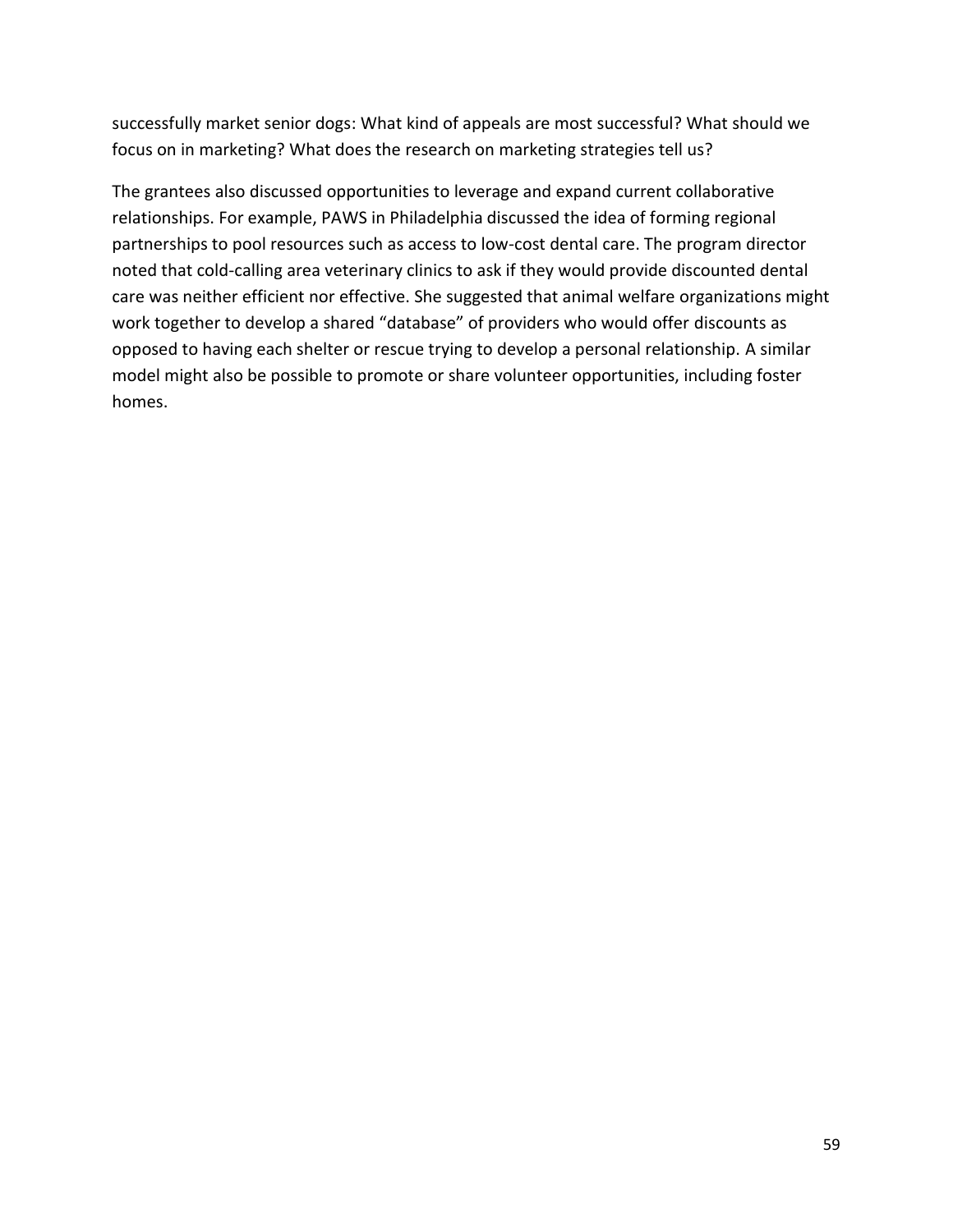# Section 5

## **Discussion**

The goal of this study was to inform development of approaches to increase timely adoption of and live outcomes for senior dogs. It sought not only to provide an in-depth comparative analysis of Grey Muzzle grantees' senior dog programs, but also to describe the context in which those programs were implemented. By examining similarities and differences in approaches, challenges, successes, and lessons learned, the aim is to contribute to the body of knowledge about what works and what more is needed to save and improve the lives of senior dogs nationwide.

While the study used a convenience sample of shelters and rescues, which is not necessarily representative of animal welfare organizations nationally, the findings provide a starting point for discussion about strategies to improve the well-being of senior dogs who are homeless or at risk of homelessness. In fact, this is the first study to assess the state of efforts nationwide to promote the well-being of senior dogs, beyond simply assessing live release rates. **The aim was not just to understand** *whether* **senior dogs' lives were being saved, but also** *how and why,* **and to identify potentially lifesaving approaches and strategies.**

#### **Key Findings**

**A Changing Landscape.** The landscape of animal welfare is changing, both in terms of the "demographics" of homeless animals and the areas of the United States in which they are most prevalent. In many parts of the country, spay and neuter programs have worked admirably, resulting in a dramatic decrease in the number of homeless puppies. Grantees said they were seeing far fewer young, healthy dogs and more dogs who were older and often sicker.

These changes have important implications for animal welfare organizations' business models. Rescues that rely on puppies and younger dogs to generate income may need to reassess fundraising strategies. Open admission shelters that are required to accept every animal will likewise need to consider how to accommodate intake of animals that may be more costly to care for—both up front due to immediate medical needs and over time due to potentially longer lengths of stay. Given that grantees noted an increase in older dogs being surrendered by senior people, animal welfare organizations should also consider the demographic landscape of the area they serve and the extent to which the human population is "greying." Outreach to older pet owners to encourage them to plan for the care of their animals could reduce the number of senior dogs coming into care when owners die or move into assisted living.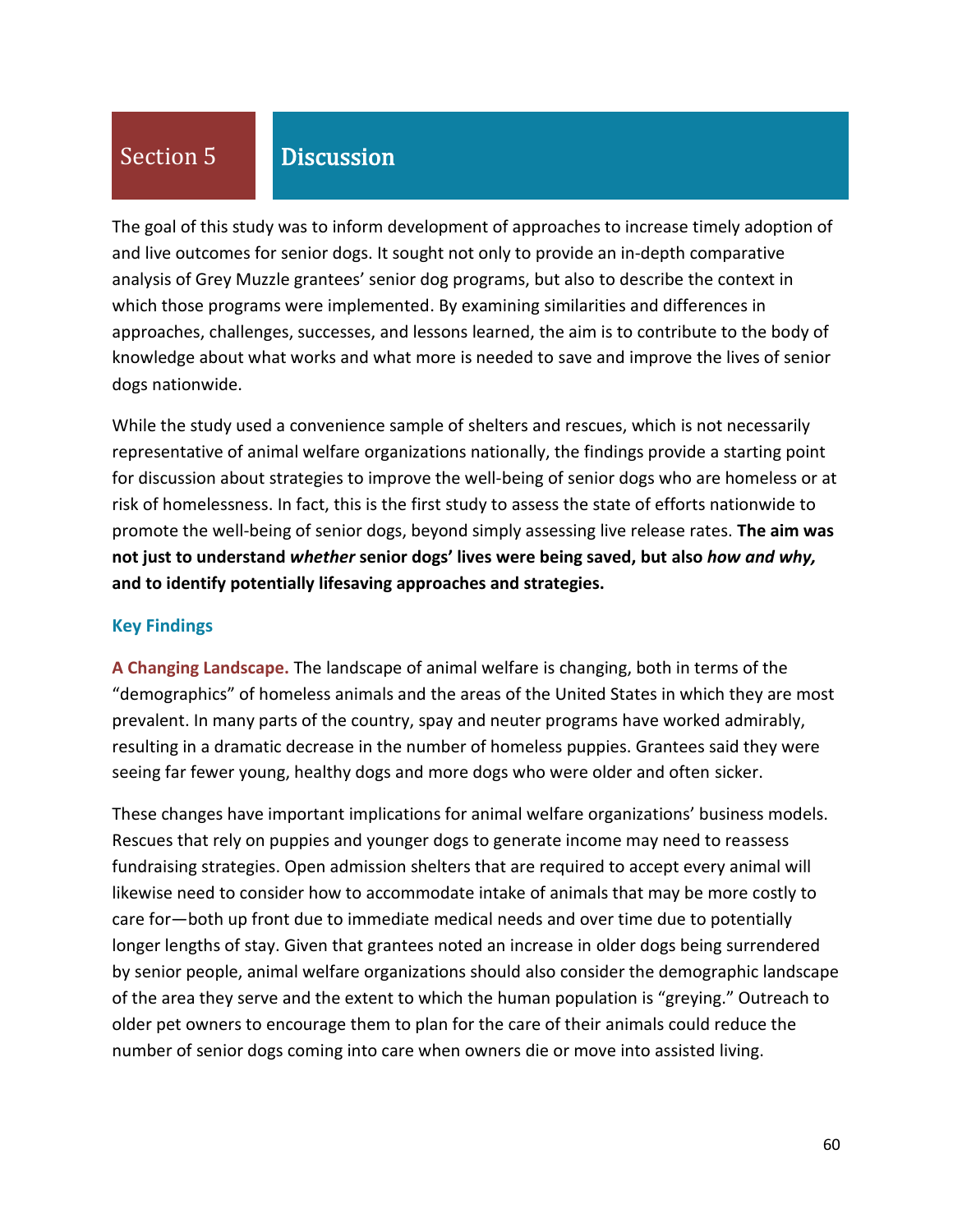Regional differences also have important implications. There is clearly disparity in the number of homeless dogs in various parts of the country. Homeless animals, including senior dogs, are more prevalent in the South than in the North, where animal shelters are increasingly operating below full capacity. Getting senior dogs from areas of high supply and low demand to areas of low supply and high demand for companion animals is an important piece of the puzzle, and transports play a vital role, both for sending and receiving organizations. Yet, they are only one piece of the puzzle.

**Senior Dogs and the Role of Choice.** It is important to recognize that, unlike open admission shelters that must accept every animal, limited admission shelters, rescues, and sanctuaries *have a choice* about which animals they take in—whether from a cross-country transport, another shelter across town, or an owner surrender. Decisions about which animals they accept—and don't accept—can have a profound impact on senior dogs.

The choice is influenced by several considerations. First, senior dogs that *are* accepted into a shelter or rescue often need veterinary care that can be costly. Second, in the absence of that care, senior dogs will likely wait longer to be adopted, as adopters may be reluctant to take on added medical costs. Finally, even if an investment is made in medical or dental treatment, older dogs may still be passed over by adopters who fear losing them too soon.

The result is a significant opportunity cost—and a disincentive—to accept senior dogs: Why accept a senior dog knowing he or she will cost more to treat, take longer to get adopted, and divert precious resources, like foster homes, from younger and more easily adoptable dogs? This is a question addressed every day by shelters and rescues that choose to take in older dogs. No matter how well-intentioned an organization or how committed they are to helping senior dogs, the disincentives to accept older dogs are real. The question is: How do we overcome them?

**The Importance of Working Together.** Findings suggest that collaboration is critical to serving senior dogs. Key resources and partners include veterinarians, volunteer fosters, public shelters, community-based organizations, and the public. Saving senior dogs requires a wellorchestrated effort among partners who may not always see an incentive to work together; no single organization can do it alone.

Veterinarians are essential to providing the care senior dogs need, both to improve their wellbeing and increase their odds of timely adoption. While some grantees have in-house veterinarians, many rely on community veterinary practices. How can we encourage more veterinarians to partner with animal welfare organizations to provide reduced-cost care? What incentives do veterinarians need to make such partnerships feasible?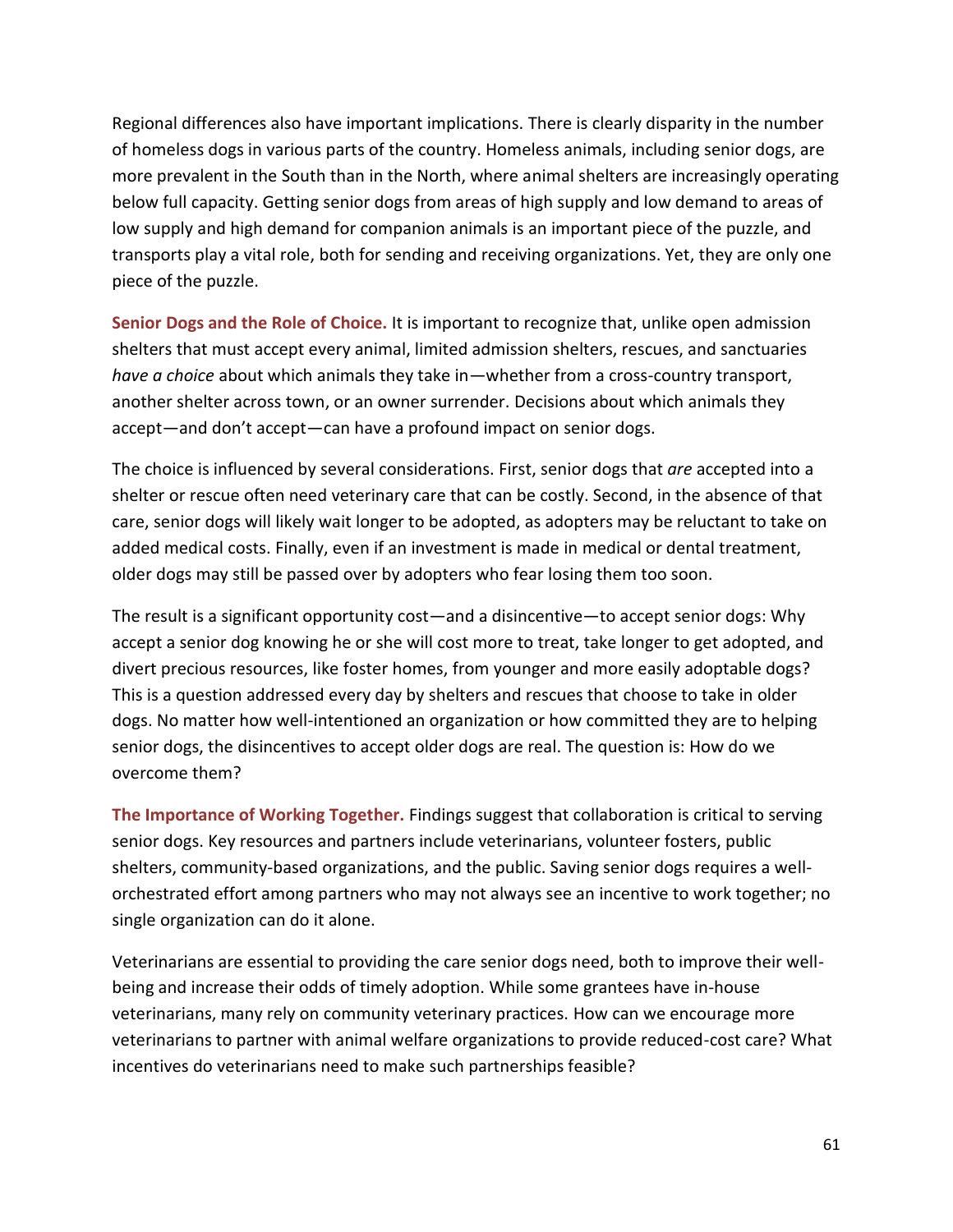Rescue-based organizations and some shelters rely on fosters to expand their capacity to serve senior dogs. Yet, grantees described foster recruitment as a key challenge. How can shelters and rescues recruit more fosters? How are organizations that have success attracting fosters different from those that struggle to recruit volunteer foster homes?

Once senior dogs are safe and healthy (or healthier), how do we persuade the public to open their hearts and homes to them? Several findings show promise but also suggest more work is needed. One in five grantees said a benefit of their Grey Muzzle grant was that it helped them challenge assumptions that senior dogs were unadoptable, not only assumptions about the public's willingness to adopt older dogs but also their own staff members' thinking. Interviews with senior dog adopters and volunteer fosters suggest there are indeed people who are extremely invested in caring for senior dogs and willing to adopt them—in fact, some will only adopt senior dogs. Several volunteers even had no hesitation about providing hospice care. One hundred percent of adopters said they would adopt another senior dog. While reason for optimism, grantees identified help with marketing senior dogs as their greatest need, noting that older dogs typically take longer to be adopted. Clearly there is more work to be done to promote adoption of senior dogs, including identifying messaging that is most effective and developing promotional materials.

**The Impact of Grey Muzzle Grants.** What about money? All the grantees said the Grey Muzzle grant positively impacted their work on behalf of senior dogs. Moreover, the grants had important effects beyond simply the number of senior dogs served. These effects reflect the systemic change needed to improve the welfare of senior dogs and maintain those changes. Specifically, the grants: 1) affected grantees' decision-making about which dogs they could transfer in and/or the type of care they could provide, allowing them to take in senior dogs they would not have otherwise; 2) allowed grantees to provide additional medical and dental care, increasing the likelihood of senior dogs' adoption and improving their quality of life; and 3) improved staff morale and commitment to serving senior dogs. These are important achievements that pave the way for continued efforts to save senior dogs, but questions about financial sustainability remain. Saving more senior dogs will require rethinking business models and developing new marketing strategies.

#### **Looking Ahead**

So where do we go from here? Grantees described an increasing focus on community outreach to address minor health issues before they become costly and unmanageable. What role can primary prevention efforts like these play in improving outcomes for senior dogs? It is likely that a combination of strategies focused on primary, secondary, and tertiary prevention is required to fully address the needs and circumstances of senior dogs. The application of a